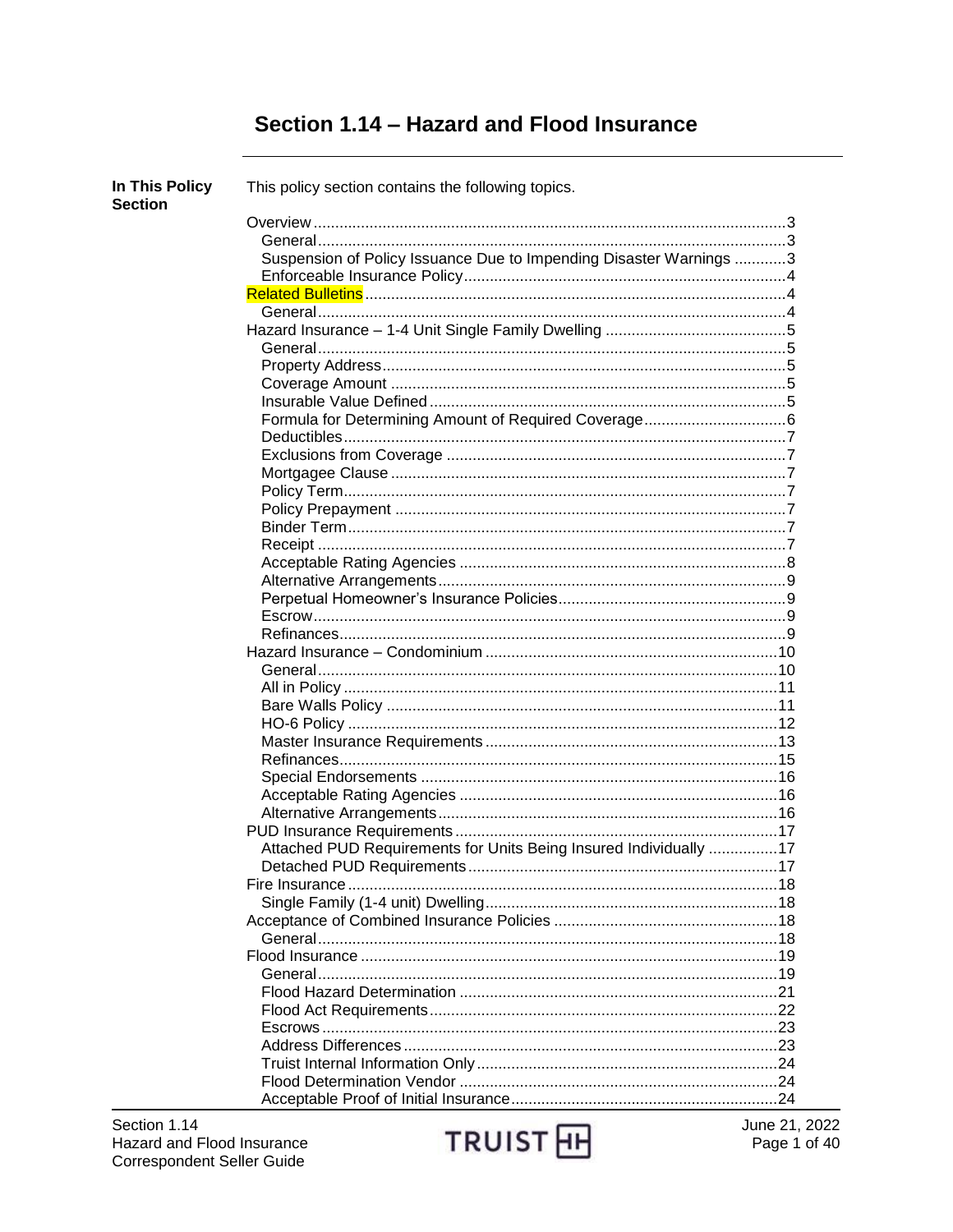| Grandfathering and Preferred Risk Eligibility Extension Policy33               |  |
|--------------------------------------------------------------------------------|--|
| Special Rules for Coastal Barrier and Other Protected Areas (CBRS and OPAs) 34 |  |
|                                                                                |  |
| Private Flood Insurance - Acceptable Rating Agencies and Rating Categories 35  |  |
|                                                                                |  |
|                                                                                |  |
|                                                                                |  |
|                                                                                |  |
|                                                                                |  |
|                                                                                |  |

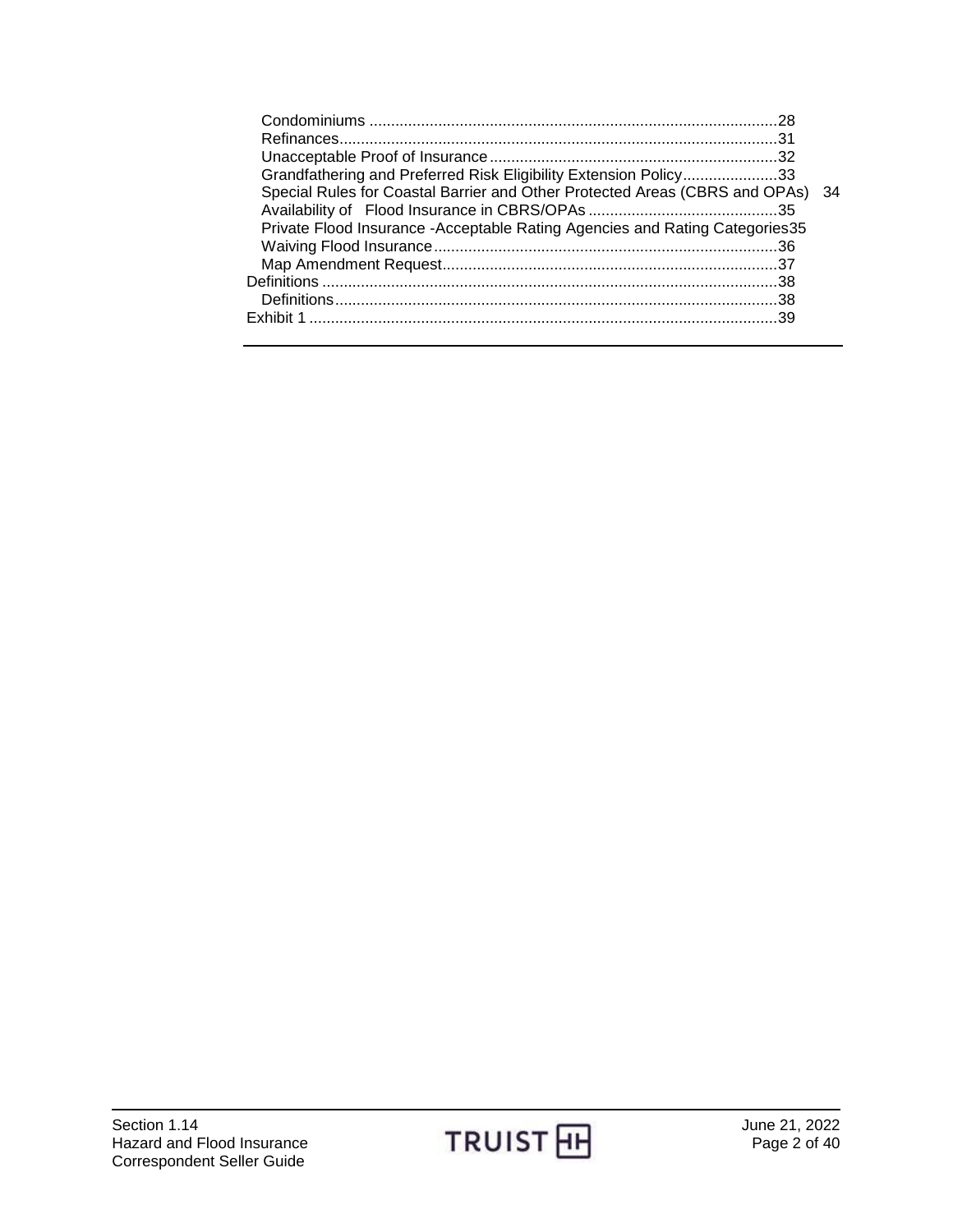#### <span id="page-2-1"></span><span id="page-2-0"></span>**General Agency Loan Programs**

Reference: See the "Property and Flood Insurance" topic outlined in [Section 2.01](https://www.truistsellerguide.com/manual/cor/products/CAgency.pdf)  [Agency Loan Programs](https://www.truistsellerguide.com/manual/cor/products/CAgency.pdf) of the *Correspondent Seller Guide* for hazard and flood insurance guidelines for Agency loan programs.

#### **FHA Loan Programs**

Reference: See the "Property and Flood Insurance" topic outlined in [Section 2.22](https://www.truistsellerguide.com/manual/cor/products/CFHA.pdf)  [The FHA 203\(b\) Loan Programs](https://www.truistsellerguide.com/manual/cor/products/CFHA.pdf) of the *Correspondent Seller Guide*.

#### **VA Loan Programs**

Reference: See the "Property and Flood Insurance" topic outlined in [Section 2.23:](https://www.truistsellerguide.com/manual/cor/products/CVA.pdf)  [Veterans Administration \(VA\) Loan Program](https://www.truistsellerguide.com/manual/cor/products/CVA.pdf) of the *Correspondent Seller Guide*.

#### RD Loans

Reference: See the property and flood Insurance topic outlined in RD Handbook [3555-1.](https://www.rd.usda.gov/resources/directives/handbooks)

#### **Key Loan Program**

- Property insurance, including homeowners/hazard policies, fire policies and flood policies, is required for all loans.
- The type of insurance required depends on varying factors such as property type, occupancy, the flood zone improvements are located in, etc.

**Note:** The Mortgage obligates the Mortgagor thereunder to maintain all such insurance at the Mortgagor's cost and expense, and on the Mortgagor's failure to do so, authorizes the holder of the Mortgage to maintain such insurance at the Mortgagor's cost and expense and to seek reimbursement therefor from the Mortgagor and may not be canceled, reduced or terminated without 30 days' prior notice. If the Mortgaged Property is a condominium unit, it is included under coverage afforded by a blanket policy for the project.

<span id="page-2-2"></span>**Suspension of Policy Issuance Due to Impending Disaster Warnings**

In the event of impending disasters (earthquake, hurricane, tornado, etc.), insurance companies may suspend the issuance of new policies until there is no longer a risk to the property from the disaster. **Under no circumstances can loans be closed until such time as a policy can be obtained.**

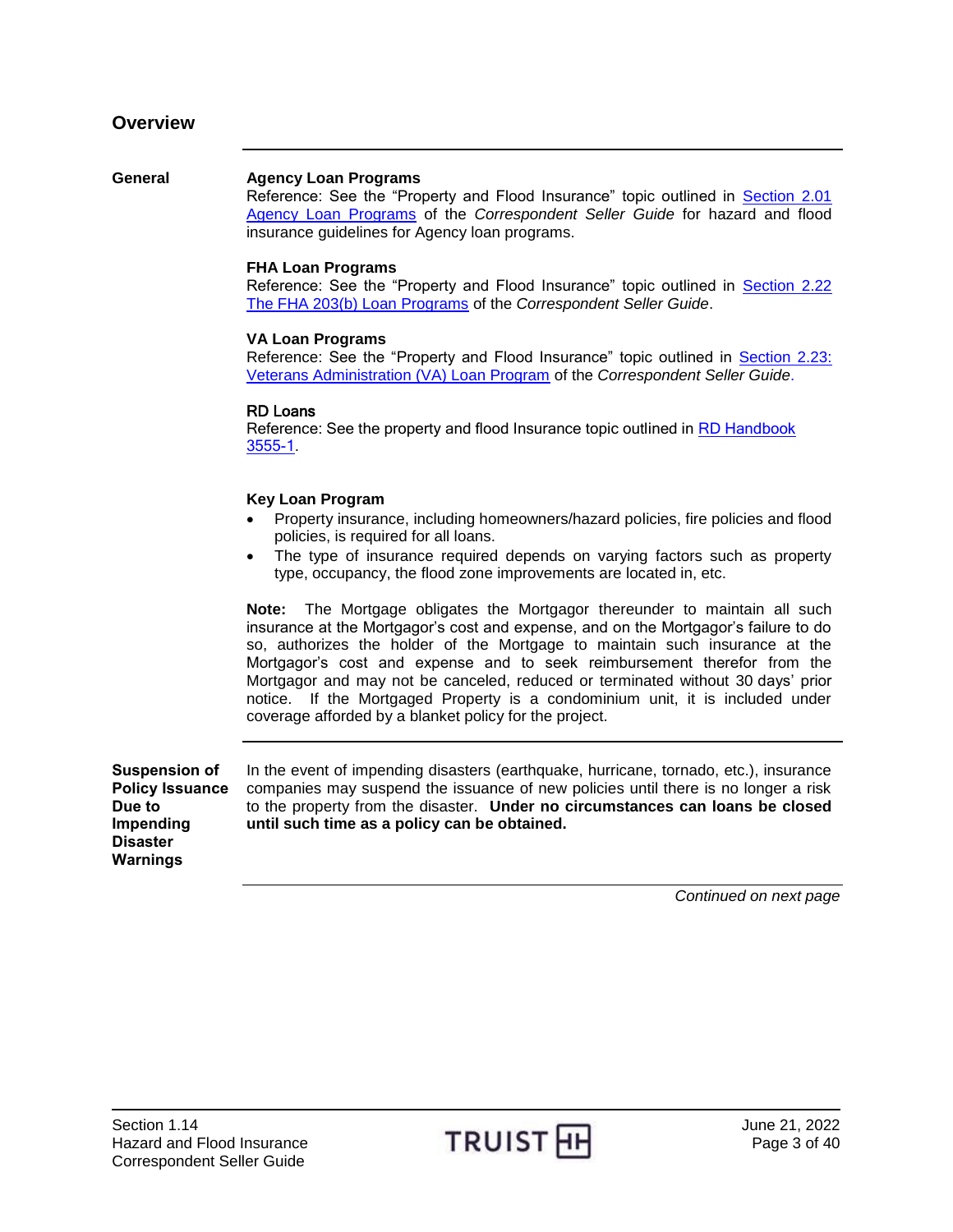#### <span id="page-3-0"></span>**Enforceable Insurance Policy** With respect to any insurance policy including, but not limited to, hazard, title, or mortgage insurance, covering a Mortgage Loan and/or the related Mortgaged Property, (A) such policy (i) is a valid, binding and enforceable obligation of the qualified insurer and is in full force and effect and will inure to the benefit of the Purchaser and will be in full force and effect upon the consummation of the transactions contemplated by the Correspondent Loan Purchase Agreement, and (ii) contains a standard mortgagee clause naming the Seller, its successors, and its assigns as mortgagee, (B) neither the originator nor any prior holder has engaged in any act or omission which would impair the coverage of any such policy, the benefits of the endorsement, or the validity and binding effect of either, including without limitation, no unlawful fee, commission, kickback or other unlawful compensation or value of any kind has been or will be received, retained or realized by any attorney, firm or other person or entity, and no such unlawful items have been received, retained or realized by the originator, (C) all premiums due thereunder have been paid, and (D) all provisions are being complied with and no action, inaction, or event has occurred and no state of facts exists or has existed that has resulted or will result in the exclusion from, denial of, or defense to coverage under any such policy, irrespective of the cause of such failure of coverage. Where required by state law or regulation, the Mortgagor has been given the opportunity to choose the carrier of the required insurance.

## <span id="page-3-1"></span>**Related Bulletins**

<span id="page-3-2"></span>**General** Related bulletins are provided below in PDF format. To view the list of published bulletins, select the applicable year below.

- [2022](http://www.truistsellerguide.com/manual/cor/bulletins/related%20bulletins/2022/CHazardFloodIns2022.pdf)
- [2021](http://www.truistsellerguide.com/manual/cor/bulletins/related%20bulletins/2021/CHazardFloodIns2021.pdf)
- [2020](http://www.truistsellerguide.com/manual/cor/bulletins/related%20bulletins/2020/CHazardFloodIns2020.pdf)
- [2019](http://www.truistsellerguide.com/manual/cor/bulletins/related%20bulletins/2019/CHazardFloodIns2019.pdf)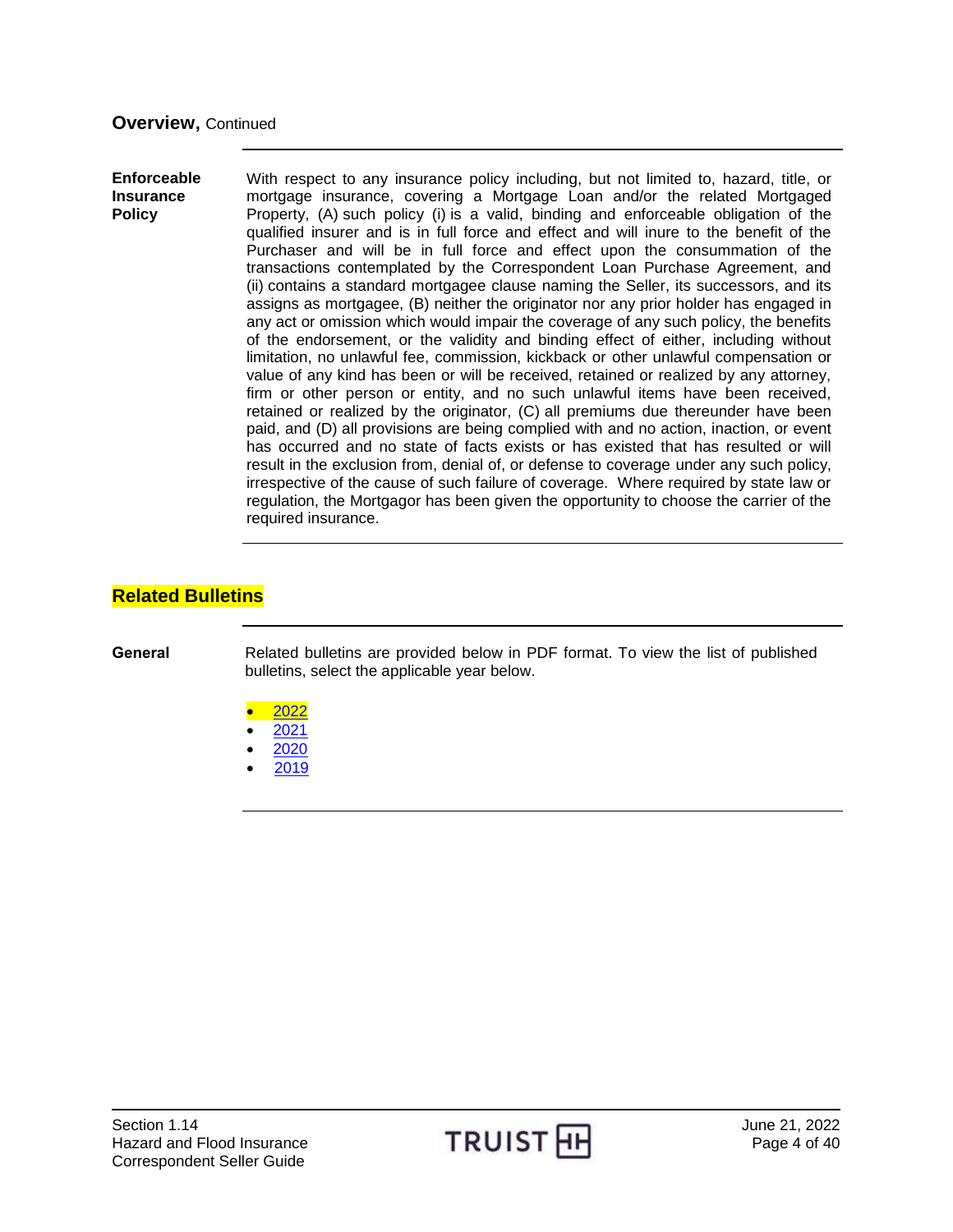<span id="page-4-4"></span><span id="page-4-3"></span><span id="page-4-2"></span><span id="page-4-1"></span><span id="page-4-0"></span>

| General                                  | Hazard Insurance is required for owner occupied primary residences.                                                                                                                                                                                                                                                                                                                                                                                                                                                                                                                                                                                                                                                                                                      |  |
|------------------------------------------|--------------------------------------------------------------------------------------------------------------------------------------------------------------------------------------------------------------------------------------------------------------------------------------------------------------------------------------------------------------------------------------------------------------------------------------------------------------------------------------------------------------------------------------------------------------------------------------------------------------------------------------------------------------------------------------------------------------------------------------------------------------------------|--|
|                                          | Reference: See the topic "Fire Insurance" for information regarding investment<br>property and second home requirements.                                                                                                                                                                                                                                                                                                                                                                                                                                                                                                                                                                                                                                                 |  |
| <b>Property</b><br><b>Address</b>        | Property Address must agree with the survey, appraisal, and security instrument. If<br>the mailing address is different from the property address, both must appear on the<br>policy.                                                                                                                                                                                                                                                                                                                                                                                                                                                                                                                                                                                    |  |
| Coverage<br><b>Amount</b>                | The appropriate amount of hazard insurance is determined as the lesser of:<br>100% of the insurable value of the improvements with replacement cost<br>coverage, as established by the property insurer, or<br>the unpaid principal balance of the mortgage, or the combined unpaid principal<br>$\bullet$<br>balance of the first and any secondary financing, as long as it equals the<br>minimum amount required to compensate for damage or loss on a replacement<br>cost basis, typically 80% of the insured value of the improvements. If it does not,<br>then coverage that does provide the minimum required amount must be<br>obtained.<br>Note: The coverage can exceed 80%, but typically cannot be less than 80% to the<br>policy's co-insurance provisions. |  |
|                                          |                                                                                                                                                                                                                                                                                                                                                                                                                                                                                                                                                                                                                                                                                                                                                                          |  |
| <b>Insurable Value</b><br><b>Defined</b> | Insurable value, as established by the property insurer is the construction cost to<br>build the improvements new (includes square footage, type of improvement(s),<br>amenities, land area, etc.). The Dwelling plus Other Structures coverage will be<br>used as insurable value.                                                                                                                                                                                                                                                                                                                                                                                                                                                                                      |  |
|                                          | Note: It is the insurance company's responsibility to research data in order to make<br>this determination. Truist does not provide information to make this determination.                                                                                                                                                                                                                                                                                                                                                                                                                                                                                                                                                                                              |  |
|                                          | Continued on next page                                                                                                                                                                                                                                                                                                                                                                                                                                                                                                                                                                                                                                                                                                                                                   |  |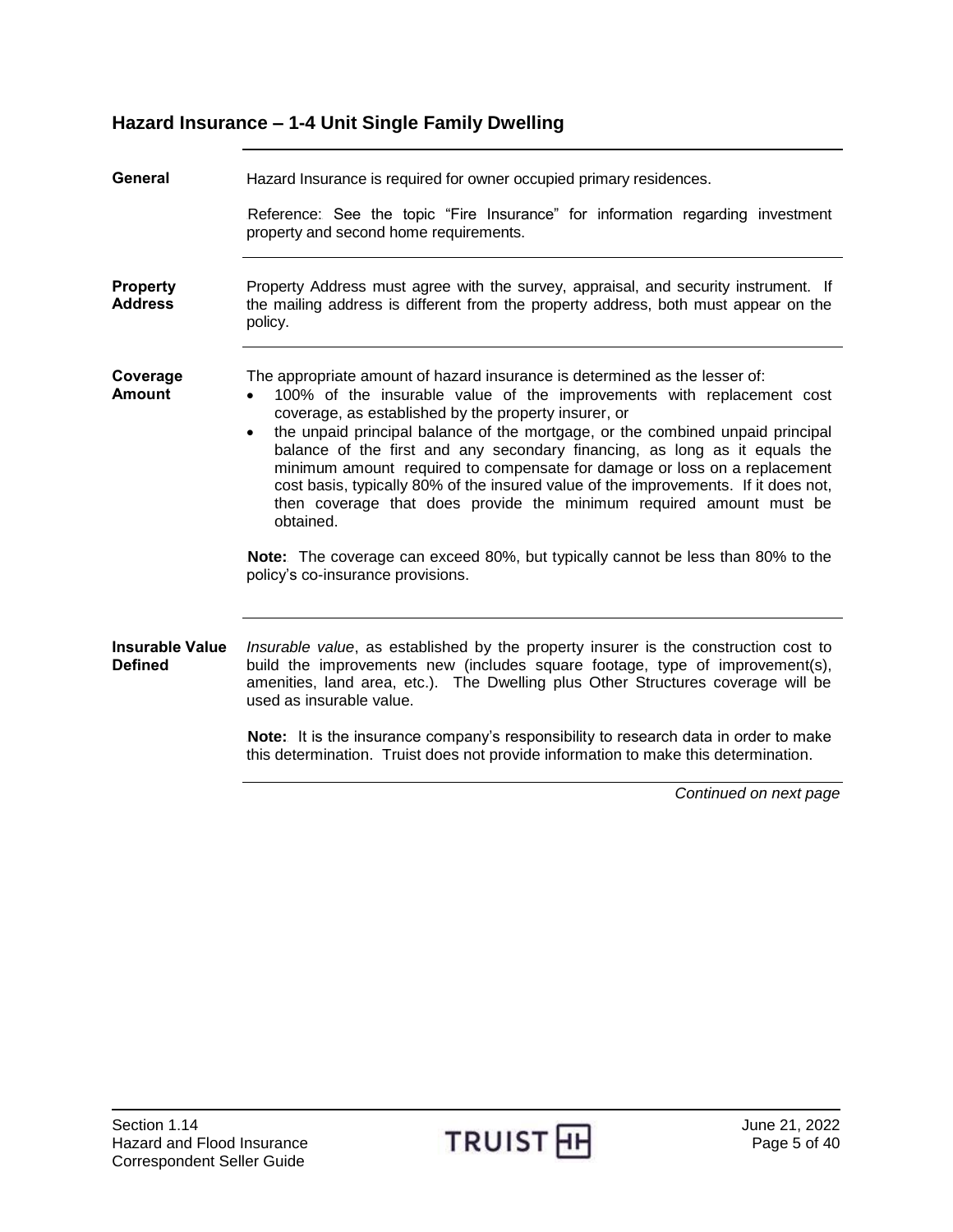<span id="page-5-0"></span>**Formula for Determining Amount of Required Coverage**

The following table shows the steps required to determine the amount of required hazard insurance coverage.

| <b>Step</b> |                                                                        |                   | <b>Action</b> |                               |                   |
|-------------|------------------------------------------------------------------------|-------------------|---------------|-------------------------------|-------------------|
|             |                                                                        |                   |               |                               |                   |
| 1           | Compare the insurable value of the improvements (as established by the |                   |               |                               |                   |
|             | property insurer) to the unpaid principal balance of the mortgage.     |                   |               |                               |                   |
|             | Use one (1) of the following options.                                  |                   |               |                               |                   |
|             |                                                                        |                   |               |                               |                   |
|             | IF the insurable value of the<br>improvements is                       |                   |               | THEN                          |                   |
|             | A. less than the unpaid principal                                      |                   |               | the amount of coverage        |                   |
|             | balance of the mortgage                                                |                   |               | required equals the           |                   |
|             |                                                                        |                   |               | insurable value.              |                   |
|             | B. greater than the unpaid principal<br>balance of the mortgage        |                   |               | go to Step 2.                 |                   |
|             |                                                                        |                   |               |                               |                   |
| 2           | Calculate 80% of the insurable value of the improvements.              |                   |               |                               |                   |
|             |                                                                        |                   |               |                               |                   |
|             | Use one (1) of the following options.                                  |                   |               |                               |                   |
|             | IF the result of this calculation<br><b>THEN the required coverage</b> |                   |               |                               |                   |
|             | <u>is</u>                                                              |                   |               | amount equals                 |                   |
|             | A. equal to or less than the                                           |                   |               | the unpaid principal balance. |                   |
|             | unpaid principal balance of the                                        |                   |               |                               |                   |
|             | mortgage                                                               |                   |               |                               |                   |
|             | B. greater than the unpaid<br>principal balance of the                 |                   |               | the calculated figure.        |                   |
|             | mortgage                                                               |                   |               |                               |                   |
|             |                                                                        |                   |               |                               |                   |
|             | Examples:                                                              |                   |               |                               |                   |
|             | <b>Category</b>                                                        | <b>Property A</b> |               | <b>Property B</b>             | <b>Property C</b> |
|             | Insurable Value                                                        | \$90,000          |               | \$100,000                     | \$100,000         |
|             | <b>Unpaid Balance</b>                                                  | \$95,000          |               | \$90,000                      | \$75,000          |
|             | 80% Insurable Value                                                    | N/A               |               | \$80,000                      | \$80,000          |
|             | <b>Required Coverage</b>                                               | \$90,000          |               | \$90,000                      | \$80,000          |
|             | <b>Calculation Method</b>                                              | Step 1A           |               | Step 2A                       | Step 2B           |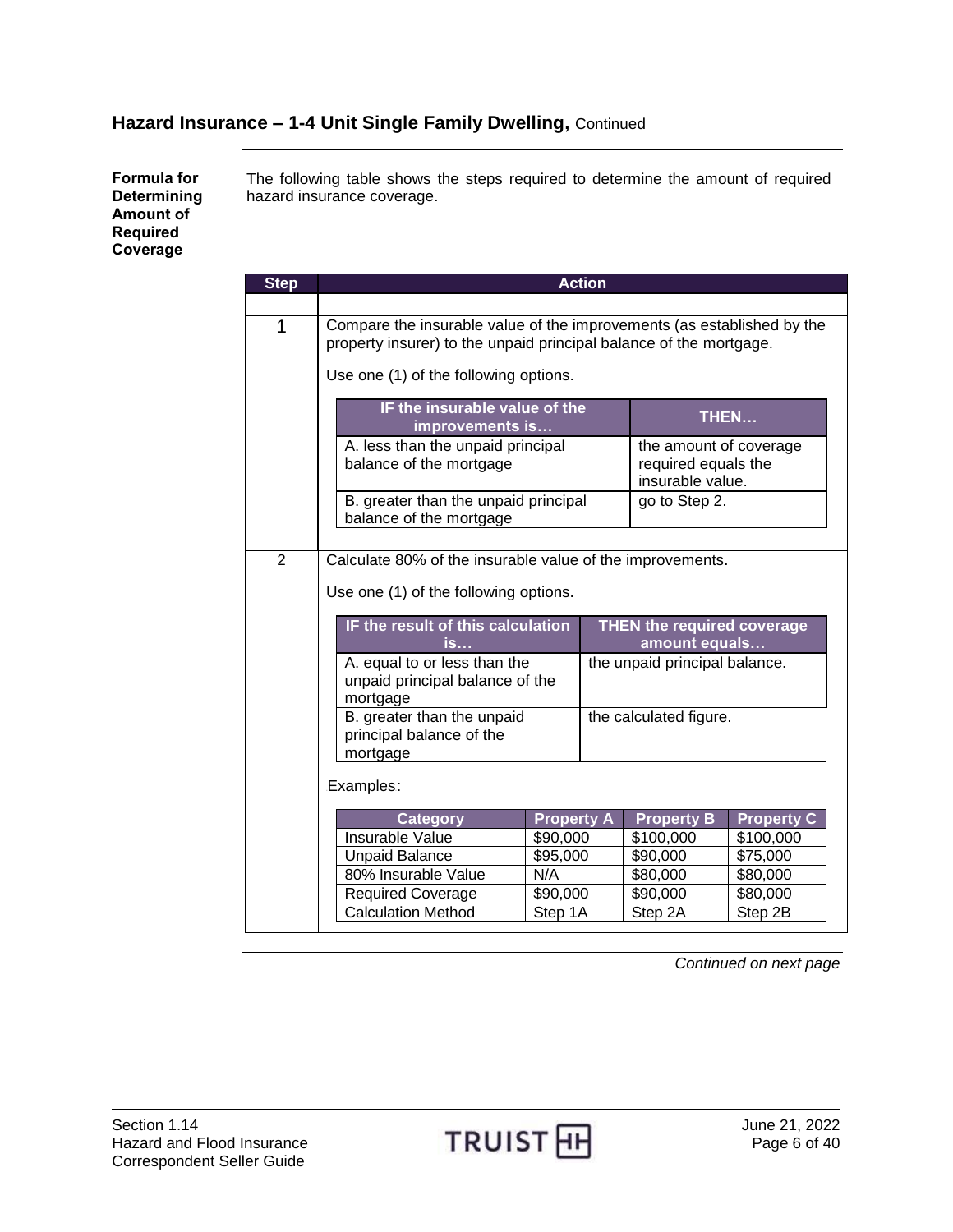<span id="page-6-4"></span><span id="page-6-3"></span><span id="page-6-2"></span><span id="page-6-1"></span><span id="page-6-0"></span>

| <b>Deductibles</b>                 | <b>Fire and/or Extended Coverage</b><br>A maximum deductible of up to 5% of the face amount of the policy is allowed.                                                                                                                                                                  |                                                                                                                                                                                                                                                                       |  |
|------------------------------------|----------------------------------------------------------------------------------------------------------------------------------------------------------------------------------------------------------------------------------------------------------------------------------------|-----------------------------------------------------------------------------------------------------------------------------------------------------------------------------------------------------------------------------------------------------------------------|--|
|                                    | <b>Wind-Loss Deductibles Only</b><br>is allowed.                                                                                                                                                                                                                                       | When a policy provides for a separate wind-loss deductible (either in the policy itself<br>or in an endorsement to it), a deductible of up to 5% of the face amount of the policy                                                                                     |  |
| <b>Exclusions</b><br>from Coverage | extended coverage endorsement.                                                                                                                                                                                                                                                         | Policies cannot limit or exclude from coverage (in whole or in part) windstorm,<br>hurricane, hail damages, or any other perils that are normally included under an                                                                                                   |  |
| <b>Mortgagee</b><br><b>Clause</b>  | Mortgagee Clause must read as follows:                                                                                                                                                                                                                                                 |                                                                                                                                                                                                                                                                       |  |
|                                    | Truist Bank, its successors and/or assigns, as their interest may appear<br>(ISAOA/ATIMA)<br>P.O. Box 7952<br>Springfield, OH 45501-7952                                                                                                                                               |                                                                                                                                                                                                                                                                       |  |
| <b>Policy Term</b>                 | The inception date of the policy must be no later than the date of loan closing or no<br>earlier than thirty (30) days prior. The Term must be for a minimum of twelve (12)<br>months. Policy terms greater than one (1) year (e.g., 3-year terms, life term, etc.) are<br>acceptable. |                                                                                                                                                                                                                                                                       |  |
| <b>Policy</b><br><b>Prepayment</b> | closing.                                                                                                                                                                                                                                                                               | The policy shall be prepaid for a minimum of one (1) year at closing or prior to                                                                                                                                                                                      |  |
| <b>Binder Term</b>                 |                                                                                                                                                                                                                                                                                        | Binder Term must be for thirty (30) days from the closing date or the state<br>requirement, whichever is greater. A policy must be issued from the insurance<br>agency/company and received by Truist, prior to binder expiration date.                               |  |
| <b>Receipt</b>                     | If Client Chooses to Pay Verify Payment By:<br>Homeowner's<br>Insurance:                                                                                                                                                                                                               |                                                                                                                                                                                                                                                                       |  |
|                                    | In advance                                                                                                                                                                                                                                                                             | Obtain a signed paid receipt from the insurance company<br>$\bullet$<br>stating that the premium for the first year of coverage has<br>been paid in full, and<br>Settlement Statement must reflect the repayment of the<br>$\bullet$<br>policy in advance as a P.O.C. |  |
|                                    | At closing                                                                                                                                                                                                                                                                             | Reviewing the insurance binder to verify that the client<br>$\bullet$<br>obtained homeowner's insurance.<br>Ensure the insurance premium amount is indicated on the<br>$\bullet$<br>settlement statement.                                                             |  |

<span id="page-6-6"></span><span id="page-6-5"></span>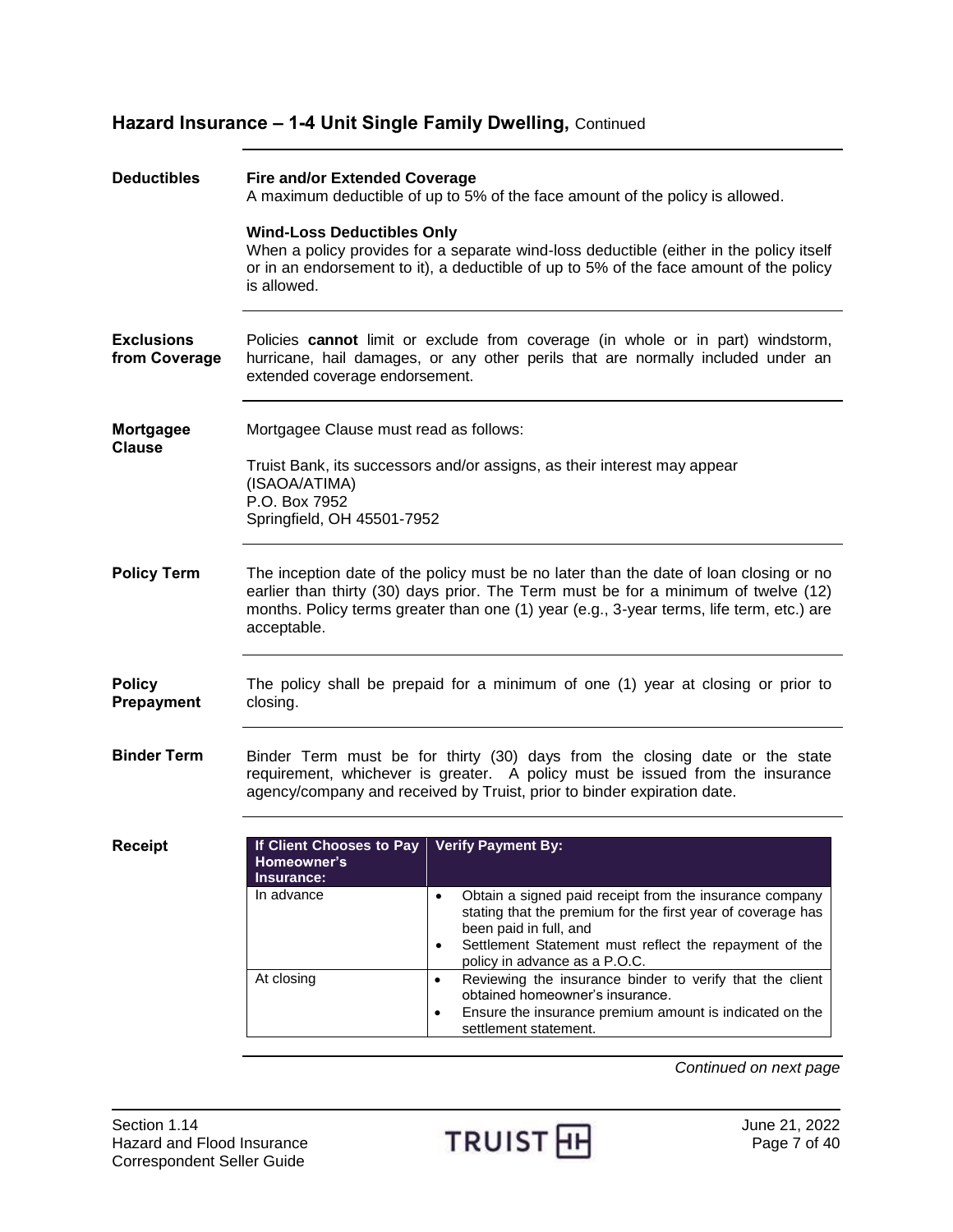# <span id="page-7-0"></span>**Acceptable Rating**

- The company used to insure the property must be rated by one of the following rating agencies listed in the table below:
- **Agencies**
- The company must also satisfy the rating criteria specified below, unless acceptable alternative arrangements are in effect.

| <b>Insurance Rating</b><br><b>Agency</b> | <b>Insurance Rating Agency</b><br><b>Website</b> | <b>Acceptable Rating</b>                                                                                                                                                                                                                                                                                                                                                                                                                                                                                                                                                                                                                                                                                 |
|------------------------------------------|--------------------------------------------------|----------------------------------------------------------------------------------------------------------------------------------------------------------------------------------------------------------------------------------------------------------------------------------------------------------------------------------------------------------------------------------------------------------------------------------------------------------------------------------------------------------------------------------------------------------------------------------------------------------------------------------------------------------------------------------------------------------|
| A.M. Best Company                        | www.ambest.com/ratings.                          | "B" or better general<br>$\bullet$<br>policyholder's rating<br>in Best's Insurance<br>with the<br>Reports,<br>following exception:<br>"B-" rating is<br>acceptable ONLY<br>if the insurance<br>company is State<br>Farm Florida<br>Insurance<br>Company.<br>A''<br>or<br>better<br>Financial<br>Strength<br>Rating<br>and<br>a<br>Financial<br>Size<br>Category of "VIII" or<br>Best's<br>greater<br>in<br><i><b>Insurance</b></i><br>Reports<br>Non-US Edition,<br>providing<br>Carriers<br>$\bullet$<br>for<br>coverage<br>cooperative projects<br>must have a general<br>policyholder's rating<br>"A"<br>of<br>and<br>a<br>Financial<br>Size<br>Category of "V" in<br>Best's<br>Insurance<br>Reports. |
| Demotech, Inc.                           | www.demotech.com                                 | "A" or better rating under<br>Hazard<br>Demotech's<br>Financial<br>Insurance<br>Stability Ratings.                                                                                                                                                                                                                                                                                                                                                                                                                                                                                                                                                                                                       |
| Standard and Poor's, Inc.                | www.standardandpoors.com                         | "BBB" or better Insurer<br>Financial<br>Strength<br>Rating in Standard and<br>Poor's<br>Ratings<br>Direct<br>Insurance Service.                                                                                                                                                                                                                                                                                                                                                                                                                                                                                                                                                                          |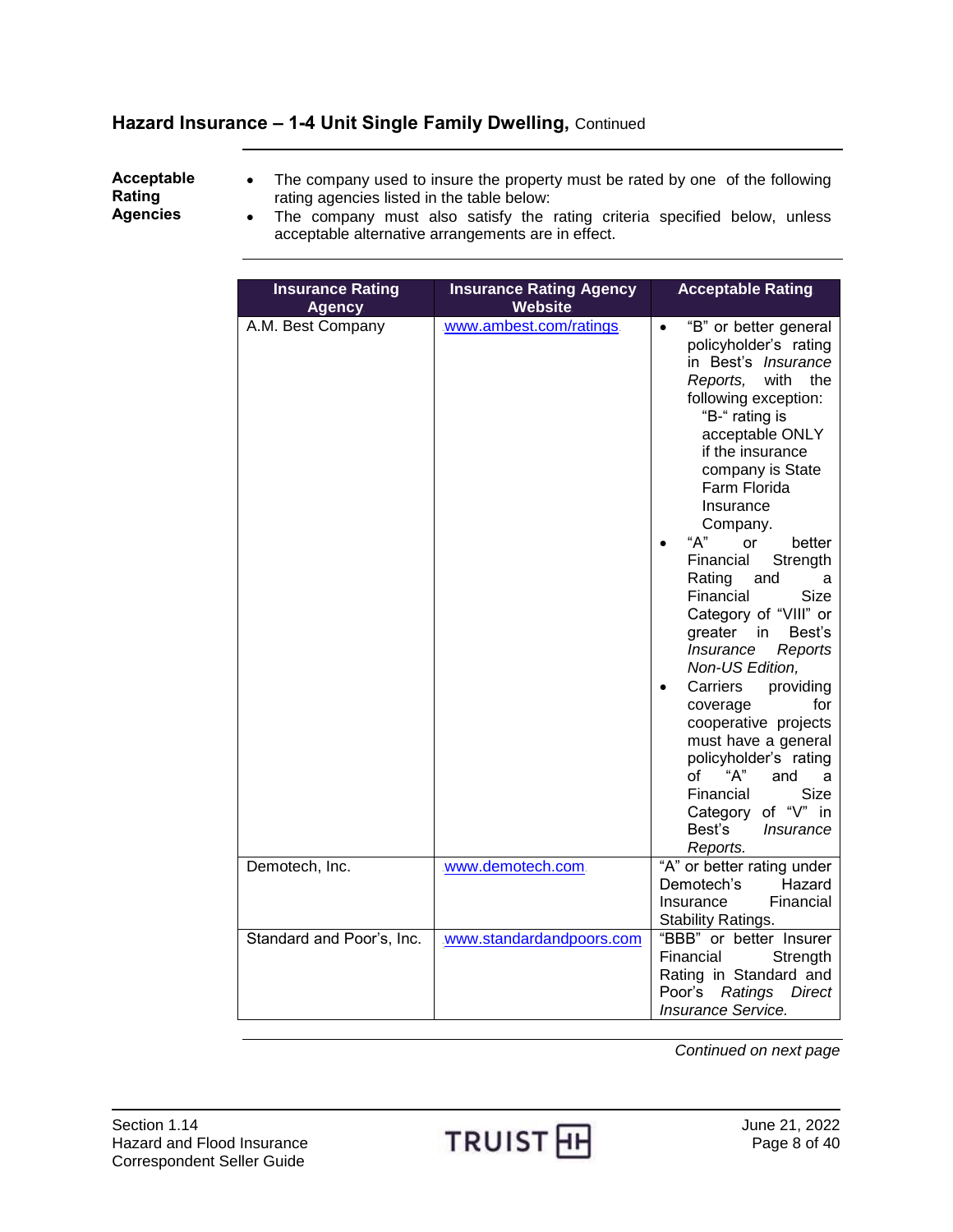<span id="page-8-3"></span><span id="page-8-2"></span><span id="page-8-1"></span><span id="page-8-0"></span>

| <b>Alternative</b><br><b>Arrangements</b>                       | <b>State "Fair Access to Insurance Requirement"</b><br>Coverage underwritten by a state's "Fair Access to Insurance Requirement"<br>$\bullet$<br>(FAIR) plan is also acceptable, if it is the only coverage that can be obtained.<br>In addition, coverage obtained through state insurance plans—such as Florida's<br>$\bullet$<br>Citizens Property Insurance Corporation, or other state-managed windstorm and<br>beach erosion insurance pools is acceptable-if that is the only coverage that is<br>available.                                                                                                                                                                                                                                                                                                                                                                                                                                                                                    |
|-----------------------------------------------------------------|--------------------------------------------------------------------------------------------------------------------------------------------------------------------------------------------------------------------------------------------------------------------------------------------------------------------------------------------------------------------------------------------------------------------------------------------------------------------------------------------------------------------------------------------------------------------------------------------------------------------------------------------------------------------------------------------------------------------------------------------------------------------------------------------------------------------------------------------------------------------------------------------------------------------------------------------------------------------------------------------------------|
| Perpetual<br>Homeowner's<br><b>Insurance</b><br><b>Policies</b> | Perpetual policies are insurance policies where the insured has paid the premium in<br>advance for the life of the risk. Once the policy is cancelled, the insured receives a<br>refund of the full premium. The carrier uses the funds to invest and any funds paid<br>out for any damage or repairs to the home will come from an investment fund. The<br>policy has no effective date or expiration date.                                                                                                                                                                                                                                                                                                                                                                                                                                                                                                                                                                                           |
| <b>Escrow</b>                                                   | The escrow collection must be based on a sufficient number of months of escrow to<br>pay the renewal premium on the expiration date. The amount is based on the<br>premium due at closing.                                                                                                                                                                                                                                                                                                                                                                                                                                                                                                                                                                                                                                                                                                                                                                                                             |
| <b>Refinances</b>                                               | Individual Hazard Insurance Policies (includes HO-3 & HO-6)<br>Individual hazard insurance policies for refinance loan transactions must adhere to<br>the following:<br>• The coverage must be adequate and in place at time of closing.<br>If the policy is expiring within 45 days of closing, collect the renewal at closing or<br>obtain the paid receipt and updated documentation from the borrower prior to<br>closing.<br>The updated documentation is a copy of the existing policy, including the<br>$\bullet$<br>hazard insurance declarations page if applicable, and a detailed renewal bill<br>(should have all of the standard information on the declarations page) with<br>proof of payment from the insurance agent or company. Compare the<br>renewal bill with the existing policy to ensure nothing substantive has<br>changed. The policy must show the following:<br>Correct Truist mortgagee clause,<br>Sufficient coverage for new loan, and<br>$\bullet$<br>New loan number. |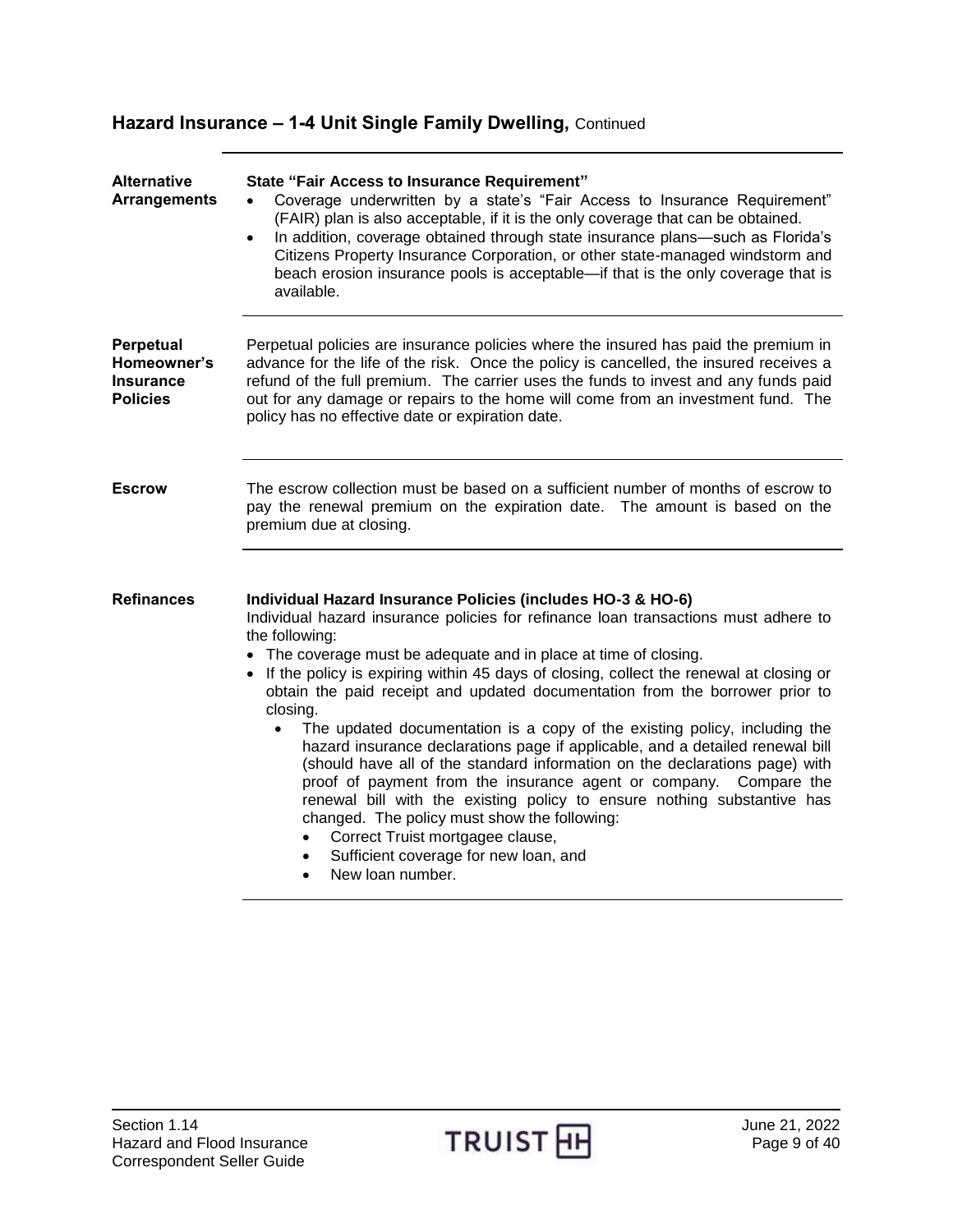# <span id="page-9-0"></span>**Hazard Insurance – Condominium**

### <span id="page-9-1"></span>**General Non-Agency Loan Programs**

- Hazard Insurance is required for all occupancy types.
- Condominium projects' hazard insurance policies must cover commonly-owned property and the privately-owned unit.
- Hazard insurance coverage must be verified at the project level as part of the project review.
- Because Master/Blanket policies may or may not extend to the unit itself, the project's legal documents (covenants, conditions and restrictions) must be reviewed to see what kind of coverage is in place.
- If the project's legal documents allow for the individual unit owners to obtain their own hazard insurance policy and allow for a blanket insurance policy to cover the project's common elements, two policies are acceptable to satisfy insurance requirements.
- The lender must verify that both the project and individual unit are covered by the required hazard insurance policies.
- The following insurance policies are not permitted:
	- a blanket master insurance policy that covers multiple unaffiliated condominiums or associations of projects, or
	- a master insurance policy that is a self insurance arrangement whereby the owners' association is self insured or has banded together with other unaffiliated associations to self insure all of the general and limited common areas.

Reference: See the topic "Fire Insurance" for information regarding investment property and second home requirements.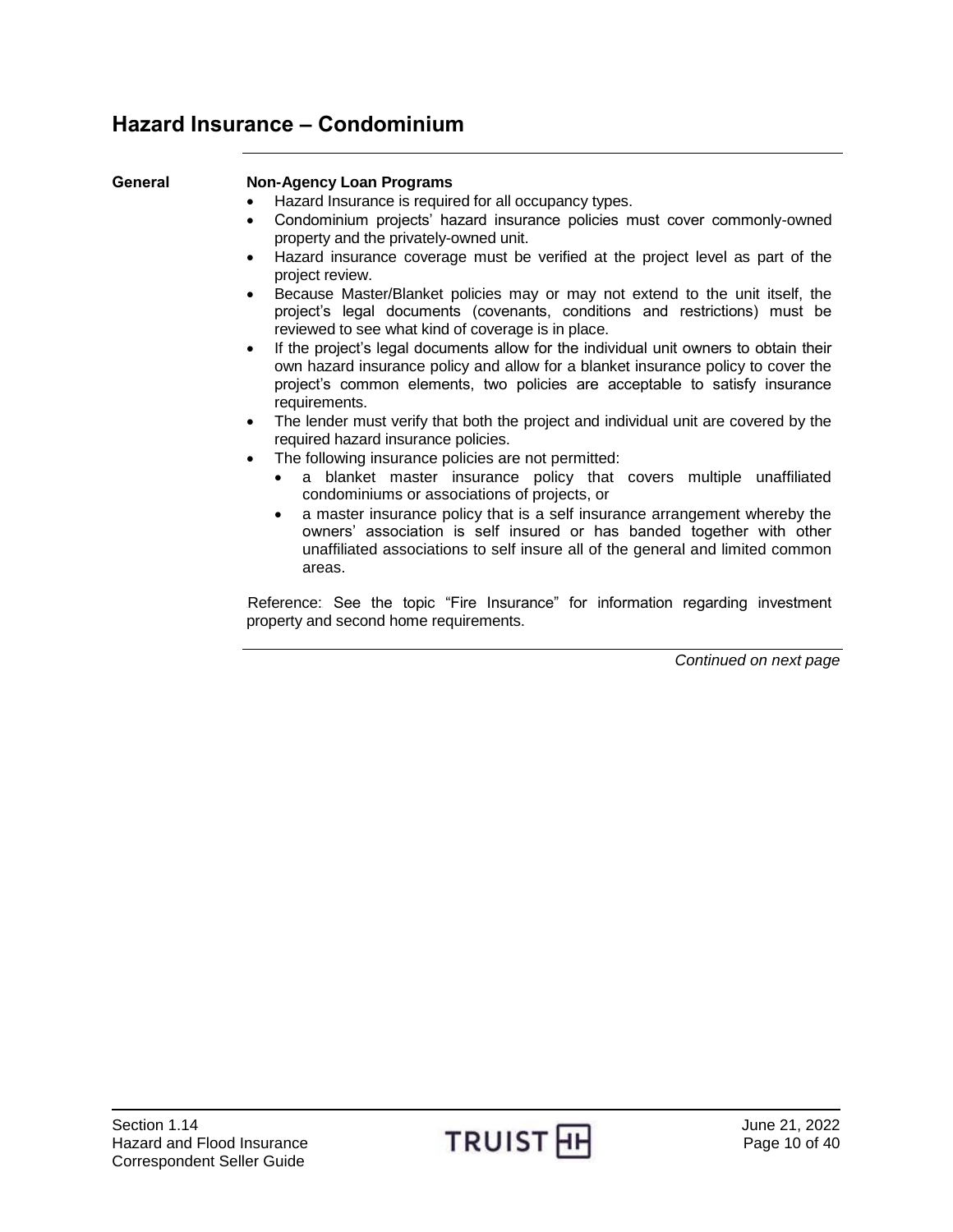<span id="page-10-1"></span><span id="page-10-0"></span>

| <b>All in Policy</b>               | An "all-in" policy is a Master Policy which is negotiated and purchased by the<br>$\bullet$<br>board of directors.<br>It covers all the condominium common areas (grounds, pool, clubhouse, tennis<br>$\bullet$<br>courts, parking lot and the outside of the condominium) and individual units<br>(interior walls and permanent fixtures, i.e., sinks and cabinets).<br>The master policy must include replacement of improvements and betterment<br>$\bullet$<br>coverage to cover any improvements that the borrower may have made to the<br>unit.<br>Each unit is covered except for personal possessions.<br>A copy of the current Master Policy and a Certificate of Insurance, covering the<br>$\bullet$<br>individual unit, must be obtained.<br>The Certificate of Insurance requirements are described below:<br>$\bullet$<br>Name of Unit owner – must be the same as on the security instrument and<br>deed.<br>Property Address and Unit Number – must read the same as on the<br>$\bullet$<br>appraisal and deed.<br>Insured's Name, Building Coverage Amount, Deductibles and Mortgagee<br>Clause are addressed in the Condominium Insurance Coverage and<br>Deductible Requirements Chart. |
|------------------------------------|------------------------------------------------------------------------------------------------------------------------------------------------------------------------------------------------------------------------------------------------------------------------------------------------------------------------------------------------------------------------------------------------------------------------------------------------------------------------------------------------------------------------------------------------------------------------------------------------------------------------------------------------------------------------------------------------------------------------------------------------------------------------------------------------------------------------------------------------------------------------------------------------------------------------------------------------------------------------------------------------------------------------------------------------------------------------------------------------------------------------------------------------------------------------------------------------------------|
| <b>Bare Walls</b><br><b>Policy</b> | A "bare walls" policy is a Master Policy which is negotiated and purchased by the<br>board of directors.<br>It covers all the condominium common areas (grounds, pool, clubhouse, tennis<br>$\bullet$<br>courts, parking lot and the outside of the condominium) often ending at the<br>condominium's inside walls.<br>It does not cover the individual unit (interior walls and permanent fixtures, i.e.,<br>$\bullet$<br>sinks, cabinets, etc.).<br>In addition to the "bare walls" Master Policy, an individual unit owner's HO-6<br>$\bullet$<br>Policy is also required.<br>A copy of the current Master Policy and the HO-6 Policy must be obtained.                                                                                                                                                                                                                                                                                                                                                                                                                                                                                                                                                 |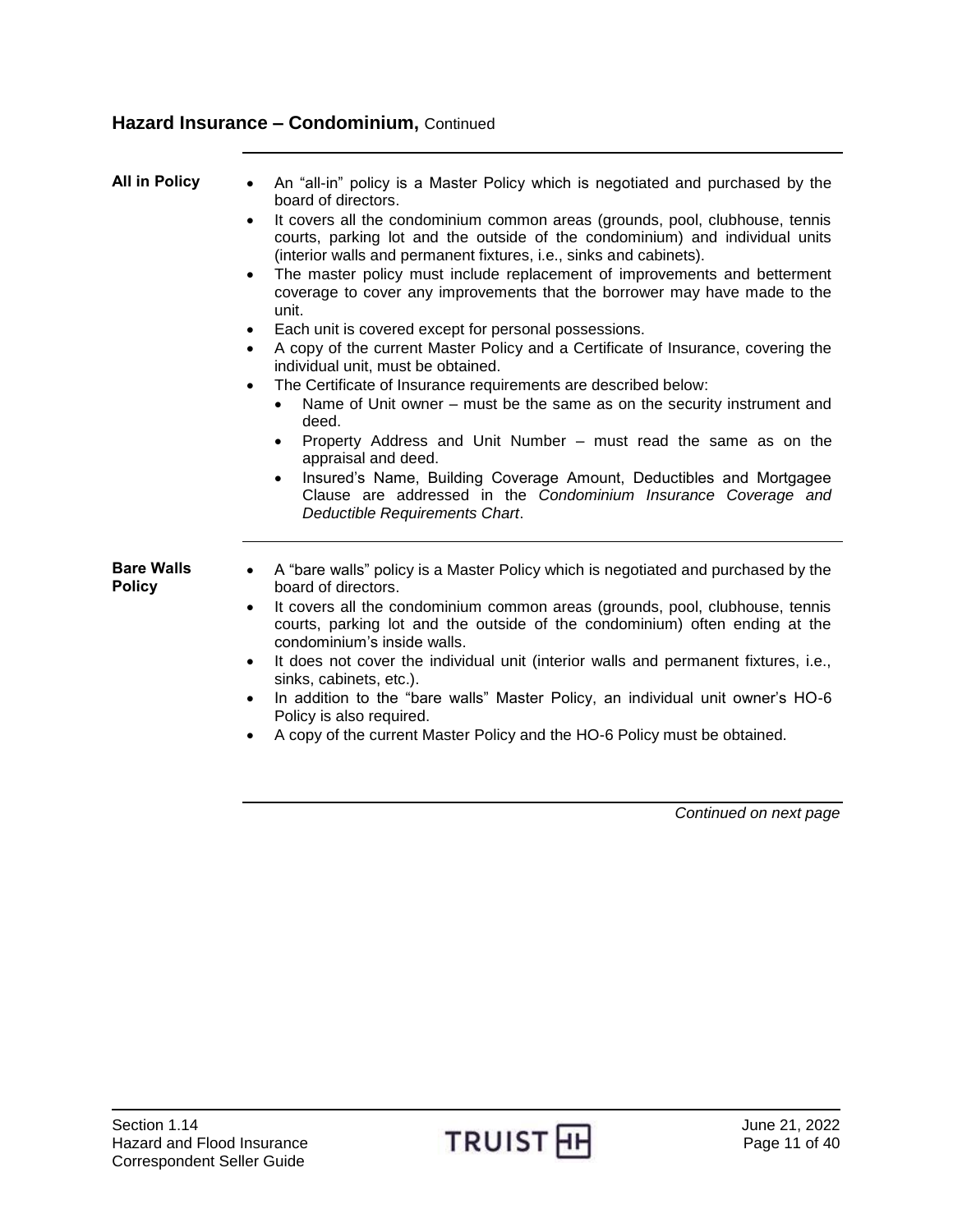- <span id="page-11-0"></span>**HO-6 Policy** Truist will require an escrow for HO-6 Insurance coverage on any attached condominium unit for which the master policy does not cover the components of the individual units, including betterments and improvements.
	- The HO-6 policy is one obtained by the unit owner to insure their personal content such as furniture/furnishings, as well as all interior improvements such as interior walls, ceilings, electrical fixtures, air conditioner, heating equipment, water heater, built-in cabinets and countertops, floor/wall coverings, etc.
	- An HO-6 policy provides separate coverage amounts for personal content, and for the unit improvements.
	- When the unit owner obtains their HO-6 policy, their insurance agent is instrumental in helping them determine an appropriate amount of coverage for both content and interior improvements. However, whenever there is concern that the unit improvements may not be adequately insured under an HO-6 policy, lenders are encouraged to contact the insurance carrier/agent prior to closing to discuss.
	- This should also be applied when evaluating if the HOA has Master/Blanket insurance that fully complies with Fannie Mae eligibility requirements.
	- Insured's Name, Building Coverage Amount, Deductibles and Mortgagee Clause are addressed in the *Condominium Insurance Coverage and Deductible Requirements Chart.*
	- When all of the unit components, including any betterments or improvements, are not already covered by the association's master policy, the borrower must obtain an individual HO-6 policy that provides coverage sufficient to repair the condo unit to its condition prior to a loss claim event. The amount of coverage required will be determined (and verified in writing) by the insurer, appraiser, architect, engineer or a licensed contractor.
	- The indication that "unit owners coverage included" is not sufficient to determine if this coverage complies with the HO-6 requirement.
	- If the policy does include for "betterments and improvements" contained within the individual unit that is insured, the lender should also know for what amount.
	- The escrow will be required for all government (FHA, RD and VA) loans without adequate unit coverage provided through the master policy. For conventional and STI portfolio loans, the HO-6 insurance escrow requirement can be waived under the same terms and conditions that apply to HO-3 insurance policies (individual hazard policies).
	- HO-6 must be included in the analysis of the borrower's mortgage-payment-toincome and debt-to-income ratio calculations regardless if the coverage is escrowed or not.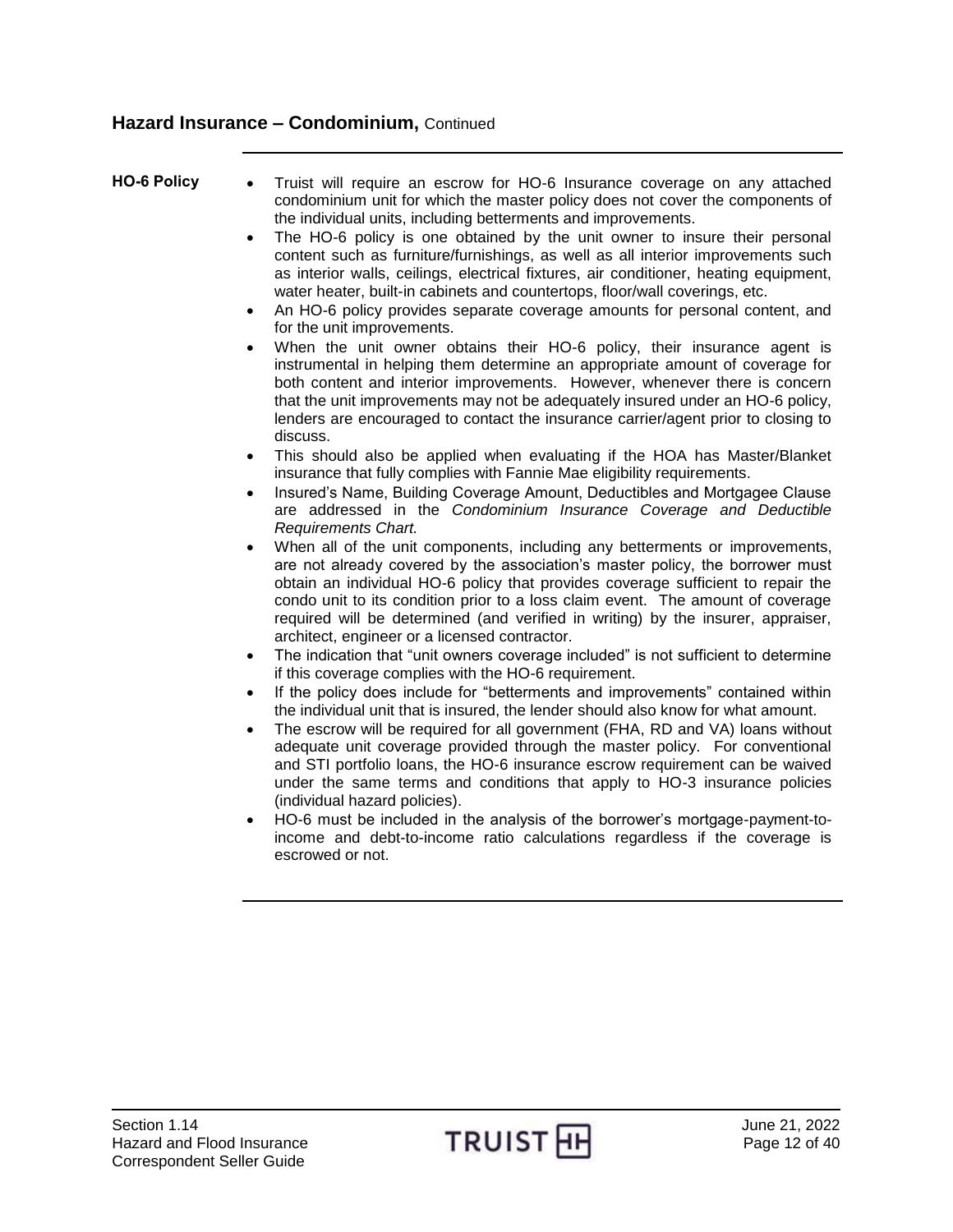<span id="page-12-0"></span>

| <b>Master</b><br><b>Insurance</b><br><b>Requirements</b> | The following insurance is not permitted for transactions secured by<br>٠<br>condominium units:<br>A blanket master insurance policy that covers multiple unaffiliated<br>condominiums or associations of projects, or<br>A master insurance policy that is a self insurance arrangement whereby the<br>owners' association is self insured or has banded together with other<br>unaffiliated associations to self insure all of the general and limited common<br>areas.<br>When all of unit components, including any betterments or improvements, are<br>$\bullet$<br>not already covered by the association's master insurance policy, the borrower<br>must obtain an individual HO-6 policy that provides coverage sufficient to repair<br>the condo unit to its condition prior to a loss claim event. The amount of |
|----------------------------------------------------------|----------------------------------------------------------------------------------------------------------------------------------------------------------------------------------------------------------------------------------------------------------------------------------------------------------------------------------------------------------------------------------------------------------------------------------------------------------------------------------------------------------------------------------------------------------------------------------------------------------------------------------------------------------------------------------------------------------------------------------------------------------------------------------------------------------------------------|
|                                                          | coverage required will be as determined (and verified in writing) by the insurer,<br>appraiser, architect, engineer or a licensed contractor.                                                                                                                                                                                                                                                                                                                                                                                                                                                                                                                                                                                                                                                                              |

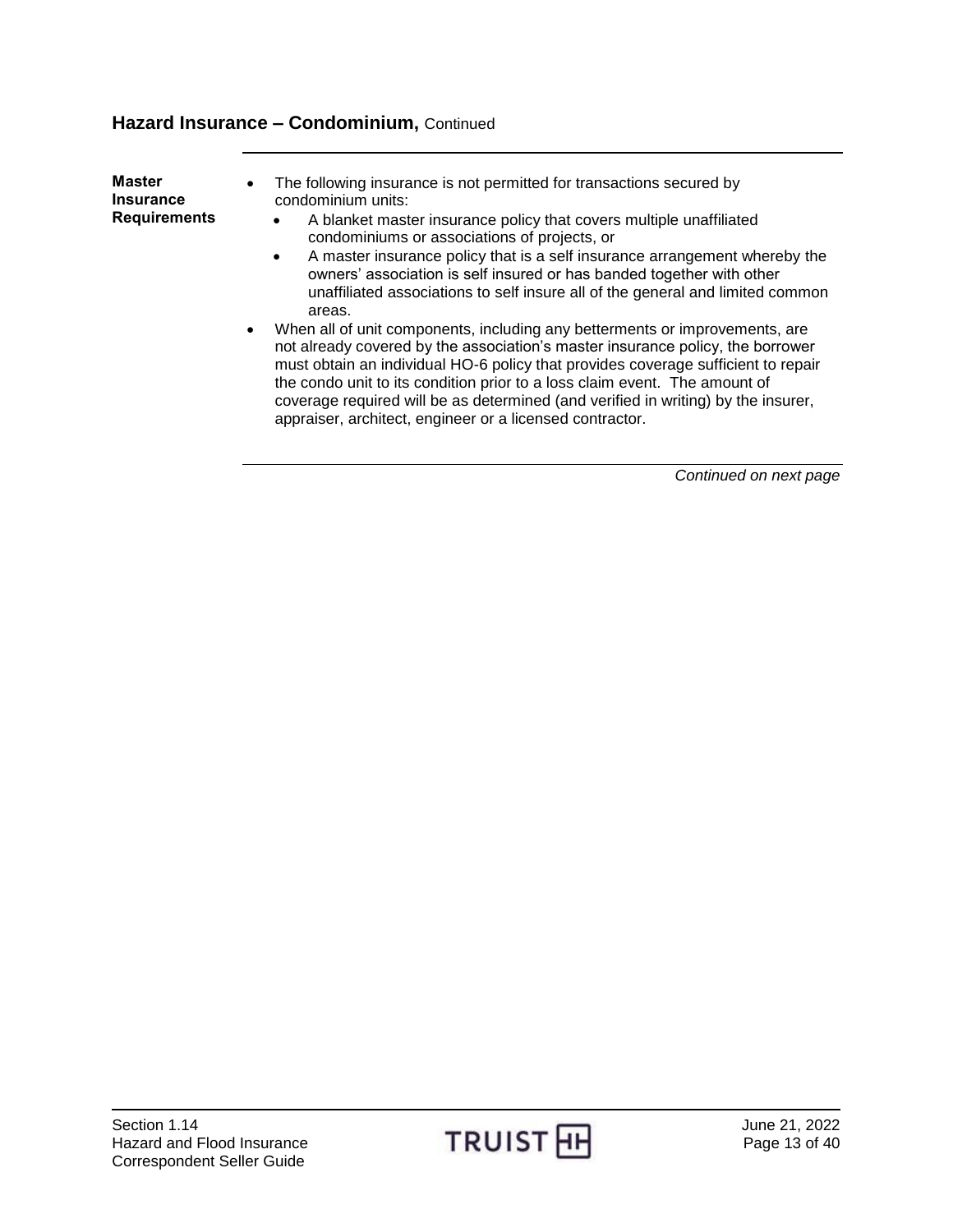|                                                                                | <b>All-in Master</b>                                                                                                                                                                                                            | <b>Bare Walls Master</b>                                                                                                                                                                                                  | <b>HO-6 Policy</b>                                                                                                                                                                                                                                                                                                                                                                                                                                                                                                                                                                                                                                 |
|--------------------------------------------------------------------------------|---------------------------------------------------------------------------------------------------------------------------------------------------------------------------------------------------------------------------------|---------------------------------------------------------------------------------------------------------------------------------------------------------------------------------------------------------------------------|----------------------------------------------------------------------------------------------------------------------------------------------------------------------------------------------------------------------------------------------------------------------------------------------------------------------------------------------------------------------------------------------------------------------------------------------------------------------------------------------------------------------------------------------------------------------------------------------------------------------------------------------------|
| <b>Name of Insured</b>                                                         | <b>Owners' Association</b>                                                                                                                                                                                                      | Owners' Association                                                                                                                                                                                                       | At least one titleholder                                                                                                                                                                                                                                                                                                                                                                                                                                                                                                                                                                                                                           |
| <b>Coverage</b><br><b>Deductibles for</b>                                      | 100% of the insurable<br>replacement cost of<br>the<br>project<br>improvements,<br>including the individual<br>units. $1$<br>Up to 5% of the face                                                                               | 100% of the insurable<br>replacement cost of the<br>project improvements. <sup>1</sup><br>Up to 5% of the face                                                                                                            | • Purchase and Refinance -<br>all<br>of<br>When<br>the<br>unit<br>components, including<br>any<br>betterments<br>or<br>improvements,<br>not<br>are<br>already covered<br>by<br>the<br>association's<br>master<br>the<br>insurance<br>policy,<br>obtain<br>borrower must<br>an<br>individual HO-6 policy that<br>provides coverage sufficient<br>to repair the condo unit to its<br>condition prior to a loss claim<br>The<br>amount of<br>event.<br>coverage required will be as<br>determined (and verified in<br>writing)<br>by the<br>insurer,<br>appraiser, architect, engineer<br>or a licensed contractor.<br>Up to 5% of the face amount of |
| Fire and/or<br><b>Extended</b><br><b>Coverage and</b><br><b>Wind-loss only</b> | amount of the policy is<br>allowed                                                                                                                                                                                              | amount of the policy is<br>allowed                                                                                                                                                                                        | the policy is allowed                                                                                                                                                                                                                                                                                                                                                                                                                                                                                                                                                                                                                              |
| <b>Exclusions from</b><br>coverage                                             | Policies cannot limit or<br>exclude from coverage<br>(in whole or in part)<br>windstorm, hurricane,<br>hail damages or any<br>other perils that are<br>normally<br>included<br>under an<br>extended<br>coverage<br>endorsement. | Policies cannot limit or<br>exclude from coverage<br>(in whole or in part)<br>windstorm,<br>hurricane,<br>hail damages or any<br>other perils that are<br>normally included under<br>an extended coverage<br>endorsement. | Policies cannot limit or exclude<br>from coverage (in whole or in<br>part) windstorm, hurricane, hail<br>damages or any other perils<br>that are normally included under<br>extended<br>an<br>coverage<br>endorsement.                                                                                                                                                                                                                                                                                                                                                                                                                             |
| <b>Mortgagee</b><br><b>Clause</b>                                              | Truist<br>Bank,<br>its<br>and/or<br><b>SUCCESSORS</b><br>assigns,<br>their<br>as<br>interest may appear<br>(ISAOA/ATIMA)<br>P.O. Box 7952<br>Springfield, OH 45501-<br>7952                                                     | Truist<br>Bank,<br>its<br>and/or<br>successors<br>assigns, as their interest<br>may appear<br>(ISAOA/ATIMA)<br>P.O. Box 7952<br>Springfield, OH 45501-<br>7952                                                            | Bank,<br>Truist<br>its successors<br>and/or assigns, as their interest<br>may appear<br>(ISAOA/ATIMA)<br>P.O. Box 7952<br>Springfield, OH 45501-7952                                                                                                                                                                                                                                                                                                                                                                                                                                                                                               |
| <b>Policy Term</b>                                                             | 12 months                                                                                                                                                                                                                       | 12 months                                                                                                                                                                                                                 | 12 months                                                                                                                                                                                                                                                                                                                                                                                                                                                                                                                                                                                                                                          |

## **Condominium Insurance Coverage and Deductible Requirements Chart**

Section 1.14 June 21, 2022<br>Hazard and Flood Insurance **TRUIST HH** June 21, 2022<br>Correspondent Seller Cuide Hazard and Flood Insurance Correspondent Seller Guide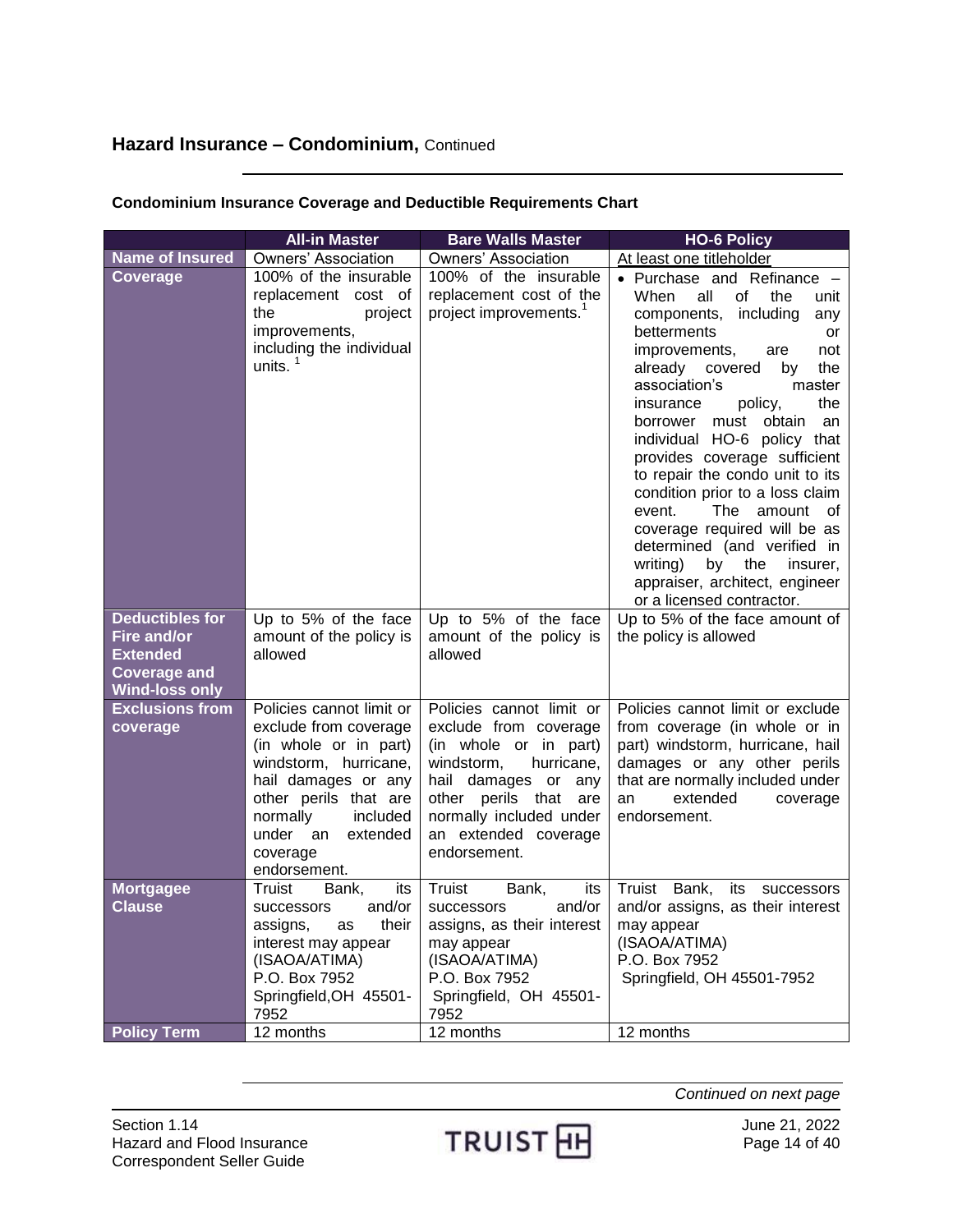|                                                               | <b>All-in Master</b>                                                                                                                                | <b>Bare Walls Master</b>                                                                                                                                                                                                                                                           | <b>HO-6 Policy</b>                                                                                                                                                                                                          |
|---------------------------------------------------------------|-----------------------------------------------------------------------------------------------------------------------------------------------------|------------------------------------------------------------------------------------------------------------------------------------------------------------------------------------------------------------------------------------------------------------------------------------|-----------------------------------------------------------------------------------------------------------------------------------------------------------------------------------------------------------------------------|
| <b>Notices of</b><br><b>Changes or</b><br><b>Cancellation</b> | The insurance policy<br>require the<br>should<br>to notify in<br>insurer<br>the owners'<br>writing<br>association and each<br>first mortgage holder | The<br>policy<br>insurance<br>should require the insurer<br>to notify in writing the<br>owners' association and<br>each<br>first<br>mortgage<br>holder<br>in the<br>named<br>mortgagee clause at least<br>ten (10) days before it<br>cancels or substantially<br>changes coverage. | The insurance policy should<br>require the insurer to notify in<br>writing the first mortgage holder<br>named in the mortgagee clause<br>at least ten days before it<br>substantially<br>cancels<br>or<br>changes coverage. |

## **Condominium Insurance Coverage and Deductible Requirements Chart, continued**

 $1$ An insurance policy including either of the following endorsements will ensure full insurable value replacement cost coverage:

 A Guaranteed Replacement Cost Endorsement (under which the insurer agrees to replace the insurable property regardless of the cost) and, if the policy includes a coinsurance clause, an Agreed Amount Endorsement (which waives the requirement for coinsurance); or

 A Replacement Cost Endorsement (under which the insurer agrees to pay up to 100 Percent of the property's insurable replacement cost, but no more) and, if the policy includes a coinsurance clause, an Agreed Amount Endorsement (which waives the requirement for coinsurance).

<span id="page-14-0"></span>**Refinances** . Master condominium hazard insurance policies for refinance loan transactions must adhere to the following:

- The coverage must be adequate and in place at time of closing.
- The documentation required is either a copy of the current policy or the declaration page and a certificate of insurance for the unit showing:
	- Correct Truist mortgagee clause for the unit,
	- Sufficient coverage for the subject building, and
	- New loan number.
- HO-6 individual hazard insurance policies for refinance loan transactions must adhere to the following:
	- The coverage must be adequate and in place at the time of closing.
	- If a policy is expiring within 45 days of closing, collect the renewal at closing or obtain the paid receipt and updated documentation from the borrower prior to closing.
		- The updated documentation is a copy of the existing policy, including the hazard insurance declaration page if applicable, and a detailed renewal bill (should have all of the standard information on the declaration page) with proof of payment from the insurance agent or company. Compare the renewal bill with the existing policy to ensure nothing substantive has changed. The policy must contain the following:
			- Correct Truist mortgagee clause for the unit,
			- Sufficient coverage for the subject building, and
			- New loan number.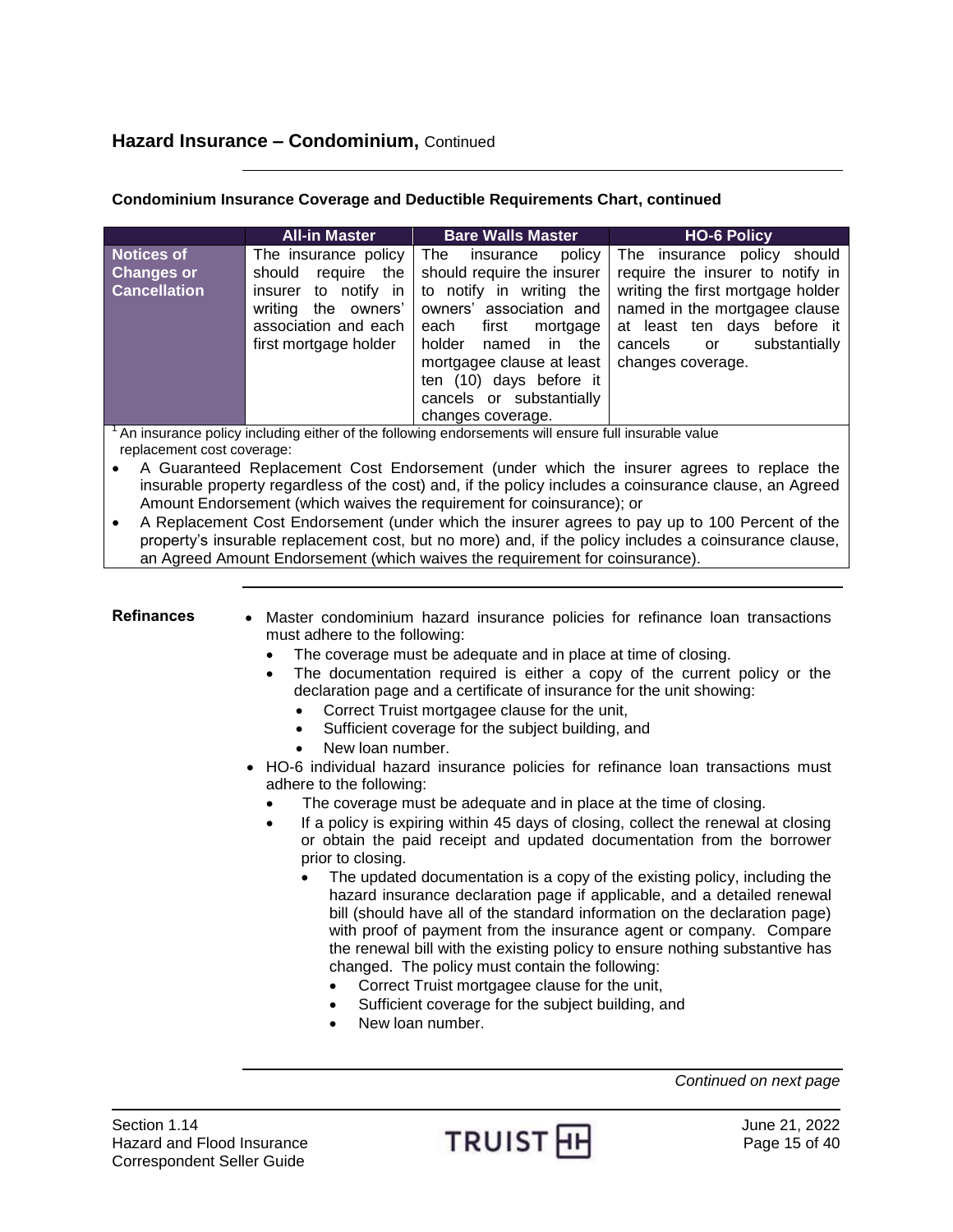<span id="page-15-2"></span><span id="page-15-1"></span><span id="page-15-0"></span>

| <b>Special</b><br><b>Endorsements</b> | The following endorsements are required for condominium projects:<br>An Inflation Guard Endorsement, when it can be obtained;<br>Building Ordinance or Law Endorsement, if the enforcement of any building,<br>$\bullet$<br>zoning, or land-use law will result in loss or damage, increased cost of<br>repairs or reconstruction, or additional demolition and removal costs (The<br>endorsement must provide for contingent liability from the operation of<br>building laws, demolition costs, and increased costs of reconstruction.); and<br>Steam Boiler and Machinery Coverage Endorsement, if the project has<br>$\bullet$<br>central heating or cooling. (This endorsement should provide for the<br>insurer's minimum liability per accident to at least equal the lesser of \$2<br>million or the insurable value of the building(s) housing the boiler or<br>machinery.) In lieu of obtaining this as an endorsement to the commercial<br>package policy, the project may purchase separate stand-alone boiler and<br>machinery coverage.<br>In addition, the policy for a condominium project should provide that<br>any Insurance Trust Agreement will be recognized;<br>the right of subrogation against unit owners will be waived;<br>$\bullet$<br>the insurance will not be prejudiced by any acts or omissions of individual<br>unit owners that are not under the control of the owners' association; and<br>the policy will be primary, even if a unit owner has other insurance that<br>$\bullet$<br>covers the same loss.<br>Note:<br>These provisions usually are covered by a Special Condominium<br>Endorsement. |
|---------------------------------------|--------------------------------------------------------------------------------------------------------------------------------------------------------------------------------------------------------------------------------------------------------------------------------------------------------------------------------------------------------------------------------------------------------------------------------------------------------------------------------------------------------------------------------------------------------------------------------------------------------------------------------------------------------------------------------------------------------------------------------------------------------------------------------------------------------------------------------------------------------------------------------------------------------------------------------------------------------------------------------------------------------------------------------------------------------------------------------------------------------------------------------------------------------------------------------------------------------------------------------------------------------------------------------------------------------------------------------------------------------------------------------------------------------------------------------------------------------------------------------------------------------------------------------------------------------------------------------------------------------------------------------------------|
| Acceptable                            | Reference: See "Acceptable rating agencies" in the topic "Hazard Insurance – 1-4                                                                                                                                                                                                                                                                                                                                                                                                                                                                                                                                                                                                                                                                                                                                                                                                                                                                                                                                                                                                                                                                                                                                                                                                                                                                                                                                                                                                                                                                                                                                                           |
| Rating                                | Unit Single Family Dwelling" in this document for additional information on rating                                                                                                                                                                                                                                                                                                                                                                                                                                                                                                                                                                                                                                                                                                                                                                                                                                                                                                                                                                                                                                                                                                                                                                                                                                                                                                                                                                                                                                                                                                                                                         |
| <b>Agencies</b>                       | agencies.                                                                                                                                                                                                                                                                                                                                                                                                                                                                                                                                                                                                                                                                                                                                                                                                                                                                                                                                                                                                                                                                                                                                                                                                                                                                                                                                                                                                                                                                                                                                                                                                                                  |
| <b>Alternative</b>                    | Reference: See "Alternative arrangements" in the topic "Hazard Insurance - 1-4 Unit                                                                                                                                                                                                                                                                                                                                                                                                                                                                                                                                                                                                                                                                                                                                                                                                                                                                                                                                                                                                                                                                                                                                                                                                                                                                                                                                                                                                                                                                                                                                                        |
| <b>Arrangements</b>                   | Single Family Dwelling" in this document for additional information.                                                                                                                                                                                                                                                                                                                                                                                                                                                                                                                                                                                                                                                                                                                                                                                                                                                                                                                                                                                                                                                                                                                                                                                                                                                                                                                                                                                                                                                                                                                                                                       |
|                                       | $\sim$ $\sim$ $\sim$<br>$\sim$ $\sim$ $\sim$                                                                                                                                                                                                                                                                                                                                                                                                                                                                                                                                                                                                                                                                                                                                                                                                                                                                                                                                                                                                                                                                                                                                                                                                                                                                                                                                                                                                                                                                                                                                                                                               |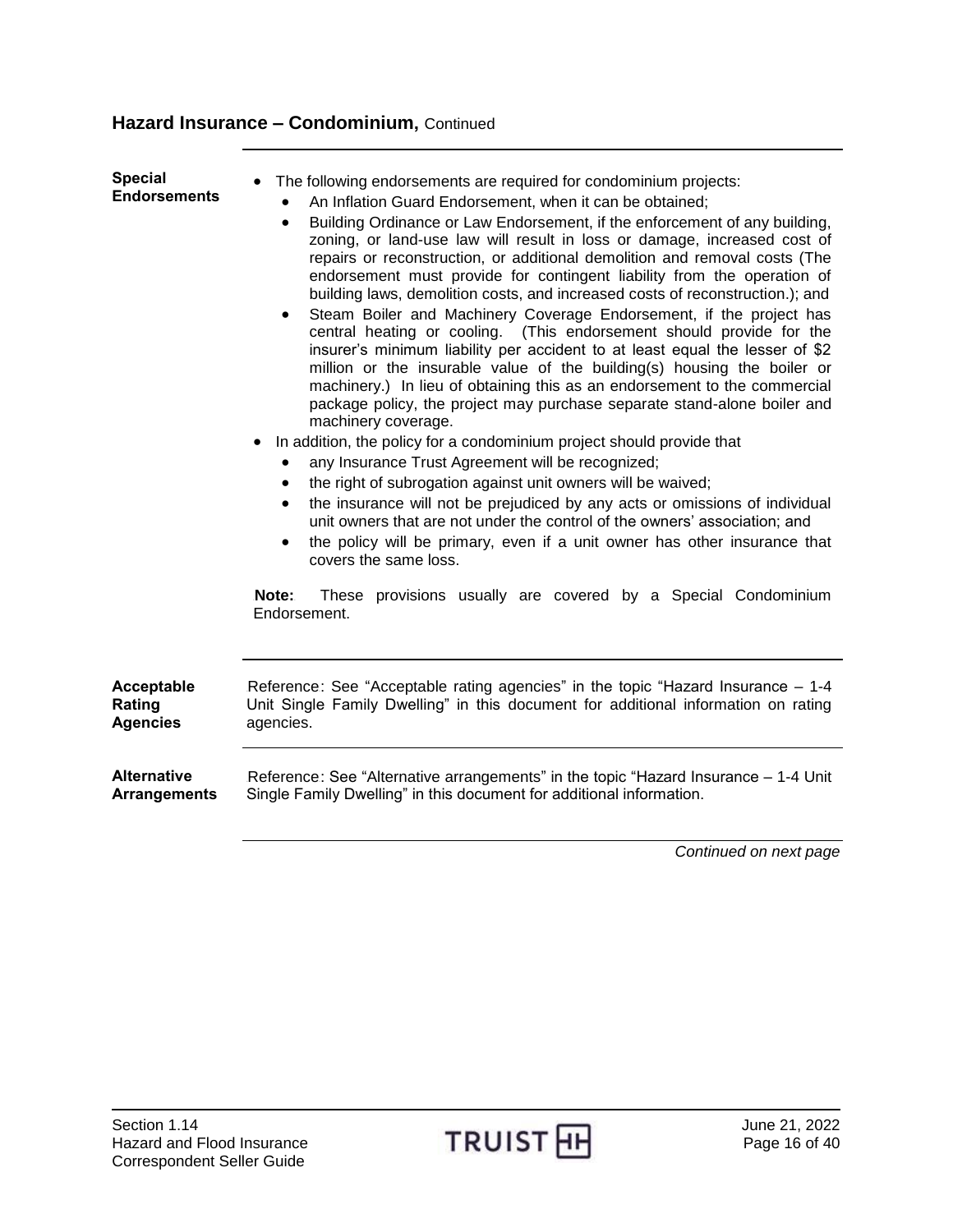# <span id="page-16-0"></span>**PUD Insurance Requirements**

<span id="page-16-1"></span>

| <b>Attached PUD</b><br><b>Requirements</b><br>for Units Being | Attached PUD units being insured individually must follow the requirements specified<br>below for 1-4 unit properties. |
|---------------------------------------------------------------|------------------------------------------------------------------------------------------------------------------------|
| <b>Insured</b>                                                | The PUD project and the subject unit must meet all applicable insurance                                                |
| <b>Individually</b>                                           | requirements as outlined in the table below:                                                                           |

| <b>Type of</b><br><b>Insurance</b>            | <b>Requirements</b>                                                                                                                                                                                                                                                                                                                                                                                                                                                                                                                                                                                                                                                                                                                                                                                                                                                                                                                                                                                                                                                                                                                                                                                                                                                                                                                                              |
|-----------------------------------------------|------------------------------------------------------------------------------------------------------------------------------------------------------------------------------------------------------------------------------------------------------------------------------------------------------------------------------------------------------------------------------------------------------------------------------------------------------------------------------------------------------------------------------------------------------------------------------------------------------------------------------------------------------------------------------------------------------------------------------------------------------------------------------------------------------------------------------------------------------------------------------------------------------------------------------------------------------------------------------------------------------------------------------------------------------------------------------------------------------------------------------------------------------------------------------------------------------------------------------------------------------------------------------------------------------------------------------------------------------------------|
| <b>Hazard</b><br><b>Insurance</b>             | Subject dwelling must be covered as per the requirements as shown in the<br>$\bullet$<br>Property Insurance section of the Correspondent Seller Guide for 1-4 unit<br>single family dwellings.<br>The HOA must maintain a property insurance policy with premiums being<br>$\bullet$<br>paid as a common expense to cover common areas.<br>If the subject is insured under a master policy, the master policy must insure<br>$\bullet$<br>the common area and property for 100% of the replacement cost under a<br>commercial package policy.                                                                                                                                                                                                                                                                                                                                                                                                                                                                                                                                                                                                                                                                                                                                                                                                                    |
|                                               | Reference: See "HO6 (Interior Unit Coverage)" subsequently presented in<br>this table for additional information.                                                                                                                                                                                                                                                                                                                                                                                                                                                                                                                                                                                                                                                                                                                                                                                                                                                                                                                                                                                                                                                                                                                                                                                                                                                |
| <b>HO6 (Interior</b><br><b>Unit Coverage)</b> | Truist will require an escrow for HO-6 insurance coverage on any attached<br>$\bullet$<br>PUD unit that is not being insured individually under an HO-3 policy and for<br>which the master policy does not cover the components of the individual<br>units, including any betterments and improvements.<br>When all of the unit components, including any betterments and<br>$\bullet$<br>improvements, are not already covered by the association's master insurance<br>policy, the borrower must obtain an individual HO-6 policy that provides<br>coverage sufficient to repair the PUD unit to its condition prior to a loss claim<br>event. The amount of coverage required will be as determined (and verified<br>in writing) by the insurer, appraiser, architect, engineer or a licensed<br>contractor.<br>The escrow will be required for all government (FHA and VA) loans without<br>adequate unit coverage provided through the master policy. For conventional<br>and STI portfolio loans, the HO-6 insurance escrow requirement can be<br>waived under the same terms and conditions that apply to HO-3 insurance<br>policies (individual hazard policies).<br>HO-6 must be included in the analysis of the borrower's mortgage-payment-<br>٠<br>to-income and debt-to-income ratio calculations regardless if the coverage is<br>escrowed or not. |
| <b>Flood Insurance</b>                        | If in a flood zone, the subject and all common areas must be covered as per<br>$\bullet$<br>the requirements shown in the Flood Insurance Procedures section of the<br>Correspondent Seller Guide.                                                                                                                                                                                                                                                                                                                                                                                                                                                                                                                                                                                                                                                                                                                                                                                                                                                                                                                                                                                                                                                                                                                                                               |
| <b>Liability</b><br><b>Insurance</b>          | Project must maintain commercial general liability insurance covering ALL<br>$\bullet$<br>common areas, common elements, commercial spaces and public ways in<br>the PUD. Minimum required coverage is \$1M and the Association of Owners<br>of the PUD must be the named insured.                                                                                                                                                                                                                                                                                                                                                                                                                                                                                                                                                                                                                                                                                                                                                                                                                                                                                                                                                                                                                                                                               |

<span id="page-16-2"></span>**Detached PUD Requirements**

Detached PUD projects must be covered per the hazard insurance requirements for 1-4 unit single family dwellings.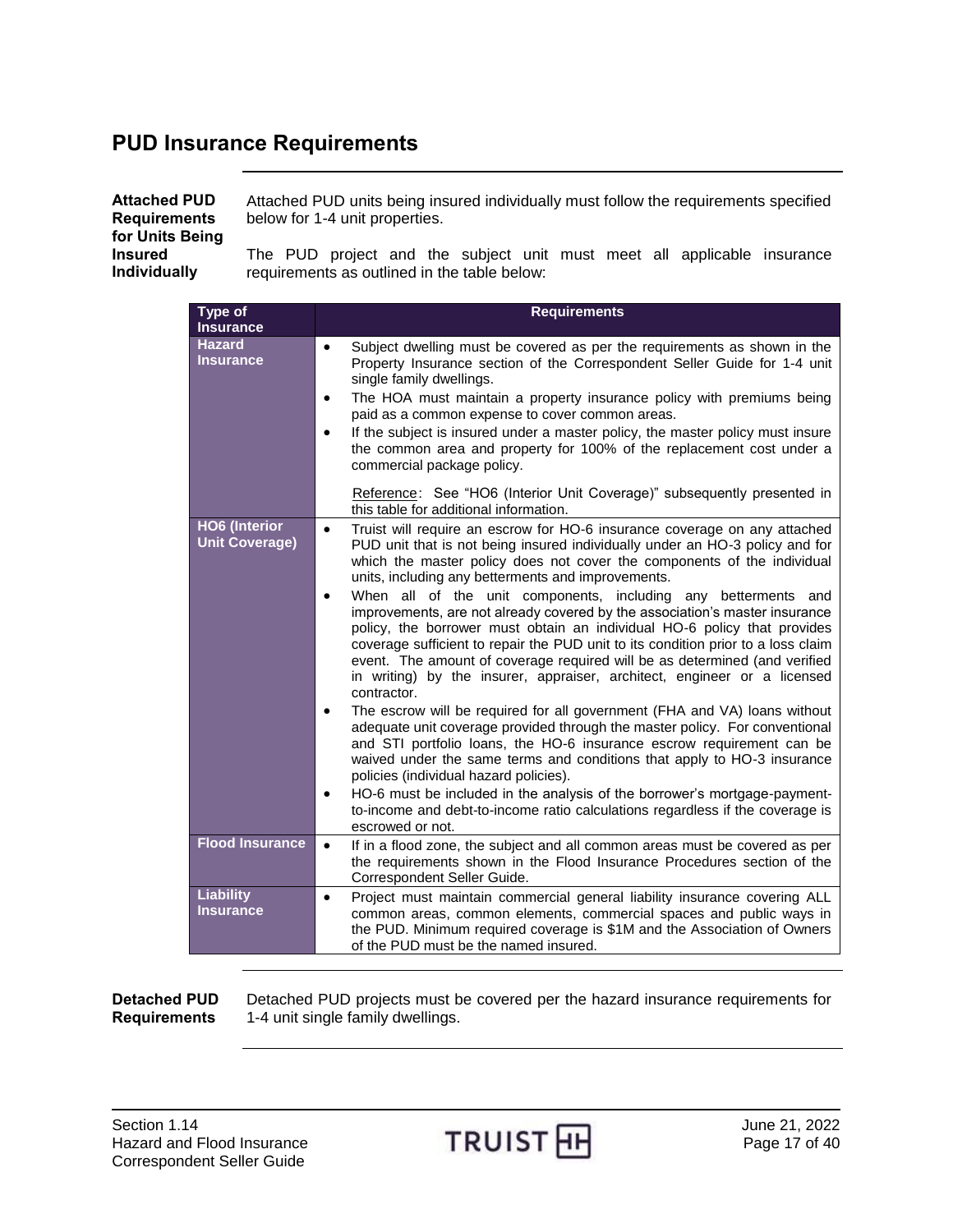<span id="page-17-1"></span><span id="page-17-0"></span>

| <b>Single Family</b><br>$(1-4 \text{ unit})$<br><b>Dwelling</b> | Fire Insurance or Landlord/Rental Property Insurance is required for all investment<br>$\bullet$<br>single family 1-4 unit properties (including Condo/PUD for properties being<br>individually insured) and must contain coverage for the following: |
|-----------------------------------------------------------------|-------------------------------------------------------------------------------------------------------------------------------------------------------------------------------------------------------------------------------------------------------|
|                                                                 | Physical damage to the property caused by fire, wind, hail, lightning,<br>explosion, or storm,<br>Structures on the property,<br>$\bullet$<br>Liability, and<br>$\bullet$                                                                             |
|                                                                 | Medical payments.<br>$\bullet$                                                                                                                                                                                                                        |
|                                                                 | The main difference between a Fire Insurance policy and a Hazard Insurance<br>$\bullet$<br>policy is that fire insurance typically does not cover the contents inside the<br>property.                                                                |
|                                                                 | . All of the required information for bezard incurance also enalize to a fire policy                                                                                                                                                                  |

 All of the required information for hazard insurance also applies to a fire policy, except the mailing address will be different from the property address, but both must show on the policy.

## <span id="page-17-2"></span>**Acceptance of Combined Insurance Policies**

<span id="page-17-3"></span>General **Conditionally**, a borrower will have a combined policy of various insurance types (i.e., hazard, automobile, jewelry, etc.). Truist will accept this type of policy, **only** if the hazard insurance portion of the policy can be billed separately from the other coverages. Also, Truist will escrow only for the hazard insurance portion of the policy.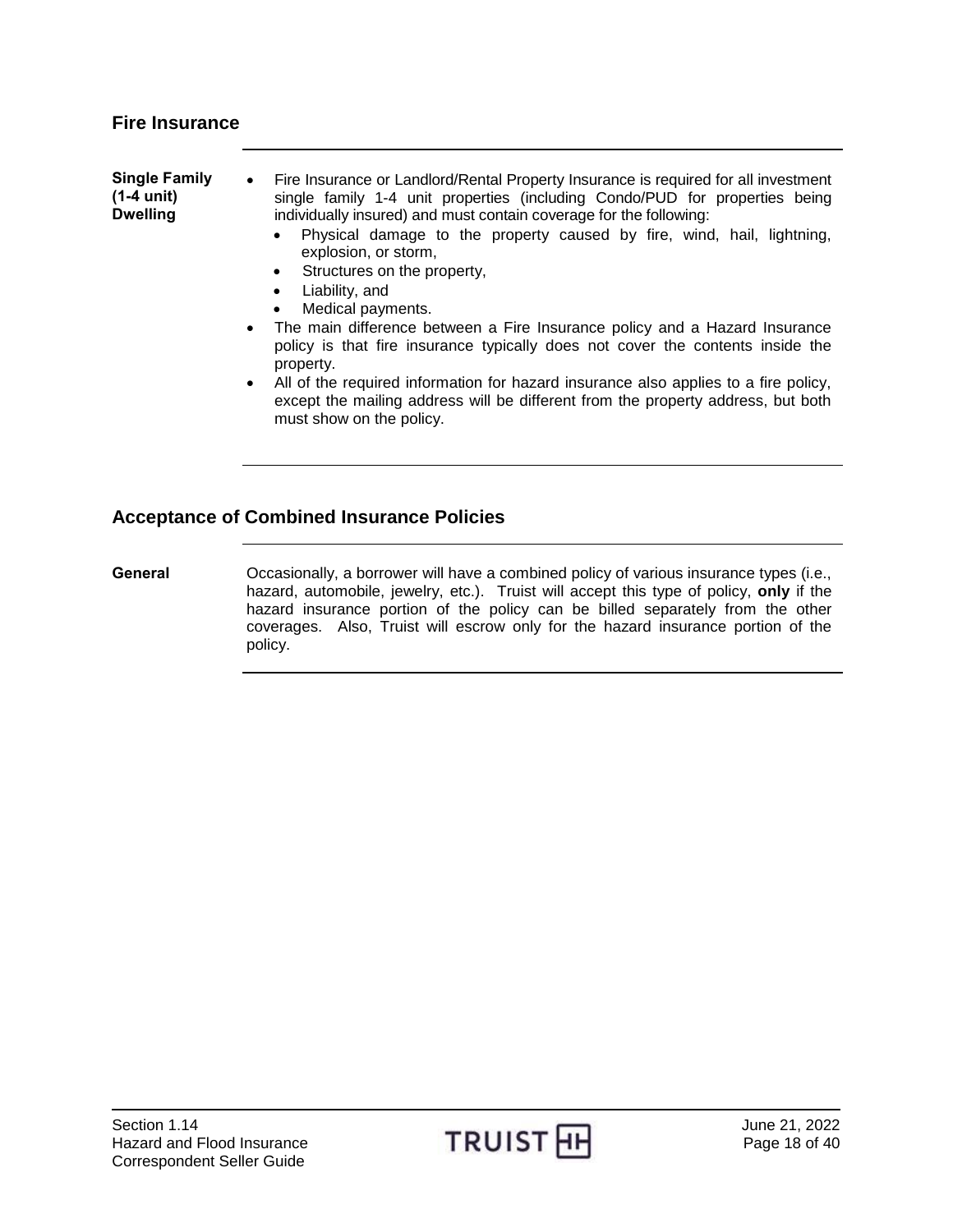# <span id="page-18-0"></span>**Flood Insurance**

- <span id="page-18-1"></span>General • Flood insurance coverage is required for all residential buildings on the mortgaged premises if any part of the structure is located within an SFHA. If two or more residential structures are located on a security property (for example, a principal structure and a guest house), all structures with any part in an SFHA must be covered by adequate flood insurance. (The "principal structure" is the primary residential structure on the security property.)
	- The following tables describe when flood insurance is required.

|                                                                                                                                                                                                                                                                                                                                                                                | <b>Agency Loan Programs</b>                                   |
|--------------------------------------------------------------------------------------------------------------------------------------------------------------------------------------------------------------------------------------------------------------------------------------------------------------------------------------------------------------------------------|---------------------------------------------------------------|
| If                                                                                                                                                                                                                                                                                                                                                                             | Then flood insurance                                          |
| any part of the principal structure on a<br>property securing the mortgage loan                                                                                                                                                                                                                                                                                                | is required on the principal structure.                       |
| is located in an SFHA                                                                                                                                                                                                                                                                                                                                                          |                                                               |
| a non-residential detached structure<br>attached to the land on a property<br>securing the mortgage loan has any<br>part located in an SFHA,                                                                                                                                                                                                                                   | is not required on the non-residential<br>detached structure. |
| a residential detached structure on a<br>property securing the mortgage loan<br>has any part located in an SFHA,                                                                                                                                                                                                                                                               | is required on the residential detached<br>structure.         |
| <b>Truist's Definition of Residential</b><br><b>Structure:</b> A structure generally<br>serves as a residence if it includes<br>sleeping, bathroom, or kitchen<br>facilities. A structure with more than<br>one of these facilities may serve as an<br>individual's residence. A structure<br>with only one of these facilities would<br>render the structure non-residential. |                                                               |

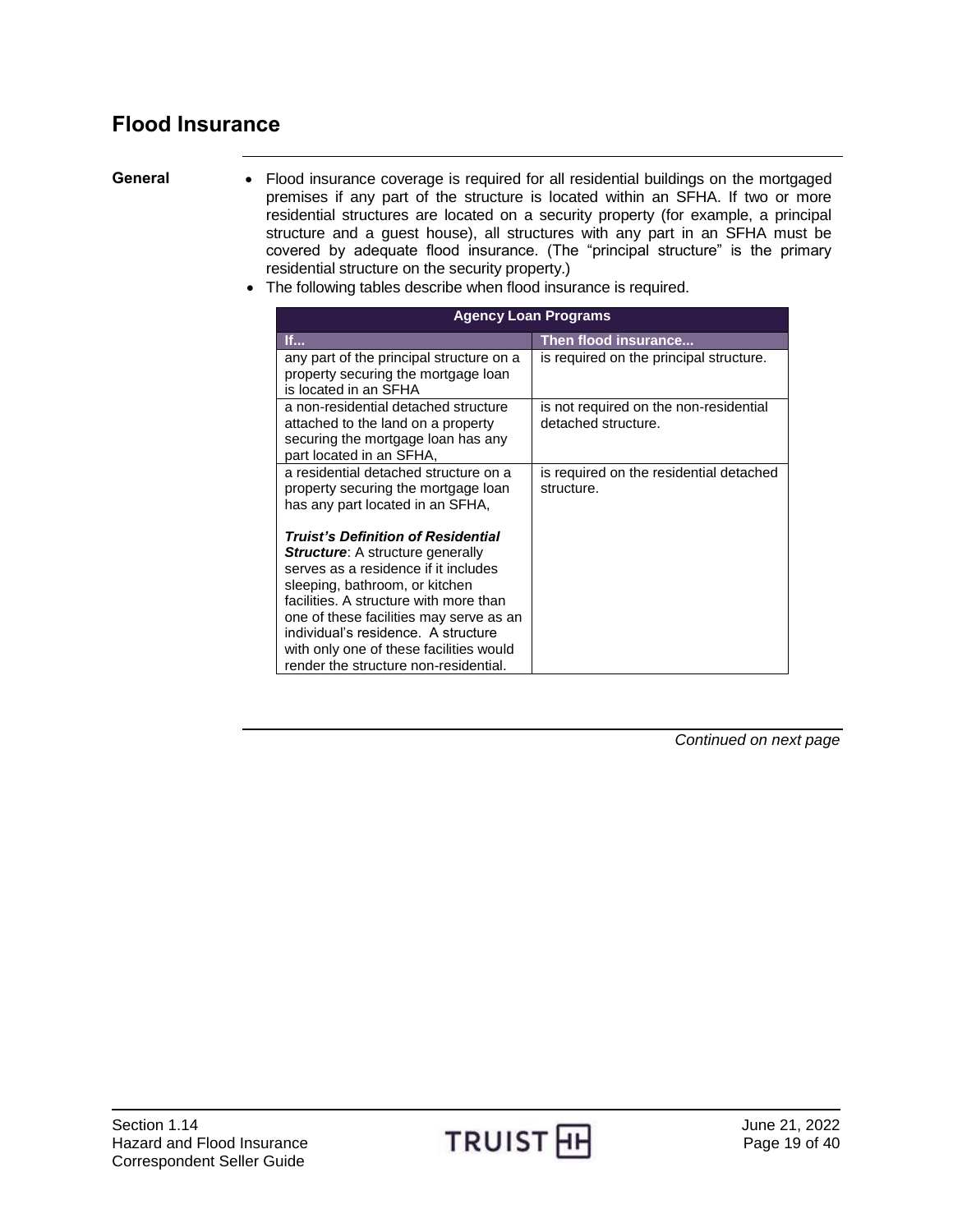## **General,**

continued

|                                                                                                                                                                                                                                                                                                                                                                               | <b>Non-Agency Conventional Loan Programs</b>                  |
|-------------------------------------------------------------------------------------------------------------------------------------------------------------------------------------------------------------------------------------------------------------------------------------------------------------------------------------------------------------------------------|---------------------------------------------------------------|
| If                                                                                                                                                                                                                                                                                                                                                                            | Then flood insurance                                          |
| any part of the principal structure on a<br>property securing the mortgage loan<br>is located in an SFHA                                                                                                                                                                                                                                                                      | is required on the principal structure.                       |
| a non-residential detached structure is<br>attached to the land, was given a<br>value (as reported on the appraisal, if<br>obtained) of \$10,000 or more, serves<br>as part of the security for the<br>mortgage loan, and has any part<br>located in an SFHA,                                                                                                                 | is required on the non-residential<br>detached structure.     |
| a non-residential detached structure is<br>attached to the land, was given a<br>value (as reported on the appraisal, if<br>obtained) of less than \$10,000, serves<br>as part of the security for the<br>mortgage loan, and has any part<br>located in an SFHA,                                                                                                               | is not required on the non-residential<br>detached structure. |
| a residential detached structure on a<br>property securing the mortgage loan<br>has any part located in an SFHA,                                                                                                                                                                                                                                                              | is required on the residential detached<br>structure.         |
| <b>Truist's Definition of Residential</b><br><b>Structure:</b> A structure generally<br>serves as a residence if it includes<br>sleeping, bathroom, or kitchen<br>facilities. A structure with more than<br>one of these facilities may serve as an<br>individual's residence. A structure<br>with only one of these facilities would<br>render the structure non-residential |                                                               |

- All loans require flood insurance, when the **property improvements** are located in special flood hazard area zones beginning with the letters "A" or "V. The requirements outlined in this topic must be followed to ensure compliance with the National Flood Insurance Act.
- Risk or "all risk" or GAP policies are not acceptable.
- Policy must be a FEMA policy or acceptable private flood policy consistent with NFIP standards.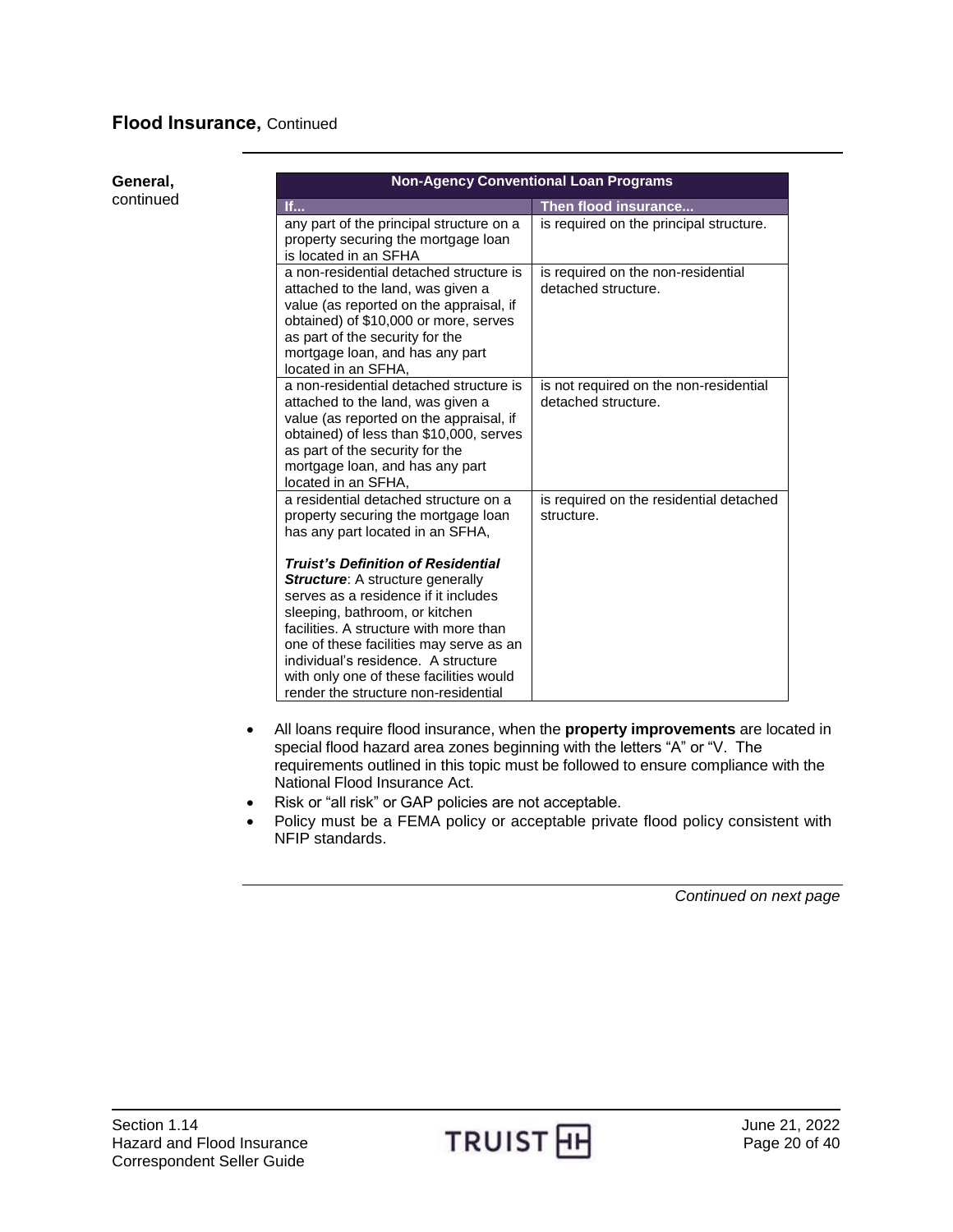<span id="page-20-0"></span>**Flood Hazard Determination** Correspondent lenders must obtain an initial flood determination from a third party vendor who guarantees the validity of their information. This determination must be in all files submitted to Truist for purchase. The basic determination must contain the following information:

- Property location
- Community number
- FEMA panel number and map date
- Zone code
- Community status
- Appropriate lender ID in block 3, section 1 as follows:
	- FDIC-insured lenders should indicate their FDIC Insurance Certification Number, or
	- Federally-insured credit unions should indicate their charter/insurance number, or
	- Farm Credit institutions should indicate their Unique Identifier Number (UNINUM), or
	- Other lenders who fund loans sold to or securitized by Fannie Mae or Freddie Mac should enter the Fannie Mae or Freddie Mac seller/servicer number.

**Note:** If a correspondent lender does not fall into one of these four (4) categories, FEMA does not require the lender to enter a number on the flood determination.

Truist will order the life-of-loan tracking for all loans.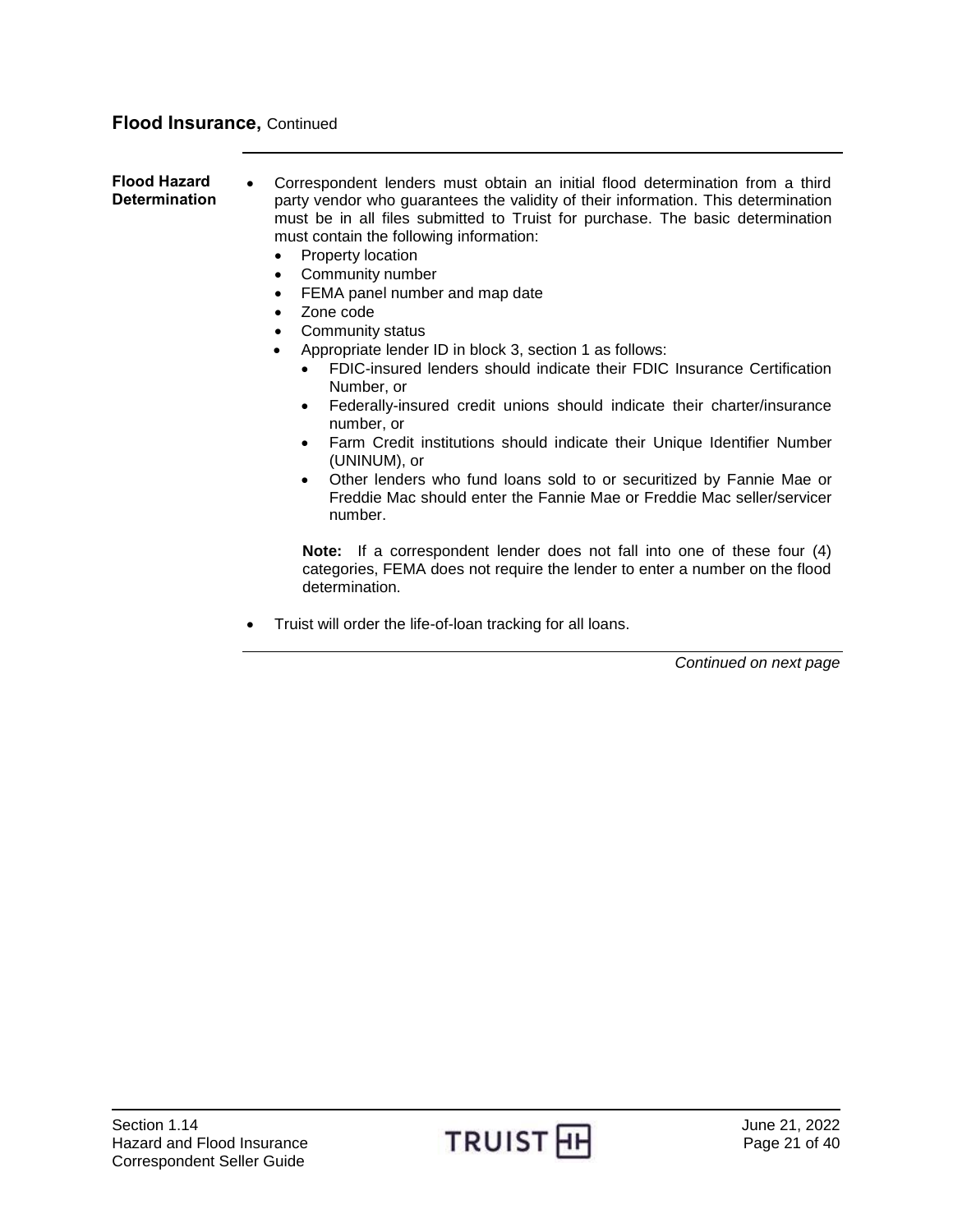<span id="page-21-0"></span>

| <b>Flood Act</b><br><b>Requirements</b> | The following Flood Act requirements apply:<br>The Standard Flood Hazard Determination, FEMA Form 81-93 determines<br>$\bullet$<br>whether flood insurance is required.<br>If a property is in a SFHA:<br>$\bullet$<br>The community must participate in the National Flood Insurance Program<br>(NFIP) on a regular, emergency or probationary basis. If a property requires<br>flood insurance and the community in which it is located is either, non-<br>participating or suspended, the loan is ineligible for Truist to purchase.<br>The application must be denied or file declined according to established<br>procedures by the lender. The reason for denial on the Adverse Action<br>Notice would be, "Flood insurance not available due to community status."<br>The borrower must still receive the standard Notice of Special Flood Hazards<br>and Availability of Federal Disaster Relief Assistance form.                                                                                                                                                       |
|-----------------------------------------|---------------------------------------------------------------------------------------------------------------------------------------------------------------------------------------------------------------------------------------------------------------------------------------------------------------------------------------------------------------------------------------------------------------------------------------------------------------------------------------------------------------------------------------------------------------------------------------------------------------------------------------------------------------------------------------------------------------------------------------------------------------------------------------------------------------------------------------------------------------------------------------------------------------------------------------------------------------------------------------------------------------------------------------------------------------------------------|
|                                         | Note: The Correspondent client must include the flood determination, any<br>required Notice to Borrower and proof of coverage in the loan file submitted<br>for purchase.                                                                                                                                                                                                                                                                                                                                                                                                                                                                                                                                                                                                                                                                                                                                                                                                                                                                                                       |
|                                         | The Flood Hazard Notice (Exhibit 1) must be given to the borrower(s) and<br>$\bullet$<br>signed by the borrower(s) prior to closing or as soon as the lender learns the<br>property is in a SFHA.<br>Correspondent clients must include the flood determination, the required<br>Notice of Special Flood Hazards and Availability of Federal Disaster Relief<br>Assistance (signed by borrower and client) and proof of flood insurance<br>coverage in the loan file submitted for purchase.<br>Regular, emergency or probationary status: a Notice of Special Flood<br>Hazards and Availability of Federal Disaster Relief Assistance and flood<br>insurance are required.<br>The flood determination/certification form received from the various flood<br>$\bullet$<br>determination vendors have a place for the lender and borrower(s) to sign,<br>however, the signatures are not a required part of the form.<br>See the "General" subtopic previously presented in the "Flood Insurance" topic<br>$\bullet$<br>for guidance regarding when flood insurance is required. |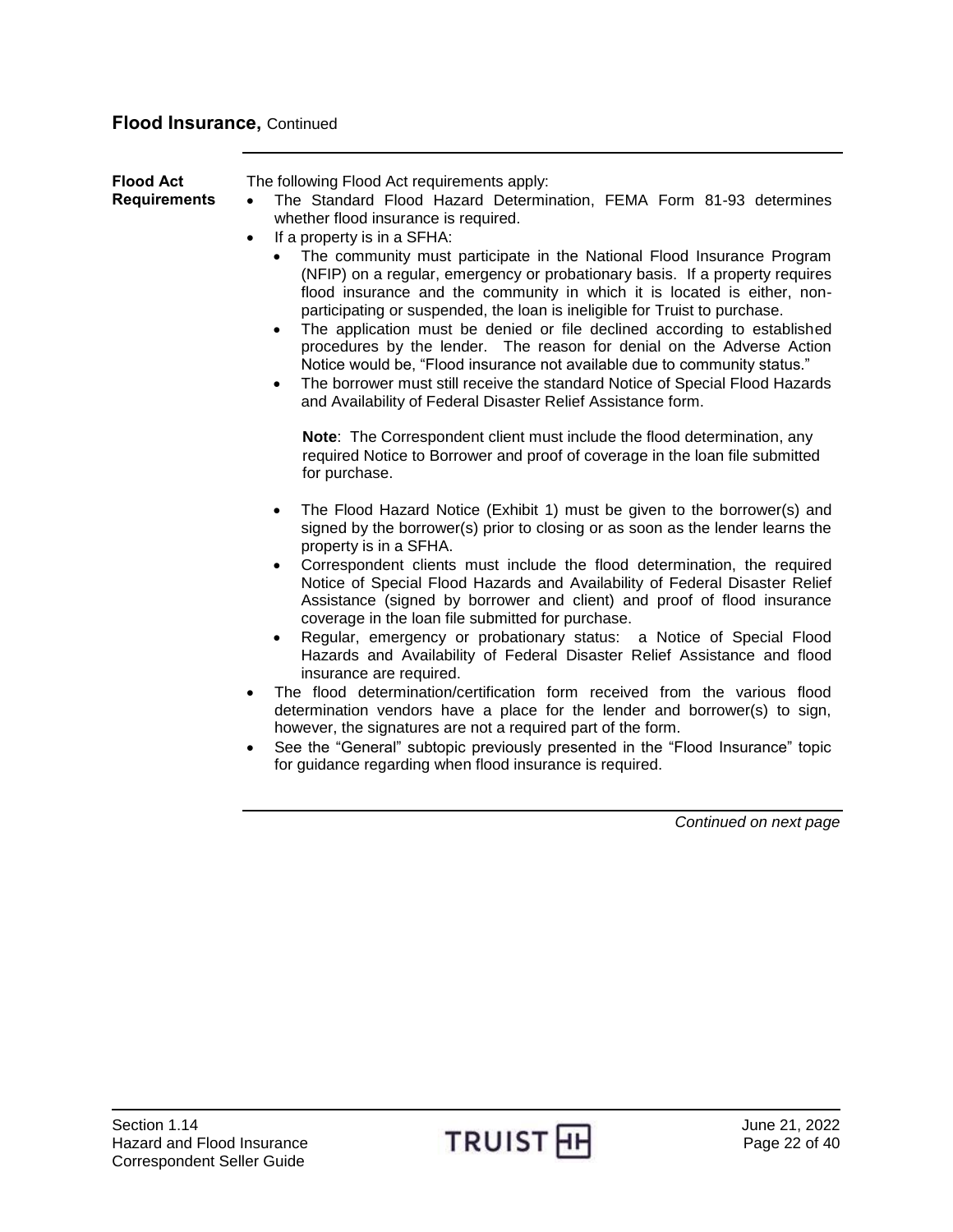<span id="page-22-1"></span><span id="page-22-0"></span>**Escrows** • Truist requires an escrow for flood insurance, regardless of LTV: If the product requires the establishment of escrows, or • If the subject property is a primary residence (all transaction types), second homes (all transaction types) or a cash-out refinance investment property, or If the subject property is a condominium and all individual flood insurance policies for the condominium unit shows the client as the insured, including flood insurance policies that are required to supplement a Residential Condominium Building Association Policy (RCBAP) shortfall. A condominium and some PUD properties are not required to establish an escrow for flood insurance if that condominium or PUD property has a master policy that carries sufficient flood coverage and that policy reflects the HOA as the insured and not the subject. However if it is acceptable for the client to obtain an individual flood policy, then mandatory escrow is required for the individual policies. **Notes:** You cannot waive mortgage insurance escrow. • If the borrower chooses to obtain flood insurance when it is not required based on the flood certification, Truist will not escrow for the insurance. Truist Bank must still reflect as Mortgagee on the flood policy. When flood insurance is obtained for a home where flood insurance is not required, there are no minimum coverage limits. Optional flood insurance is not required to be included in the borrower's DTI. **Address Differences** Occasionally a flood determination will be returned to the lender showing a slightly different address than the one that was sent; for example, a street type might change from Fork to Court, a directional (e.g., NE) might be removed or added, or a property might even seem to change towns. Flood determination companies have detailed processes for address verification which include an address standardization process. If the address can be confirmed through this process a flood determination will be issued. Even if the determination shows a slightly different address the fact that a flood determination is returned means that the address has been standardized and it is the same. If the address standardization process cannot be successfully completed the lender will be required to supply additional information, such as parcel number, legal description or homeowner's name. Based on that additional data, the flood determination will be returned and again, even if there is a discrepancy in the property address, it is on the right property. The address standardization process, however, does not eliminate the need to input the most accurate address possible, including city and state.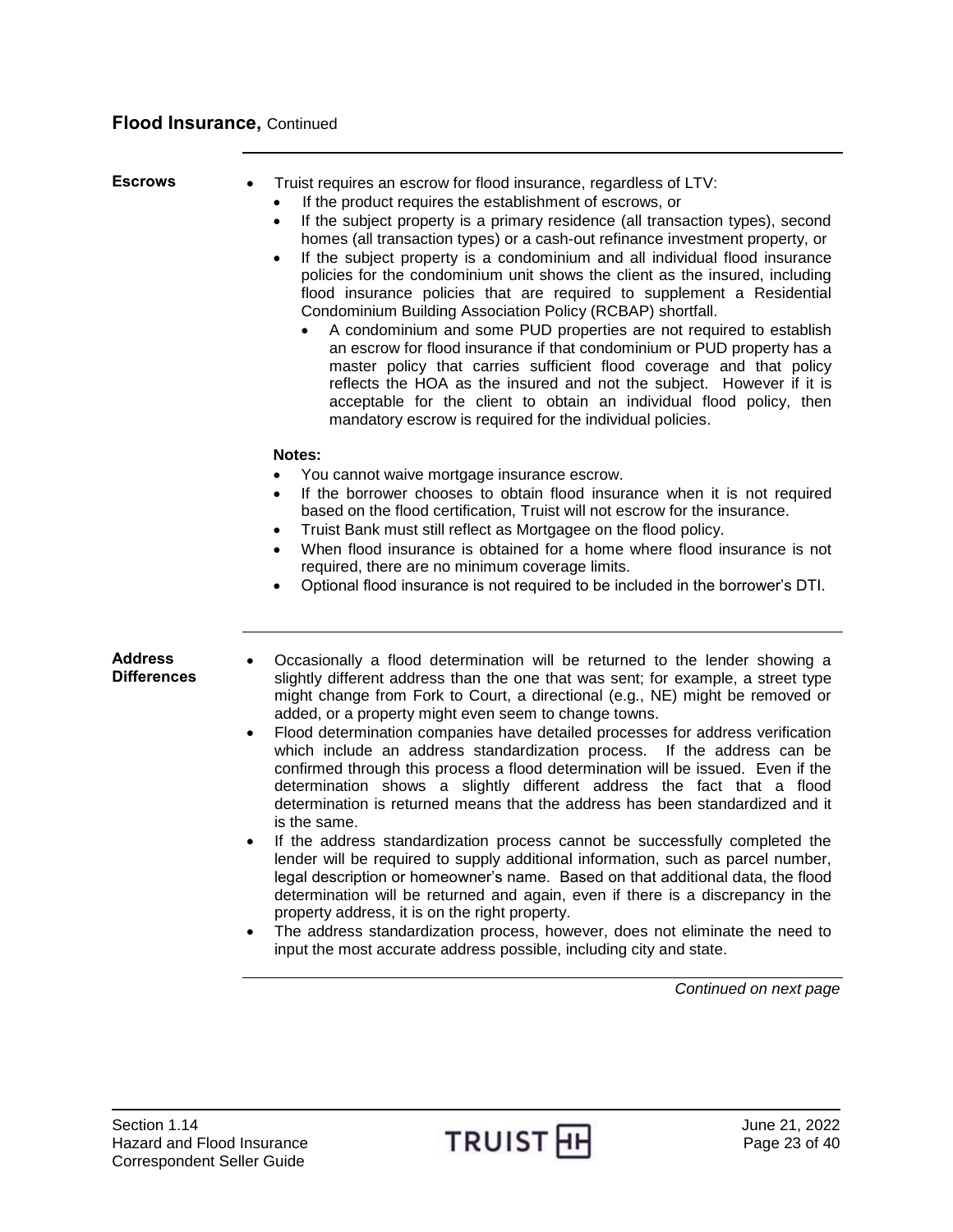<span id="page-23-2"></span><span id="page-23-1"></span><span id="page-23-0"></span>

| <b>Truist Internal</b><br><b>Information</b><br>Only      | The origination system should be updated to match the standardized address of<br>the security property on the flood determination to ensure correct HMDA<br>reporting and Geocoding by the Correspondent Lender.<br>It is permissible to have one address on the flood determination and the<br>$\bullet$<br>origination system and another elsewhere in the file, as long as the address<br>differences are minor.                                                                                                                                                                                                                                                                                                                                                                                                                                                                                                                                                                                                                                                                          |
|-----------------------------------------------------------|----------------------------------------------------------------------------------------------------------------------------------------------------------------------------------------------------------------------------------------------------------------------------------------------------------------------------------------------------------------------------------------------------------------------------------------------------------------------------------------------------------------------------------------------------------------------------------------------------------------------------------------------------------------------------------------------------------------------------------------------------------------------------------------------------------------------------------------------------------------------------------------------------------------------------------------------------------------------------------------------------------------------------------------------------------------------------------------------|
| <b>Flood</b><br><b>Determination</b><br>Vendor            | Truist does not require that you use a particular flood determination vendor.<br>Correspondents that have an existing relationship with a vendor may continue to<br>use them. Order the basic determination only, without life-of-loan tracking.<br>Truist will order life-of-loan tracking when the loan has been purchased.                                                                                                                                                                                                                                                                                                                                                                                                                                                                                                                                                                                                                                                                                                                                                                |
| Acceptable<br><b>Proof of Initial</b><br><b>Insurance</b> | Single-family residences, 2 - 4 units and PUDs<br>Review the flood application and/or policy for the following:<br><b>Policy Form/Type:</b><br>$\bullet$<br>GP= General Property Type,<br>$\bullet$<br>$DP = Dwelling Property Type$ ,<br>$\bullet$<br>PRP = Preferred Risk Eligibility Extension Policy.<br>$\bullet$<br><b>Policy Number</b><br>$\bullet$<br>Name of Insured - must be the same as on security instrument and final loan<br>$\bullet$<br>documents.<br><b>Property</b> – must read the same as on the survey, appraisal and security<br>$\bullet$<br>instrument and flood determination. If the mailing address is different from the<br>property address, both must appear on the policy.<br>Flood Zone Risk - must accurately identify flood zone risk in terms of whether<br>٠<br>the zone is a SFHA. For example, a policy for Zone X is not acceptable if the<br>property is in a SFHA of AF, but a policy reflecting "AE" instead of "A10" is<br>acceptable.<br>Note: Only the first letter of the Zones must match within the same category (A<br>to A and V to V). |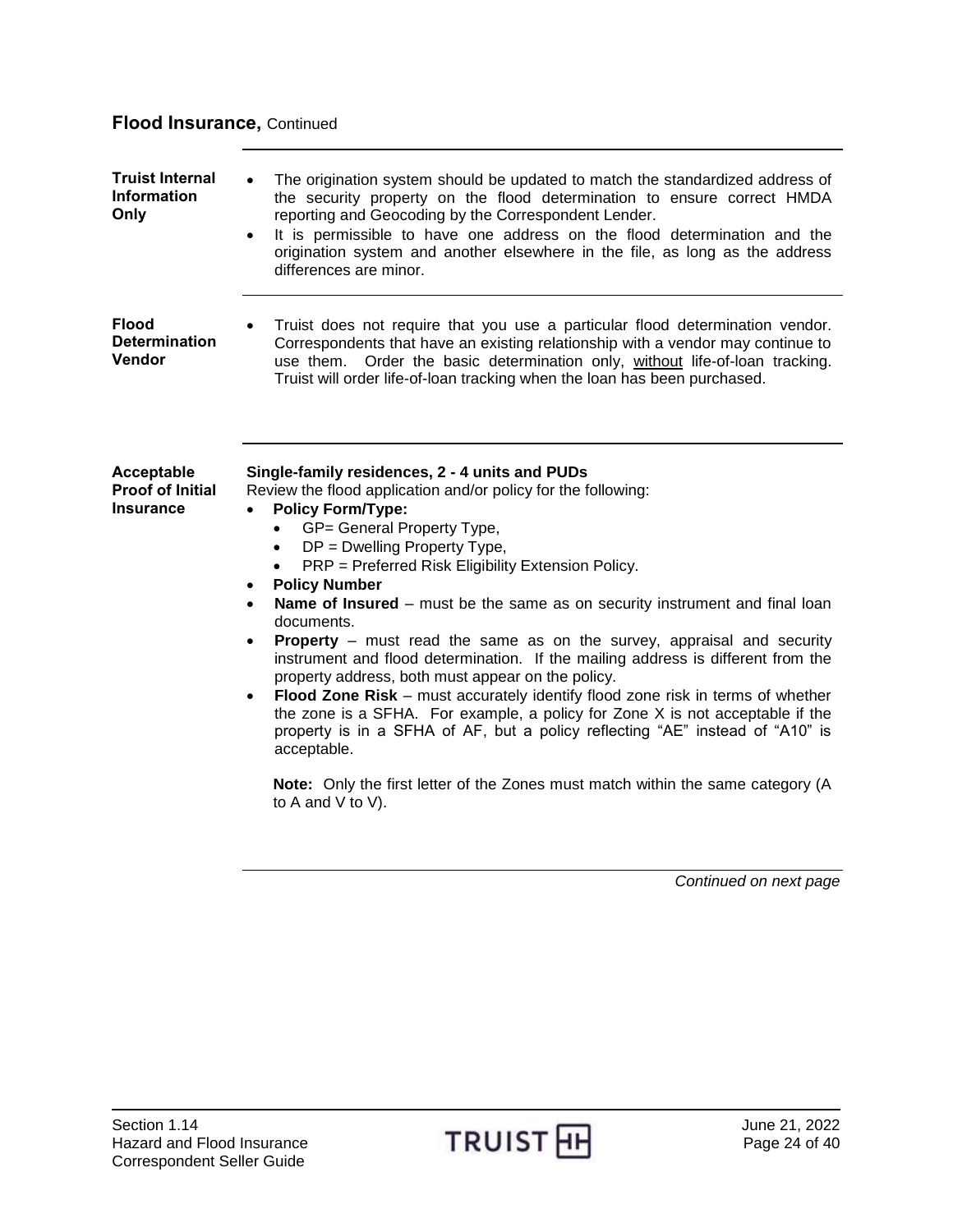| Acceptable<br><b>Proof of Initial</b><br>Insurance,<br>continued | Single-family residences, 2 - 4 units and PUDs, continued                                                                                                                                                                                                                                                                                                                                                                                                                                                                                                                                                                                                                                                                                                                                                                                                                           |
|------------------------------------------------------------------|-------------------------------------------------------------------------------------------------------------------------------------------------------------------------------------------------------------------------------------------------------------------------------------------------------------------------------------------------------------------------------------------------------------------------------------------------------------------------------------------------------------------------------------------------------------------------------------------------------------------------------------------------------------------------------------------------------------------------------------------------------------------------------------------------------------------------------------------------------------------------------------|
|                                                                  | <b>Coverage Amount</b> – The minimum required amount of flood coverage amount<br>$\bullet$<br>is the lesser of the following three values:<br>1. FEMA Maximum Coverage Amount Available<br>\$250,000 Regular Program<br>$\bullet$<br>\$35,000 Emergency Program<br>$\bullet$<br>\$500,000 for 5 or more non-condo family structure where policy is owner<br>$\bullet$<br>is an HOA.<br>2.<br>Total of outstanding liens,<br>New loan note amount<br>$\bullet$<br>Balance of any outstanding loans<br>$\bullet$<br>Commitment Amount of any outstanding Equity Lines<br>3. Replacement Cost Value of the Structure is the greater of the below values:<br>Appraisal - Total Estimated Cost New from the cost approach section of<br>the appraisal:<br>Less line amount for clearly identified uninsurables.<br>These are<br>recorded on one of the section blank lines with a total, |
|                                                                  | Examples: Pool, porch, patio, fence, fireplace, deck, outside bath,<br>balconies, piers, boathouse, appliances, ceiling fans, drapes, central<br>air/heat and generators.                                                                                                                                                                                                                                                                                                                                                                                                                                                                                                                                                                                                                                                                                                           |
|                                                                  | Less the value recorded for a non-garage, detached structure (for<br>example: garage apartment, guesthouse, workshop, horse barn,<br>$etc.$ ).                                                                                                                                                                                                                                                                                                                                                                                                                                                                                                                                                                                                                                                                                                                                      |
|                                                                  | <b>Policy</b> - Building<br>coverage Amount from<br><b>Homeowners</b><br>the<br>$\bullet$<br>Homeowners policy declaration page or application for insurance, OR<br>Flood Policy - Replacement Cost Value (if provided) from the Flood<br>$\bullet$<br>policy declaration page or the application for flood insurance.                                                                                                                                                                                                                                                                                                                                                                                                                                                                                                                                                              |
|                                                                  | Note: If the agent disagrees with the calculated required amount of flood<br>coverage, a written certification of the "maximum insurable value" is<br>acceptable and replaces the above calculation. The certification can be by<br>mail with full signature line or on the agent's letterhead and signed by the<br>agent.                                                                                                                                                                                                                                                                                                                                                                                                                                                                                                                                                          |
|                                                                  | Certification Statement:<br>The maximum insurable value of the house<br>(structure type) is \$                                                                                                                                                                                                                                                                                                                                                                                                                                                                                                                                                                                                                                                                                                                                                                                      |
|                                                                  | Continued on next page                                                                                                                                                                                                                                                                                                                                                                                                                                                                                                                                                                                                                                                                                                                                                                                                                                                              |

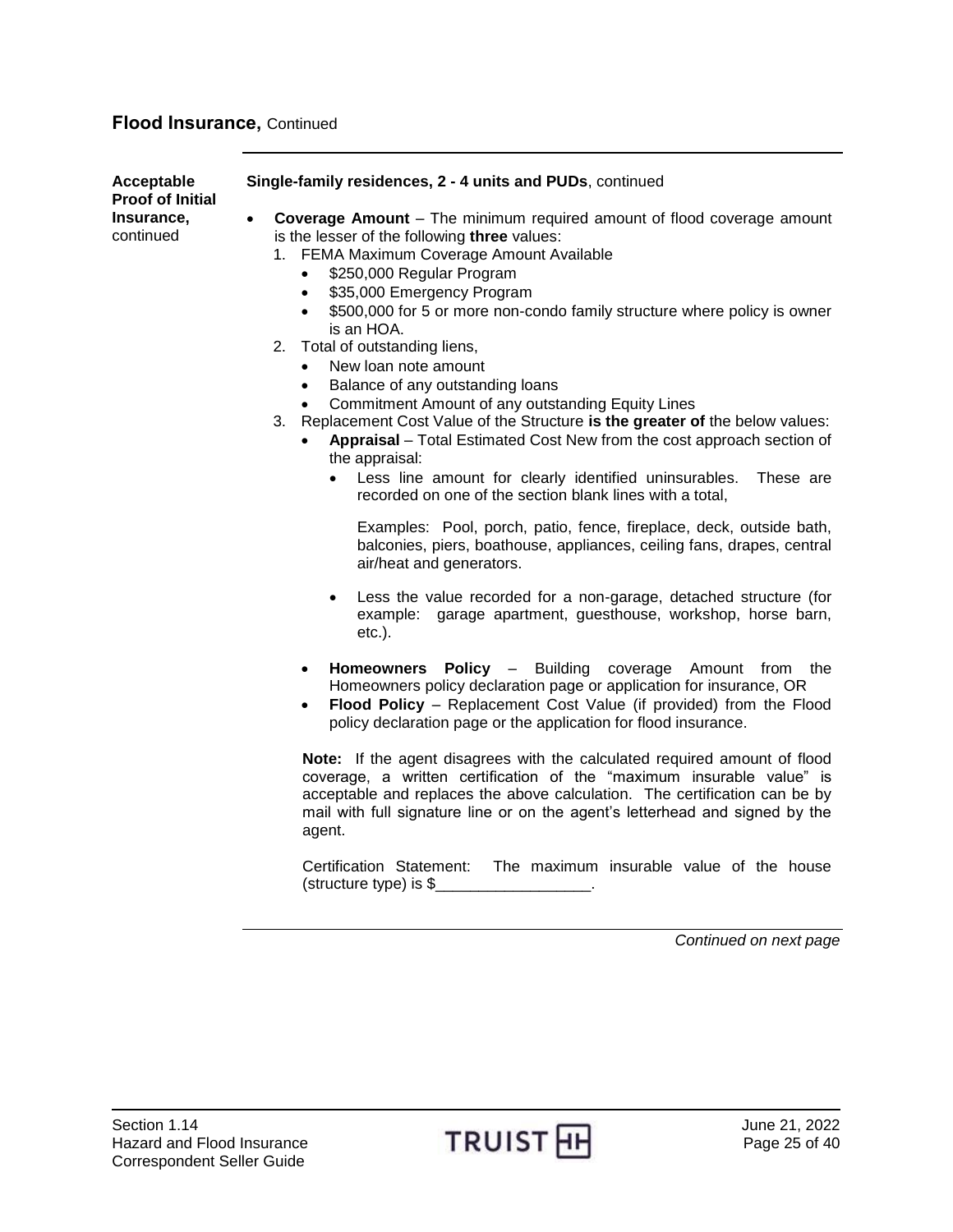**Acceptable Proof of Initial Insurance,** continued

#### **Single-family residences, 2 - 4 units and PUDs**, continued

 **Deductibles** – Unless a higher maximum amount is required by state law, see the chart below for the maximum allowable FEMA flood insurance deductibles:

| Loan Program                                  | <b>Maximum Allowable FEMA Deductible</b>                                                       |
|-----------------------------------------------|------------------------------------------------------------------------------------------------|
| Portfolio Products                            | \$10,000 for a single family one-four unit dwelling<br>and \$25,000 for a condominium building |
| <b>Note:</b> Lower deductibles are permitted. |                                                                                                |

**Mortgagee Clause** – mortgagee clause must read as follows:

Truist Bank, its successors and/or assigns, as their interest may appear (ISAOA/ATIMA) P. O. Box 7952 Springfield, OH 45501-7952

- **Policy Term** 
	- Must include effective date and expiration date.
	- Purchase money loan inception date must be no later than the date of closing.
	- The term must be for 12 months or have an annual billing for longer terms.

### **Annual Premium**

 Change request to the policy declaration page such as the addition of mortgagee, major address change, insured's name, etc. where the agent cannot provide an update declaration page, must be received on a General Change Endorsement/Request form as an official attachment to the declaration page. ACORD Certificates and Temporary Declaration Pages are not acceptable.

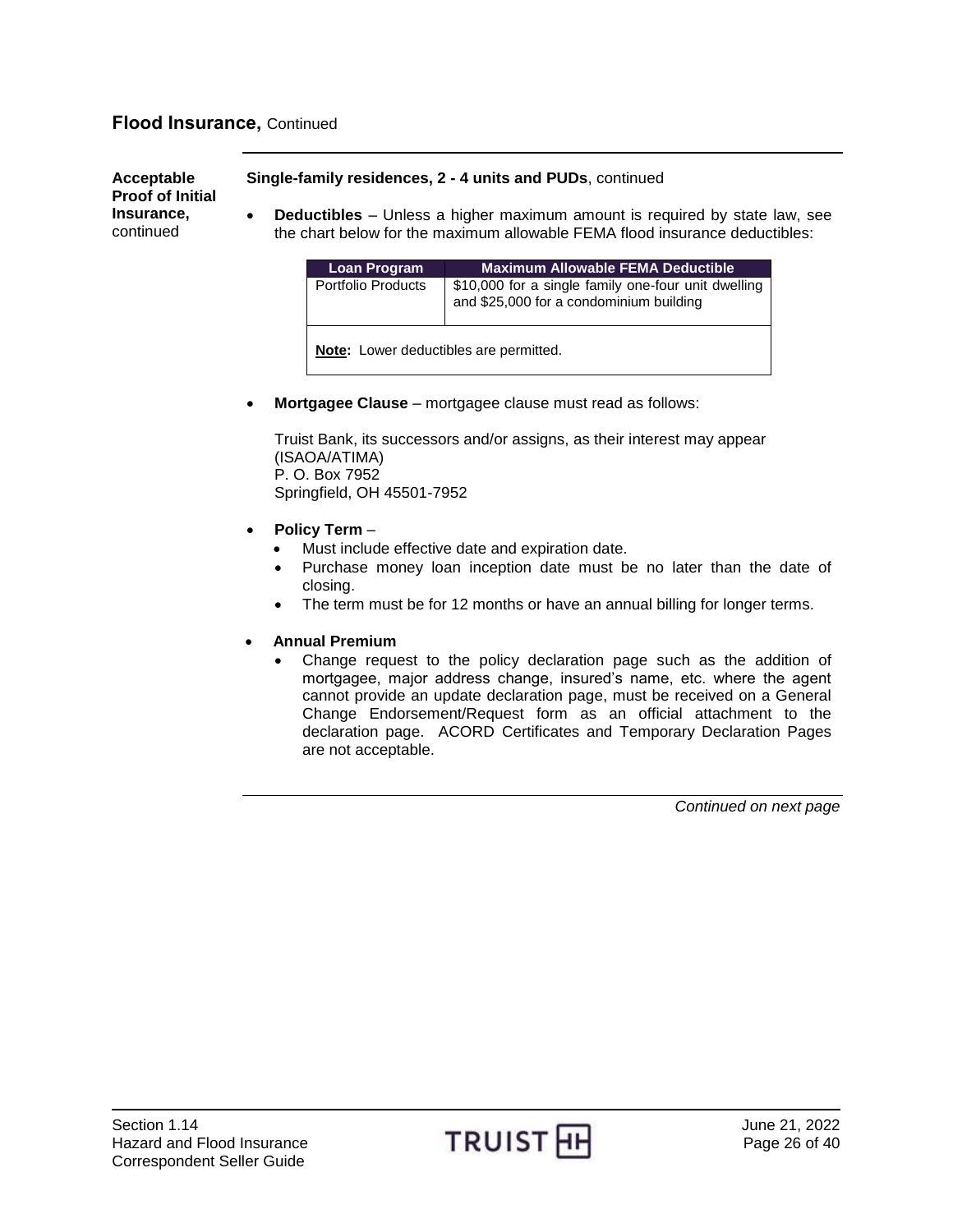| Acceptable<br>$\bullet$<br><b>Proof of Initial</b><br>Insurance,<br>continued<br>$\bullet$<br>$\bullet$<br>٠ | Acceptable Proof of Flood Insurance for Single Family Residence (SFR), 1-<br>4 units and PUDs:<br>Completed application for insurance plus a copy of the borrower's premium<br>check or the agent's paid receipt, or<br>Completed application plus the final Settlement Statement showing the<br>$\bullet$<br>premium collected at closing, or<br>Copy of the flood insurance policy (Declaration page is sufficient), or<br>$\bullet$<br>Property sellers have the option to transfer an existing flood insurance policy<br>to the borrower purchasing the property. The seller's insurance agent must<br>provide a completed and executed General Change Endorsement/Request<br>form attached to the declarations page showing the transfer of the current<br>flood insurance policy by the property seller to the borrower.<br>The policy<br>must meet standard flood policy requirements, except a minimum of 90 days<br>must remain on the term, at closing, or<br>An assignment of an existing flood insurance policy by the seller of the<br>$\bullet$<br>property to the buyer is not acceptable because assignments occur after<br>closing, or<br>The only exception is a refinance. A premium amount listed under TOTAL<br>PREPAID PREMIUM on an application will be accepted as a paid receipt.<br>A loan cannot close with Lender Placed insurance. The borrower must<br>$\bullet$<br>purchase flood insurance.<br>For all non-Agency loans, when the flood determination becomes 120 days<br>old and the loan has not closed, reissue the determination. This is to ensure<br>there has not been a flood zone revision since the initial purchase.<br>Correspondent Lenders must include the flood determination, required Notice to<br>borrower and proof of coverage in the loan file submitted for purchase by Truist.<br>Rating – Flood insurance should generally be in the form of the standard policy<br>issued by members of the National Flood Insurance Association. The Policy<br>Declaration page of a National Flood Insurance Administration program policy is<br>acceptable evidence of flood insurance coverage. Other policies that meet the<br>National Flood Insurance Administration's requirements will also be acceptable.<br><b>Escrow</b> – the escrow collection must be based on a sufficient number of months<br>escrow to pay the renewal premium one month prior to the expiration date. The<br>amount is based on the current premium. |
|--------------------------------------------------------------------------------------------------------------|-----------------------------------------------------------------------------------------------------------------------------------------------------------------------------------------------------------------------------------------------------------------------------------------------------------------------------------------------------------------------------------------------------------------------------------------------------------------------------------------------------------------------------------------------------------------------------------------------------------------------------------------------------------------------------------------------------------------------------------------------------------------------------------------------------------------------------------------------------------------------------------------------------------------------------------------------------------------------------------------------------------------------------------------------------------------------------------------------------------------------------------------------------------------------------------------------------------------------------------------------------------------------------------------------------------------------------------------------------------------------------------------------------------------------------------------------------------------------------------------------------------------------------------------------------------------------------------------------------------------------------------------------------------------------------------------------------------------------------------------------------------------------------------------------------------------------------------------------------------------------------------------------------------------------------------------------------------------------------------------------------------------------------------------------------------------------------------------------------------------------------------------------------------------------------------------------------------------------------------------------------------------------------------------------------------------------------------------------------------------------------------------------------------------------------------------------------------------------------------|
|                                                                                                              | Continued on next page                                                                                                                                                                                                                                                                                                                                                                                                                                                                                                                                                                                                                                                                                                                                                                                                                                                                                                                                                                                                                                                                                                                                                                                                                                                                                                                                                                                                                                                                                                                                                                                                                                                                                                                                                                                                                                                                                                                                                                                                                                                                                                                                                                                                                                                                                                                                                                                                                                                            |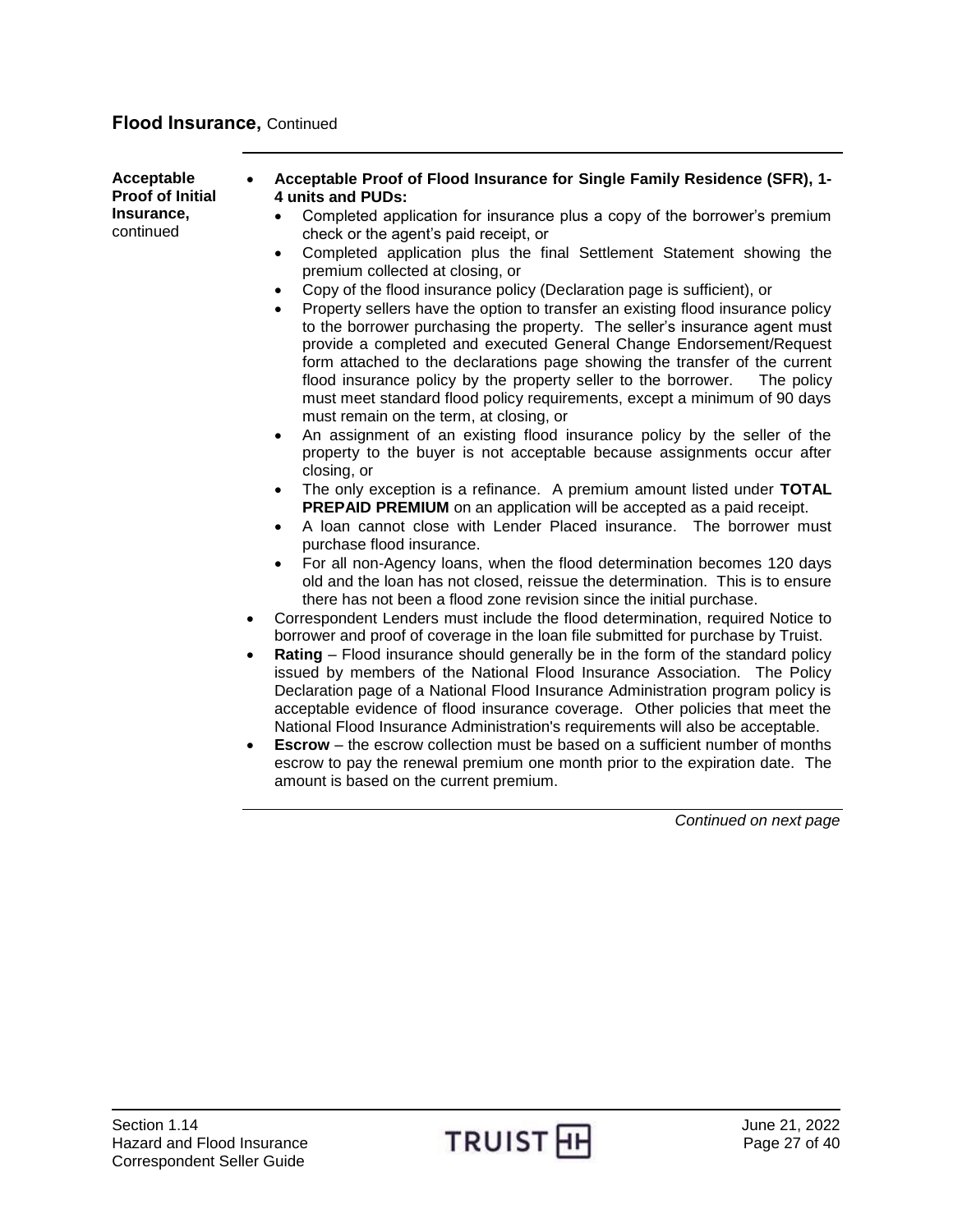<span id="page-27-0"></span>**Condominiums** Flood insurance is required for loans secured by an individual residential condominium unit, including the units located in a multi-story condominium building, if the condominium building is located in a Special Flood Hazard Area (SFHA) where flood insurance is available under the National Flood Insurance Program (NFIP).

There are three types of flood insurance policies issued by FEMA through the NFIP:

- The "Dwelling Form" policy provides coverage for 1-4 unit residential properties.
- The "General Property Form" policy provides coverage for non-residential properties.
- The "Residential Condominium Building Association Policy (RCBAP)" is a master policy that provides coverage for a single residential condominium building. It covers both the common elements and the individual units within the building.

RCBAP Policy Limits: The maximum amount of building coverage that may be purchased on a residential condo building under the RCBAP is the replacement cost value of the building or total number of units in the condo building multiplied by \$250,000, whichever is less.

If the condominium building is not covered by an RCBAP (or an equivalent private insurance policy approved by the Truist Compliance Department), or if the coverage provided under the RCBAP is not equal to at least the lesser of the building's replacement cost or the maximum available under the NFIP, the borrower may ask the condominium association to obtain coverage or increase coverage sufficient to meet this requirement. If the condominium association refuses, the condominium unit is not eligible for financing unless:

- The loan program allows a condominium unit owner to cover their portion of any shortfall in the association's coverage or allows a condominium unit like the subject to be insured under an individual FEMA Dwelling Form policy; AND
- The borrower obtains a FEMA Dwelling Form policy on their condominium unit covering at least their portion of any shortfall in the condominium association's coverage.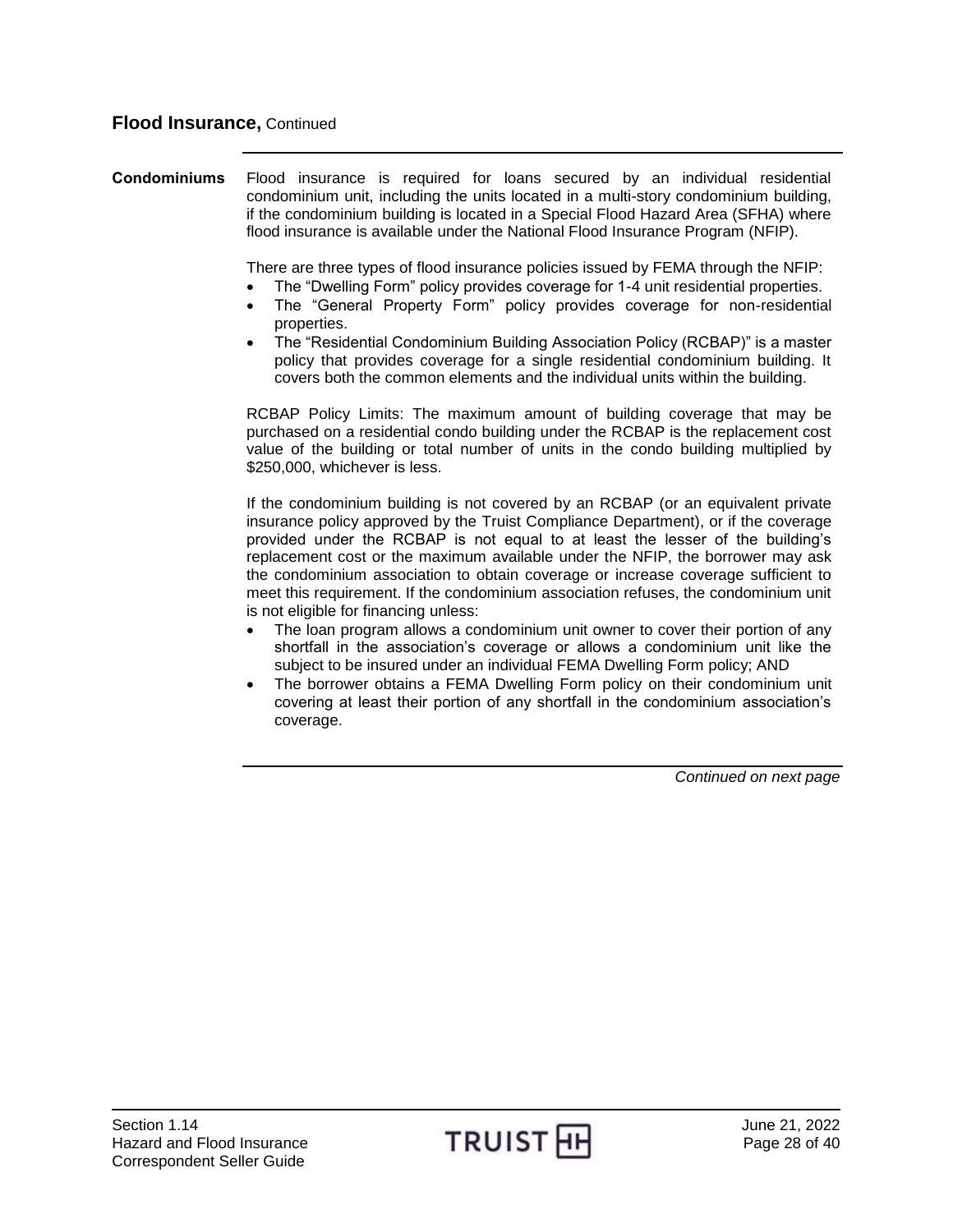| Condominiums,<br>continued | Key Loan Program - Attached Condominiums<br>An individual condominium unit located in a building in an SFHA can be insured<br>under one of the following two methods:<br>An RCBAP, or an equivalent private flood insurance policy approved by the<br>$\bullet$<br>Truist Compliance Department, in an amount equal to the lesser of 100% of the<br>building's replacement cost or the maximum available under the NFIP.<br>An RCBAP, or the equivalent private policy approved by the Truist Compliance<br>٠<br>Department, in an amount equal to at least 80% of the building's replacement<br>cost or the maximum available under the NFIP, whichever is less. If the                                                                                                                                                                                                                                                                                                                                                                                                                                                                                                                                                                                                                                                                                                                                                                                                                                                                                                                                                                |
|----------------------------|-----------------------------------------------------------------------------------------------------------------------------------------------------------------------------------------------------------------------------------------------------------------------------------------------------------------------------------------------------------------------------------------------------------------------------------------------------------------------------------------------------------------------------------------------------------------------------------------------------------------------------------------------------------------------------------------------------------------------------------------------------------------------------------------------------------------------------------------------------------------------------------------------------------------------------------------------------------------------------------------------------------------------------------------------------------------------------------------------------------------------------------------------------------------------------------------------------------------------------------------------------------------------------------------------------------------------------------------------------------------------------------------------------------------------------------------------------------------------------------------------------------------------------------------------------------------------------------------------------------------------------------------|
|                            | association's flood insurance policy is in an amount less than the building's<br>replacement cost, and additional coverage is available under the NFIP, either<br>the association must increase their coverage to the lesser of 100% replacement<br>cost or the maximum available under the NFIP, or the individual unit owner must<br>purchase an individual dwelling form flood insurance policy to cover their portion<br>of the shortfall.                                                                                                                                                                                                                                                                                                                                                                                                                                                                                                                                                                                                                                                                                                                                                                                                                                                                                                                                                                                                                                                                                                                                                                                          |
|                            | Note: If the condominium association does not have coverage in place equal to<br>the lesser of 80% replacement cost or the maximum available under the NFIP,<br>attached condominium units are not eligible for Key Loan Program.                                                                                                                                                                                                                                                                                                                                                                                                                                                                                                                                                                                                                                                                                                                                                                                                                                                                                                                                                                                                                                                                                                                                                                                                                                                                                                                                                                                                       |
|                            | Key Loan Program - Detached Condominiums<br>A detached condominium unit located in an SFHA can be insured under one of the<br>following three methods:<br>An RCBAP, or an equivalent private flood insurance policy approved by the<br>$\bullet$<br>Truist Compliance Department, in an amount equal to the lesser of 100% of the<br>building's replacement cost or the maximum available under the NFIP.<br>An RCBAP, or the equivalent private policy approved by the Truist Compliance<br>$\bullet$<br>Department, in an amount equal to at least 80% of the building's replacement<br>cost or the maximum available under the NFIP, whichever is less. If the<br>association's flood insurance policy is in an amount less than the building's<br>replacement cost, and additional coverage is available under the NFIP, either<br>the association must increase their coverage to the lesser of 100% replacement<br>cost or the maximum available under the NFIP, or the individual unit owner must<br>purchase an individual dwelling form flood insurance policy to cover their portion<br>of the shortfall.<br>An individual Dwelling Form flood insurance policy that meets the requirements<br>$\bullet$<br>for 1-4 unit properties.<br>Note: The acceptability of insuring a detached condominium with an individual<br>Dwelling Form flood insurance policy may be subject to a review of the project's<br>legal documents to determine whether or not the entire structure of the building<br>is contained within the boundaries of the "unit" or the structure of the building is<br>considered to be a "common element". |
|                            | Continued on next page                                                                                                                                                                                                                                                                                                                                                                                                                                                                                                                                                                                                                                                                                                                                                                                                                                                                                                                                                                                                                                                                                                                                                                                                                                                                                                                                                                                                                                                                                                                                                                                                                  |
|                            |                                                                                                                                                                                                                                                                                                                                                                                                                                                                                                                                                                                                                                                                                                                                                                                                                                                                                                                                                                                                                                                                                                                                                                                                                                                                                                                                                                                                                                                                                                                                                                                                                                         |

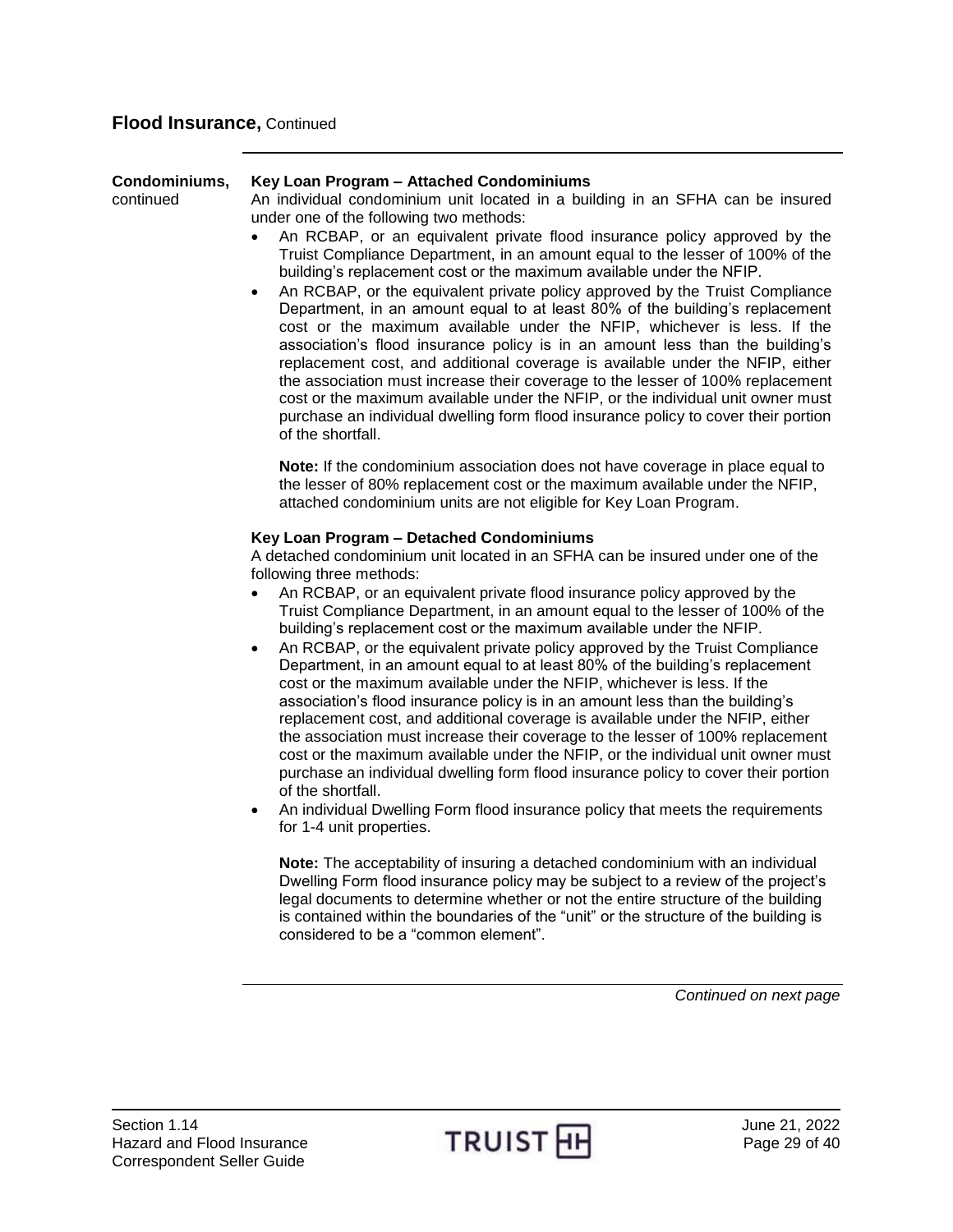#### **Condominiums,** continued **Flood Insurance Requirements for Condominium Units - Government Loans**

#### **FHA Loans on Attached Condominium Units**

An individual condominium unit located in a building in an SFHA must be insured by the condominium association under an RCBAP in an amount equal to the lesser of 100% of the building's replacement cost or the maximum available under the NFIP.

**Note:** For FHA loans on attached condominium units, if the condominium association does not have coverage in place equal to the lesser of 100% replacement cost or the maximum available under the NFIP, the individual condominium units are not eligible for FHA financing. Individual flood insurance policies or individual "gap" flood insurance policies to cover a deficiency in the association's flood insurance coverage are not acceptable for FHA loans on attached condominium units.

#### **FHA Loans on Detached Condominium Units**

A detached condominium unit located in an SFHA can be insured under one of the following three methods:

- An RCBAP in an amount equal to the lesser of 100% of the building's replacement cost or the maximum available under the NFIP.
- An RCBAP in an amount equal to at least 80% of the building's replacement cost or the maximum available under the NFIP, whichever is less. If the association's flood insurance policy is in an amount less than the building's replacement cost, and additional coverage is available under the NFIP, either the association must increase their coverage to the lesser of 100% replacement cost or the maximum available under the NFIP, or the individual unit owner must purchase an individual dwelling form flood insurance policy to cover their portion of the shortfall.
- An individual Dwelling Form flood insurance policy that meets the requirements for 1-4 unit properties.

**Note:** The acceptability of insuring a detached condominium with an individual Dwelling Form flood insurance policy may be subject to a review of the project's legal documents to determine whether or not the entire structure of the building is contained within the boundaries of the "unit", or the structure of the building is considered to be a "common element".

### **VA Loans on Attached or Detached Condominium Units**

An individual condominium unit located in a building in an SFHA can be insured under one of the following three methods:

- A RCBAP, or an equivalent private flood insurance policy approved by the Truist Compliance Department, in an amount equal to the lesser of 100% of the building's replacement cost or the maximum available under the NFIP.
- A RCBAP, or the equivalent private policy approved by the Truist Compliance Department, in an amount equal to at least 80% of the building's replacement cost or the maximum available under the NFIP, whichever is less. If the association's flood insurance policy is in an amount less than the building's replacement cost, and additional coverage is available under the NFIP, either the association must increase their coverage to the lesser of 100% replacement cost or the maximum available under the NFIP, or the individual unit owner must purchase an individual dwelling form flood insurance policy to cover their portion of the shortfall.

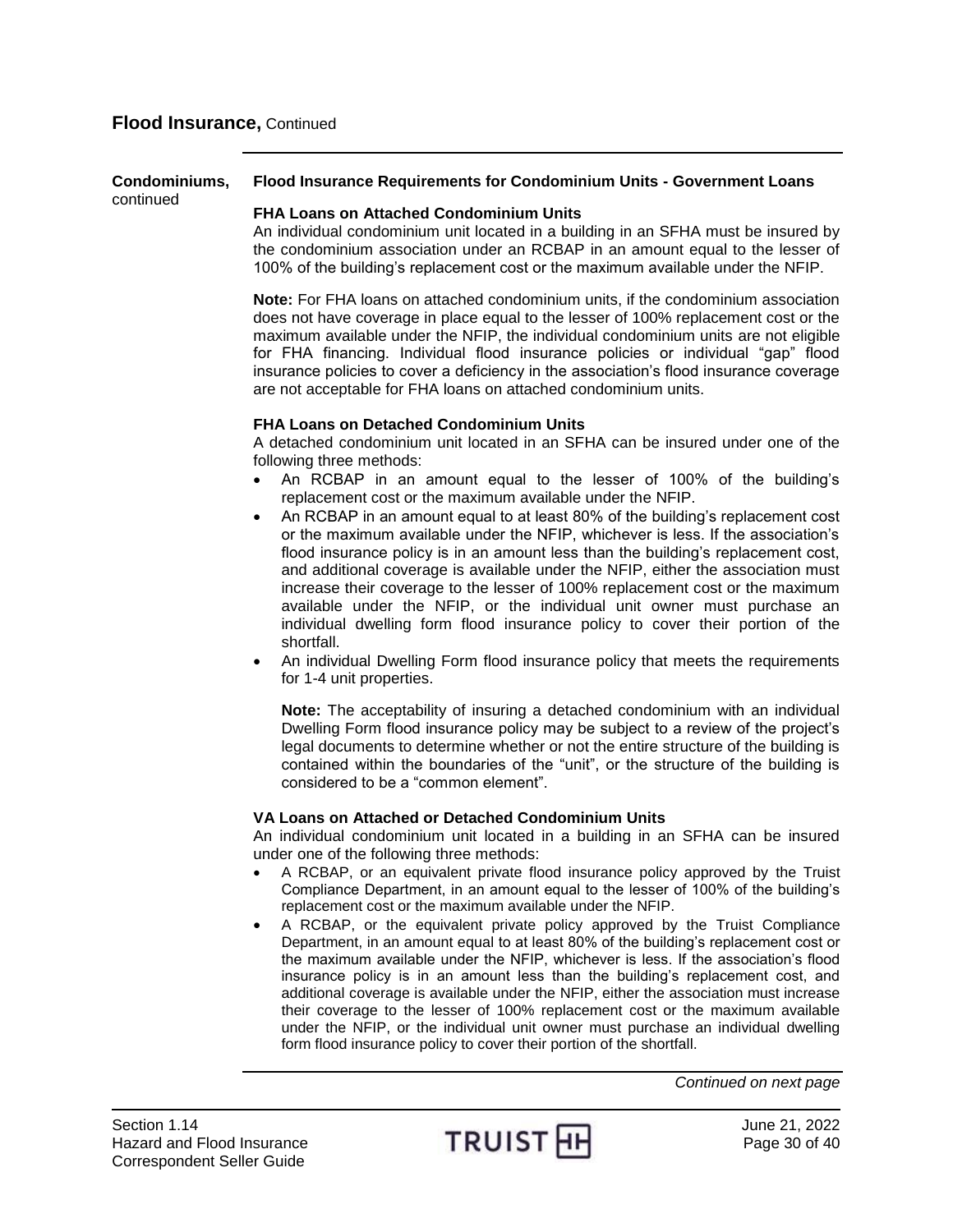<span id="page-30-0"></span>

| Condominiums,<br>continued | VA Loans on Attached or Detached Condominium Units, continued<br>An individual Dwelling Form flood insurance policy that meets the requirements<br>for 1-4 unit properties.                                                                                                                                                                                                                                                                                                                                                                                                                                                                                                                                                                                                                                                                                                |
|----------------------------|----------------------------------------------------------------------------------------------------------------------------------------------------------------------------------------------------------------------------------------------------------------------------------------------------------------------------------------------------------------------------------------------------------------------------------------------------------------------------------------------------------------------------------------------------------------------------------------------------------------------------------------------------------------------------------------------------------------------------------------------------------------------------------------------------------------------------------------------------------------------------|
| <b>Refinances</b>          | Individual Flood Insurance Policies<br>The coverage must be adequate and in place at time of closing.<br>$\bullet$<br>If a policy is expiring within 45 days of closing, collect the renewal at closing or<br>$\bullet$<br>obtain the paid receipt and obtain updated documentation from the borrower<br>prior to closing. The updated documentation is a copy of the expiring policy,<br>including flood insurance declarations page if applicable, and a detailed renewal<br>bill (should have all the standard information on the declarations page) with proof<br>of payment from the insurance agent or company.<br>Compare the renewal bill with the existing policy to ensure nothing<br>substantive has changed. The policy must show the following:<br>Correct Truist mortgagee clause,<br>Sufficient coverage for new loan, and<br>$\bullet$<br>New loan number. |
|                            | Condominium Master Flood Insurance Policies - Residential Condominium<br><b>Building Association Policy (RCBAP)</b><br>The subject building coverage must be adequate and in place at the time of<br>closing.<br>The documentation required is either a copy of the current policy or the<br>declaration page.<br>Note: It is not required that the Lender be named as a mortgagee on a<br>Residential Condominium Building Association Policy (RCBAP); however, Truist<br>requires insurers to provide evidence of the Mortgagee on an ACORD Evidence<br>of Insurance document if the insurer will not add directly to the RCBAP.                                                                                                                                                                                                                                         |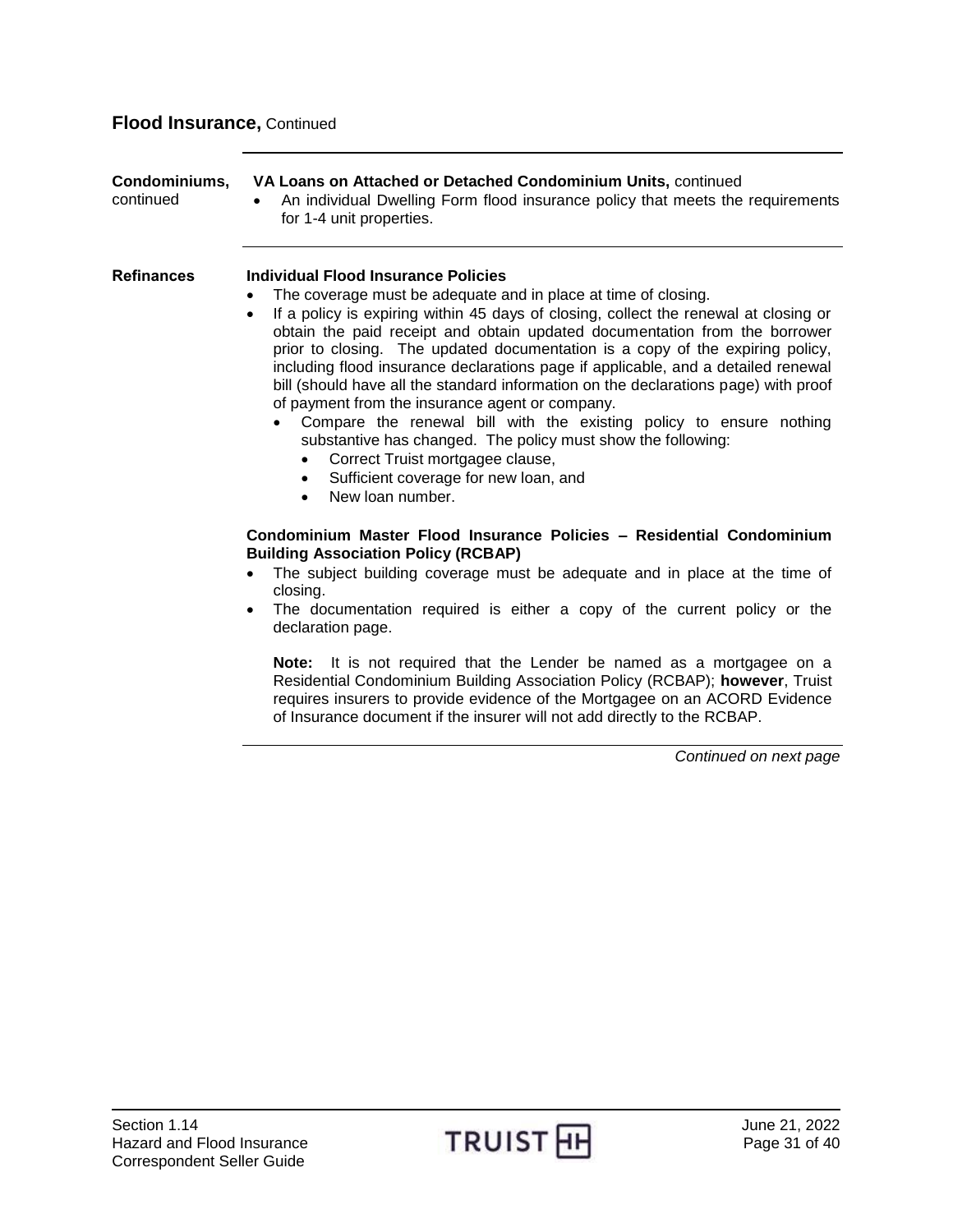<span id="page-31-0"></span>**Unacceptable Proof of Insurance** Truist does not accept assignments of existing flood insurance policies. At or before closing, Truist must have proof of flood insurance. We do not accept assignments by the seller to the buyer because they always occur after closing. ACORD forms (which are binders or a certificate of insurance) for either a purchase or refinance transaction are not acceptable to Truist. **Note:** Regardless of what is documented at the top of the form (i.e. Certificate of Insurance, Certificate of Property Insurance, Insurance Binder, Evidence of Insurance, etc.) it is not acceptable to Truist according to regulatory guidelines. While an ACORD has been an acceptable proof of insurance within the insurance industry, there is a very clear disclaimer on the ACORD form indicating "This Certificate is used as a matter of information only…." therefore, this is not acceptable proof of insurance for Truist.

HO-6 policies with flood insurance endorsement.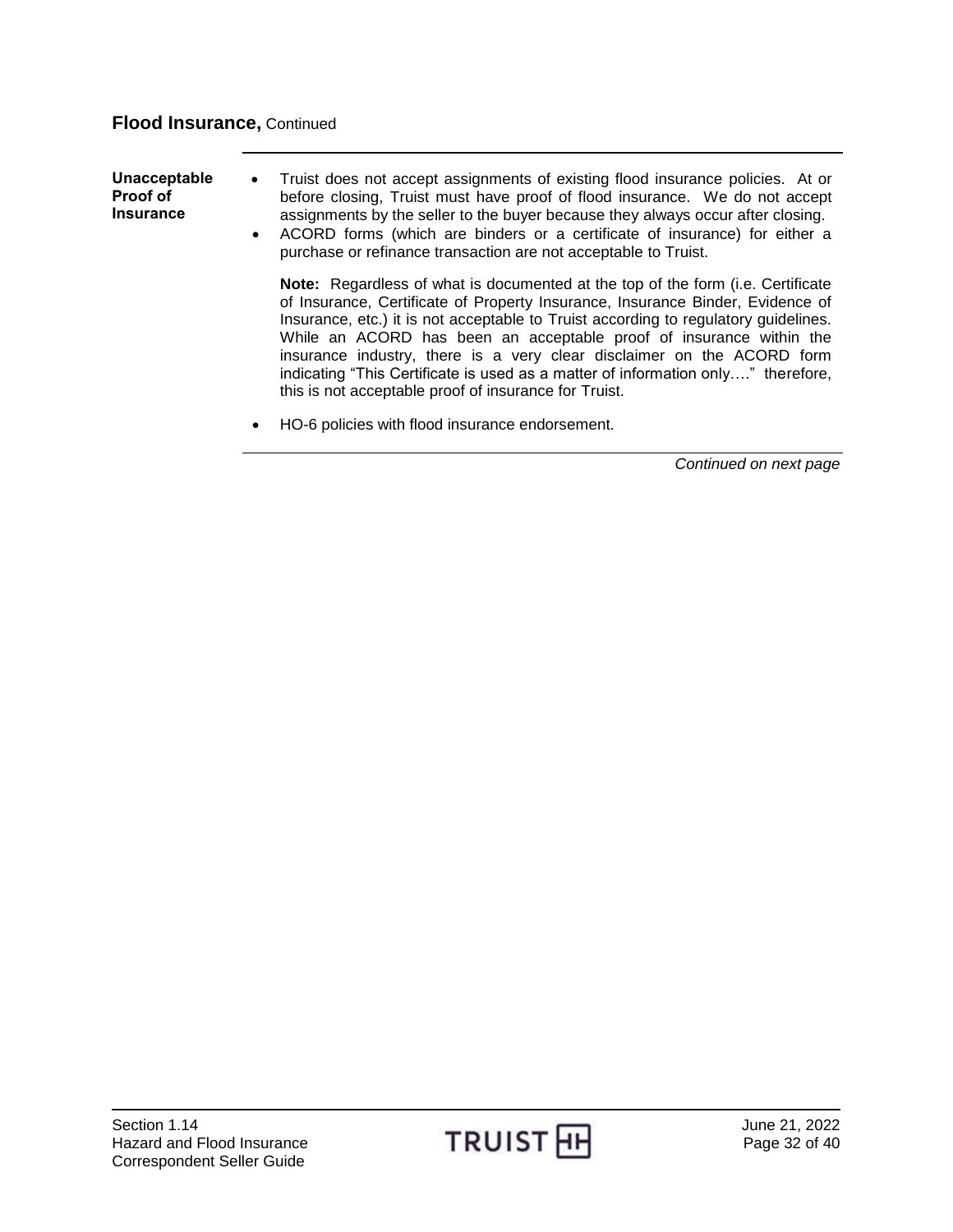<span id="page-32-0"></span>**Grandfathering and Preferred Risk Eligibility Extension Policy** 

- Loans secured by property in a SFHA cannot close or be purchased without FEMA flood insurance in the required amount. Additionally, the flood zone on the policy must match the flood zone on the determination unless the property is grandfathered OR the property is eligible for a Preferred Risk Eligibility Extension Policy.
- Grandfathering and Preferred Risk Eligibility Extension Policy is covered by FEMA under the remapping effort to modernize the flood mapping process. As a result, properties that were previously in a low-risk zone may be remapped into a higher-risk zone or the Base Flood Elevation may change. This means a property may now require flood insurance or flood insurance at a higher premium due to the increased risk. FEMA allows lower cost policies for two years to allow homeowners to adjust to the higher premiums.
- When the flood zone on the determination differs from the flood zone on the flood insurance policy review the rating section of the flood insurance policy to see if the grandfathering option indicates Y or Yes.
- If blank, and the agent states the policy qualifies to be grandfathered, the agent must provide a Change Endorsement Form adding the grandfathered status to the policy. If the policy cannot be grandfathered, the policy zone must be changed to match the flood determination. This may result in a delay because some insurance companies require the flood policy be re-underwritten using the new flood zone. It may also result in increased premiums for the borrower.
- Preferred Risk Eligibility Extension Policy: When the flood zone on the determination differs from the flood zone on the flood insurance policy review the rating section of the flood insurance policy to see if there is a clear statement that it is a Preferred Risk Eligibility Extension Policy. In addition, the policy must reflect the Rating Zone of X, B, or C and the Current Zone of A or V. If either the eligibility description or the current flood zone is missing, the agent must provide an updated Declaration Page in order for the low risk Rating Zone to be acceptable.
- Borrower disputing the flood determination has two options:
	- Obtain flood coverage and cancel post-closing, if it is ultimately determined flood insurance is not required, OR
	- Wait to close until dispute has been resolved.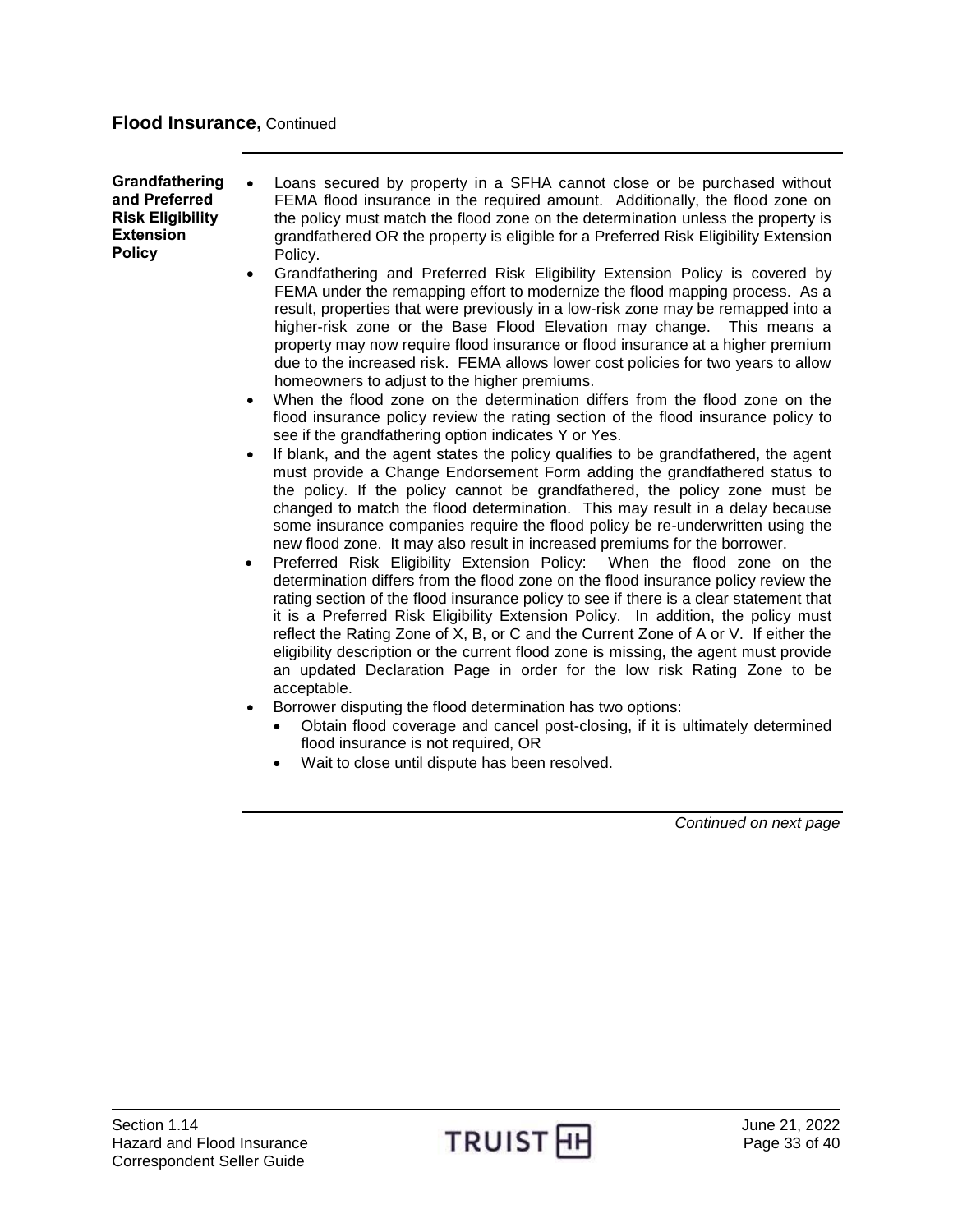<span id="page-33-0"></span>**Special Rules for Coastal Barrier and Other Protected Areas (CBRS and OPAs)**

- The U.S. Congress passed the Coastal Barrier Resources Act of 1982, and the Coastal Barrier Improvement Act of 1990, defining and establishing a system of protected coastal areas (including the Great Lakes) known as the Coastal Barrier Resources System (CBRS) and Otherwise Protected Areas (OPAs).
- The Acts define areas within the CBRS as depositional geologic features consisting of unconsolidated sedimentary materials; subject to wave, tidal and wind energies; and protecting landward aquatic habitats from direct wave attack.
- The Acts further define coastal barriers as "all associated aquatic habitats, including the adjacent wetlands, marshes, estuaries, inlets and near shore waters, but only if such features and associated habitats contain few manmade structures and these structures and man's activities on such features, and within such habitats do not significantly impede geomorphic and ecological processes.
- "Otherwise Protected Areas (OPAs) means an undeveloped coastal barrier within the boundaries of an area established under Federal, State, or local law, or held by a qualified organization, primarily for wildlife refuge, sanctuary, recreational, or natural resource conservation purposes.
- The Acts provide protection to CBRS areas by prohibiting most expenditures of Federal funds within the CBRS.
- These prohibitions refer to "any form of loan, grant, guarantee, insurance, payment, rebate, subsidy or any other form of direct or indirect Federal assistance," with specific and limited exceptions.
- Boundaries of Coastal Barrier Resources System (CBRS) areas and Otherwise Protected Areas (OPAs) are established and mapped by the U.S. Department of Interior's Fish and Wildlife Service. They are identified by the Department of the Interior legislation.
- FHA Coastal Barrier Resource System:
	- FHA will not insure or originate any loan on property (existing or proposed) located within a designated Coastal Barrier Resource System (CBRS), regardless of whether flood insurance is available.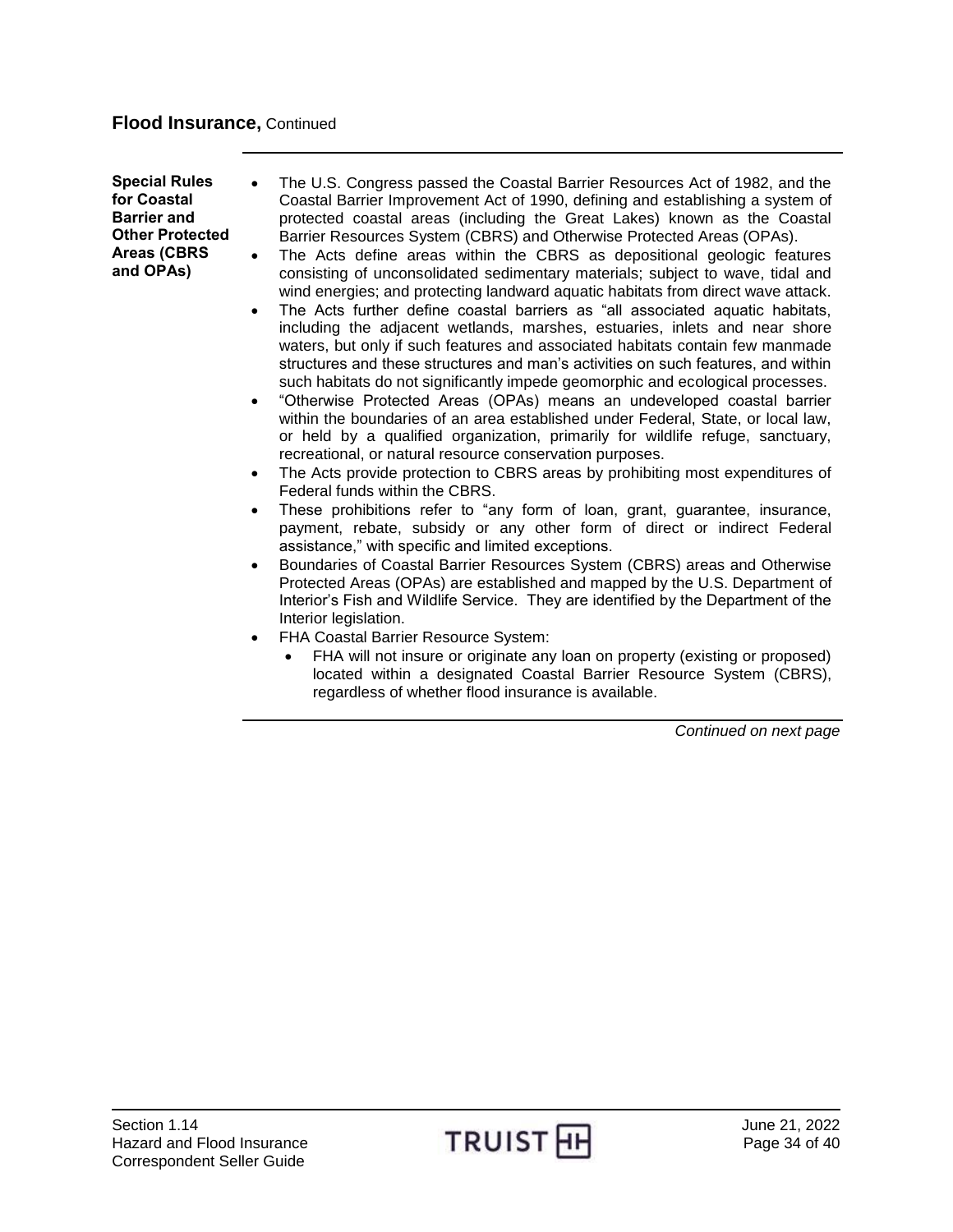<span id="page-34-1"></span><span id="page-34-0"></span>

| Availability of<br><b>Flood</b><br>Insurance in<br><b>CBRS/OPAs</b>                                               | Federal flood insurance is available in a CBRS area if the subject building was<br>constructed (or permitted and under construction) before the CBRS area's<br>effective date.<br>For CBRS areas designated by the 1982 Act, the sale of Federal flood insurance<br>$\bullet$<br>is prohibited for structures built or substantially improved after October 1, 1983.<br>For subsequent additions to the CBRS, the insurance prohibition date is shown<br>$\bullet$<br>on the Flood Insurance Rate Map (FIRM).<br>For structures located in OPAs, insurance may be obtained if written<br>$\bullet$<br>documentation is provided certifying that the structure is used in a manner<br>consistent with the purpose for which the area is protected.<br>If Federal flood insurance is available, it must be purchased under the same<br>$\bullet$<br>guidelines as any property in a SFHA.<br>If an existing insured structure is substantially improved or damaged, any<br>$\bullet$<br>Federal flood insurance policy will not be renewed.<br>If a Federal flood insurance policy is issued in error, it will be canceled and the<br>$\bullet$<br>premium refunded; no claim can be paid, even if the error is not found until a<br>claim is made.<br>Private flood insurance for areas that are ineligible for Federal flood insurance is<br>$\bullet$<br>acceptable. |
|-------------------------------------------------------------------------------------------------------------------|-----------------------------------------------------------------------------------------------------------------------------------------------------------------------------------------------------------------------------------------------------------------------------------------------------------------------------------------------------------------------------------------------------------------------------------------------------------------------------------------------------------------------------------------------------------------------------------------------------------------------------------------------------------------------------------------------------------------------------------------------------------------------------------------------------------------------------------------------------------------------------------------------------------------------------------------------------------------------------------------------------------------------------------------------------------------------------------------------------------------------------------------------------------------------------------------------------------------------------------------------------------------------------------------------------------------------------------------------------------------------|
| <b>Private Flood</b><br>Insurance -<br>Acceptable<br>Rating<br><b>Agencies and</b><br>Rating<br><b>Categories</b> | Reference: See Acceptable rating agencies in the topic Hazard Insurance – 1-4 Unit<br>Single Family Dwelling in this document for additional information on rating agencies<br>and carrier rating categories                                                                                                                                                                                                                                                                                                                                                                                                                                                                                                                                                                                                                                                                                                                                                                                                                                                                                                                                                                                                                                                                                                                                                          |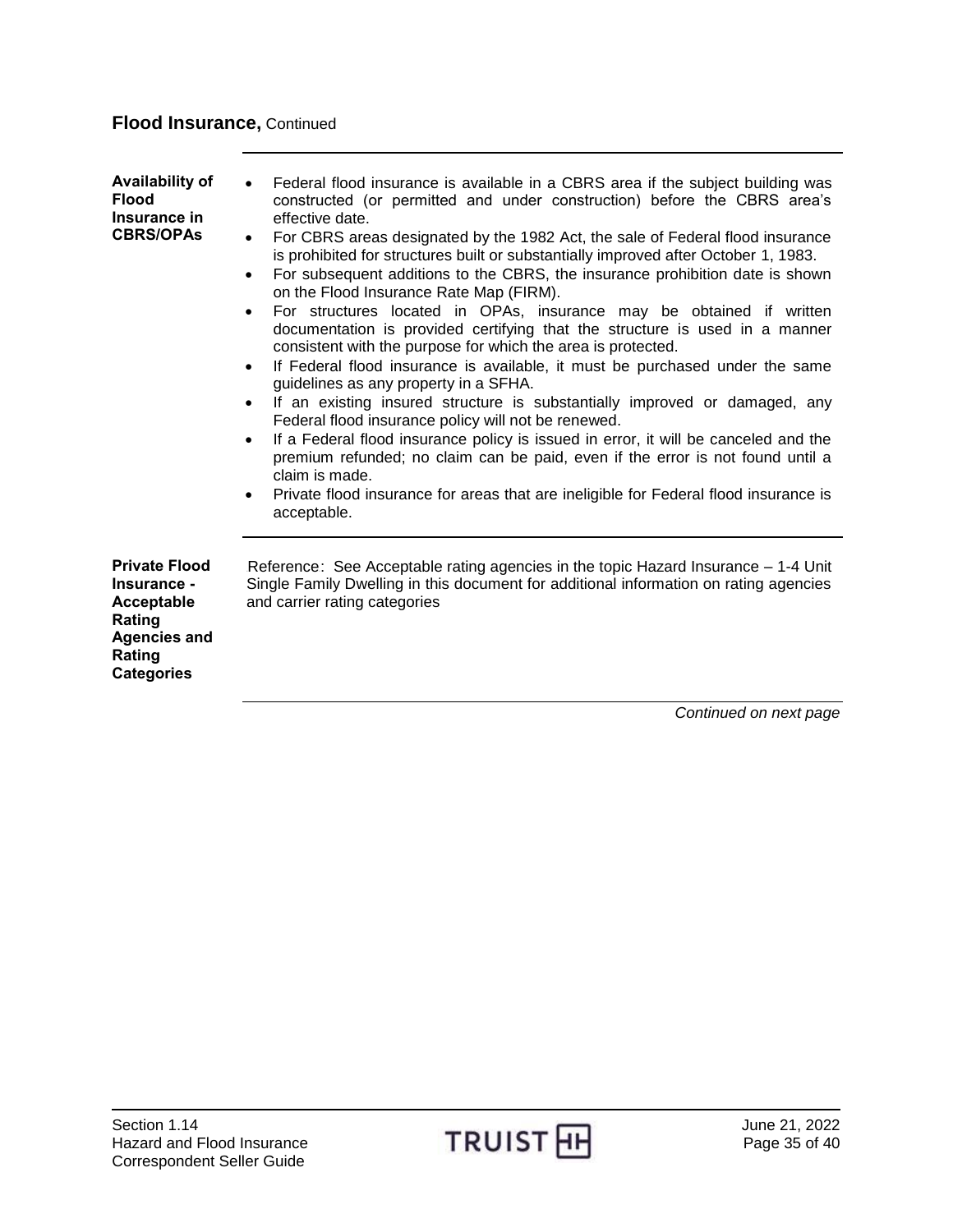<span id="page-35-0"></span>

| <b>Waiving Flood</b><br>Insurance | <b>Authority to Waive Insurance</b><br>Truist will NOT purchase a loan where the Correspondent lender has waived the<br>requirement for flood insurance when property improvements (i.e., dwelling,<br>detached garage) are shown to be in a special flood hazard area.<br>If the security property IS IN a SFHA, proof of flood insurance or a copy of the<br>$\bullet$<br>application for flood insurance with proof of payment in a satisfactory amount is<br>required before the loan may close. This requirement cannot be waived by any<br>level of management or underwriter.                                                                                                 |
|-----------------------------------|--------------------------------------------------------------------------------------------------------------------------------------------------------------------------------------------------------------------------------------------------------------------------------------------------------------------------------------------------------------------------------------------------------------------------------------------------------------------------------------------------------------------------------------------------------------------------------------------------------------------------------------------------------------------------------------|
|                                   | Notes:<br>If the borrower chooses to obtain flood insurance when it is not required<br>based on the flood certification, Truist will not escrow for the insurance.<br>Truist Bank must still reflect as Mortgagee on the flood policy.<br>When flood insurance is obtained for a home where flood insurance is not<br>required, there are no minimum coverage limits.<br>Optional flood insurance is not required to be included in the borrower's DTI.                                                                                                                                                                                                                              |
|                                   | <b>Request to Amend a FEMA Flood Map</b><br>When a property owner feels that their property is not in a Special Flood Hazard<br>Area (SFHA) as shown on FEMA's flood maps or otherwise feels that FEMA has<br>made an error in mapping the property, the <b>property owner</b> may request a map<br>amendment. This is FEMA's only acceptable method of changing a mapped<br>property.<br>When a Letter of Map Amendment is received from a borrower, it must be<br>forwarded to the flood determination vendor who will determine if it is a valid<br>LOMA. If a valid LOMA, they will provide a new flood determination removing<br>the property from a special flood hazard area. |
|                                   | Note: If the property is NOT in a Special Flood Hazard Area, OR the community<br>is NOT mapped (it is not known if the subject property is in a Special Flood<br>Hazard Area), no other action is required.<br>Reference: See the topic "Map Amendment Request" in this document for<br>additional information.                                                                                                                                                                                                                                                                                                                                                                      |
|                                   | Example: If a property is shown on the flood map as being located in a SFHA, but<br>the building is actually elevated above the base flood elevation, the lender must<br>require flood insurance as a condition of the mortgage. The property owner may                                                                                                                                                                                                                                                                                                                                                                                                                              |

require flood insurance as a condition of the mortgage. The property owner may request a *Letter of Map Amendment* or a *Letter of Map Revision* from FEMA, whichever is appropriate. If it is issued, the lender must send the Letter of Map Amendment to the flood determination vendor who will determine if the property can be removed from a special flood hazard area eliminating the requirement for flood insurance.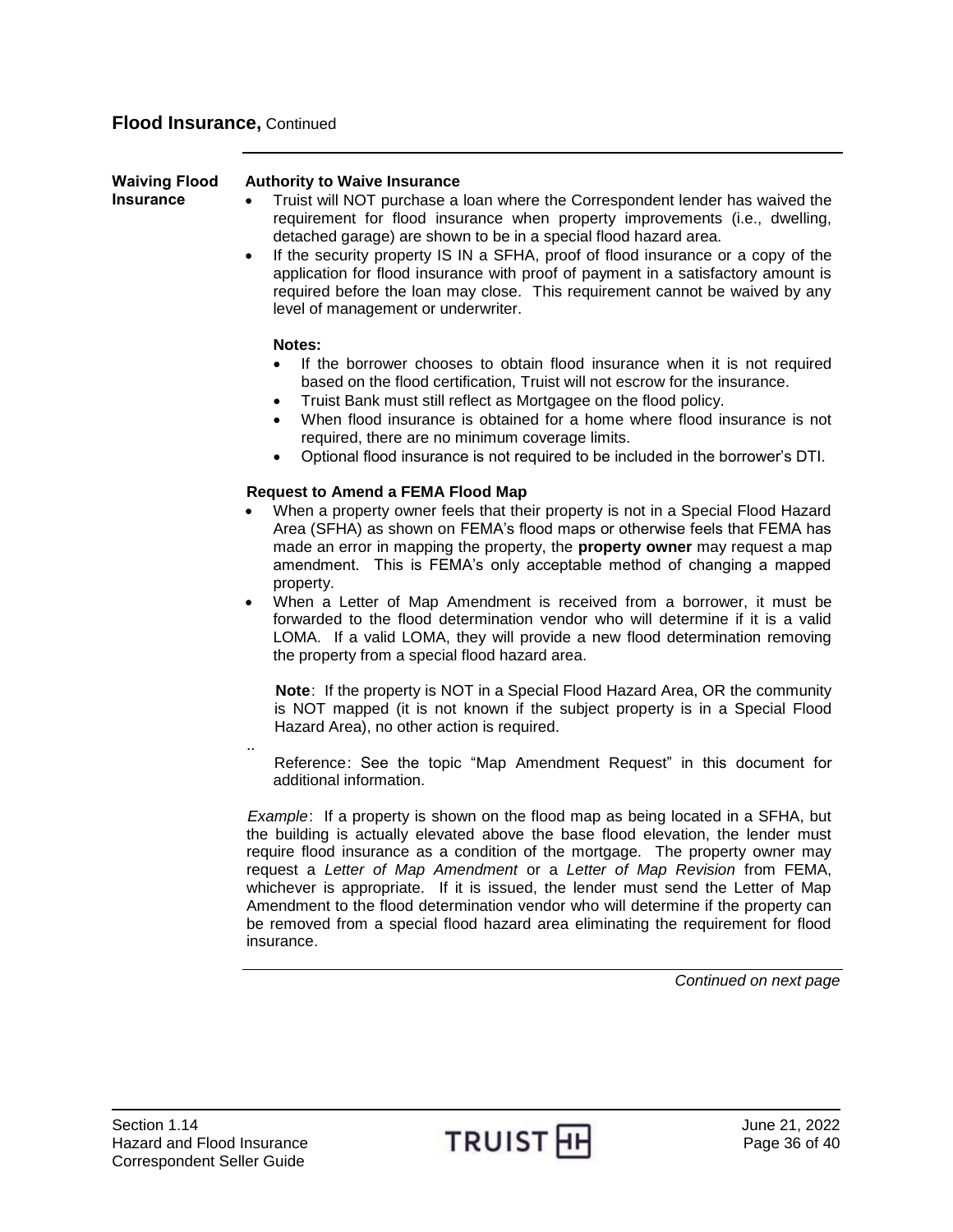<span id="page-36-0"></span>

| Map                                | <b>Process</b>                                                                                                                                                                                                                                                                                                                                                                                                                                                                                             |
|------------------------------------|------------------------------------------------------------------------------------------------------------------------------------------------------------------------------------------------------------------------------------------------------------------------------------------------------------------------------------------------------------------------------------------------------------------------------------------------------------------------------------------------------------|
| <b>Amendment</b><br><b>Request</b> | If a special flood hazard area zone designation is believed to be incorrect or the<br>$\bullet$<br>building is shown as being in the special flood hazard area, but is actually above<br>the base flood elevation (e.g., on a knoll or bluff or elevated on fill), the <b>property</b><br>owner may submit scientific or technical data (certified topographic data,<br>hydrologic and hydraulic analyses, etc.) to the Federal Insurance Administrator,<br>at the appropriate regional office for review. |
|                                    | Note: The cost to collect the scientific or technical data is the responsibility of<br>the borrower(s).                                                                                                                                                                                                                                                                                                                                                                                                    |
|                                    | If the review upholds the owner's claim, then a Letter of Map Amendment<br>$\bullet$<br>(LOMA) or Letter of Map Revision (LOMR) is issued by FEMA changing the<br>designation for the property in question.                                                                                                                                                                                                                                                                                                |
|                                    | <b>Interim Insurance</b>                                                                                                                                                                                                                                                                                                                                                                                                                                                                                   |
|                                    | It takes approximately three (3) months for FEMA to make a decision concerning<br>$\bullet$<br>a LOMA/LOMR request, which may or may not be granted.                                                                                                                                                                                                                                                                                                                                                       |
|                                    | In the interim, insurance must be required and if the LOMA/LOMR is granted, the<br>$\bullet$<br>premium will be refunded to the borrower(s) from FEMA, if:                                                                                                                                                                                                                                                                                                                                                 |
|                                    | no claim is pending and                                                                                                                                                                                                                                                                                                                                                                                                                                                                                    |
|                                    | no claim has been paid during the current policy year.                                                                                                                                                                                                                                                                                                                                                                                                                                                     |

### **Flood Elevation Certificates**

- Truist will NOT accept flood elevation certificates as evidence for eliminating the requirement for flood insurance when flood insurance is required.
- These certificates are used to determine the premium cost for the insurance policy.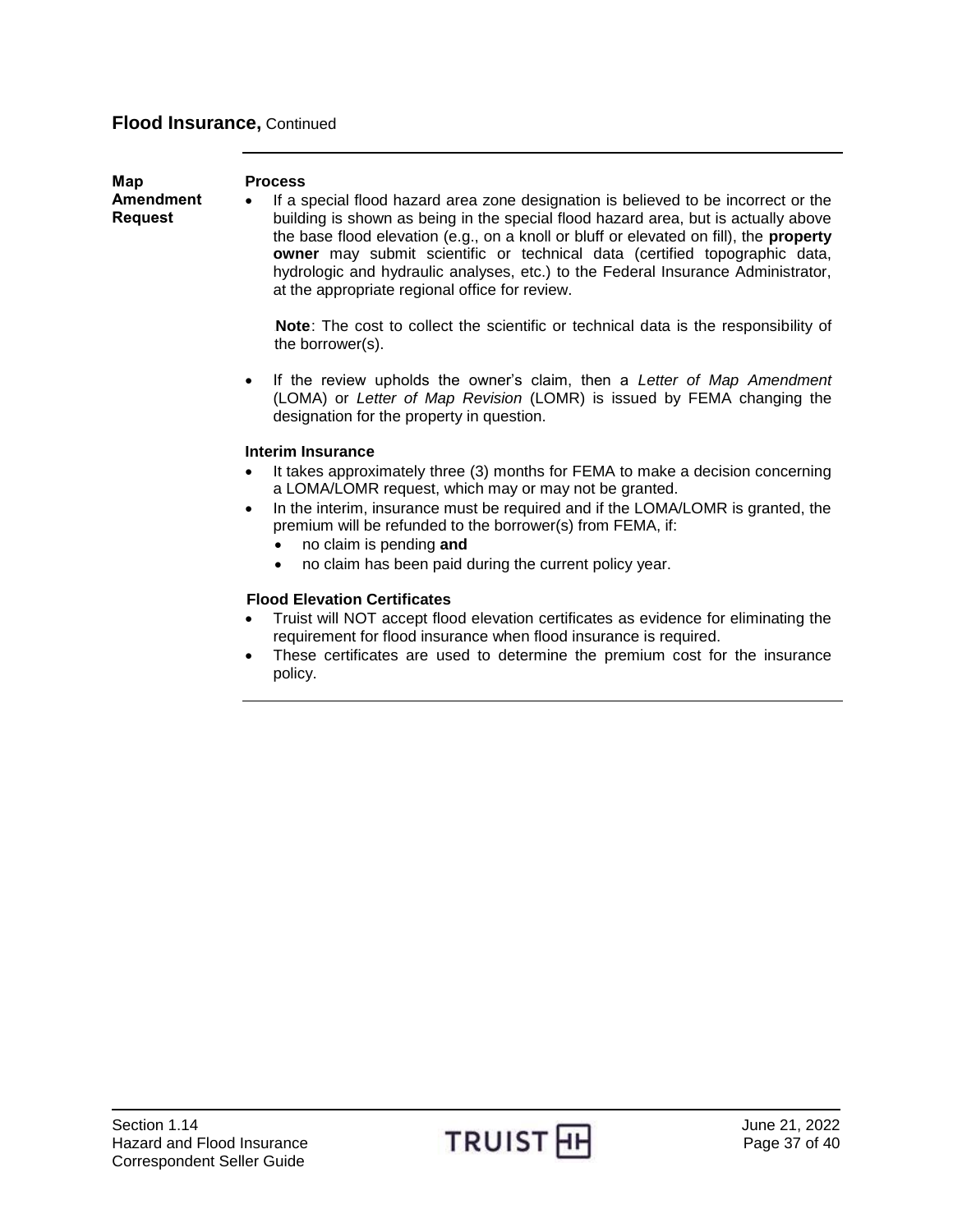<span id="page-37-1"></span><span id="page-37-0"></span>**Definitions Base Flood Elevation (BFE):** The level of the 100-year flood; important for determining insurance rates under the Regular Program

> **Community Status Book:** A listing of all participating communities as well as communities with identified flood hazard areas that are not participating. Current information should be obtained when:

- the deadline for participation has passed since publication of the book or
- the community was under sanctions at the time of publication.

**Note**: For updated community participation information, contact the borrower's insurance agent.

**Emergency Program:** The first stage of a community's participation in the NFIP. Limited amounts of insurance are available. A Flood Hazard Boundary Map is in effect.

**Federal Emergency Management Agency (FEMA):** The federal agency responsible for administering the National Flood Insurance Program.

**Flood Hazard Boundary Map (FHBM):** Initial insurance map issued by FEMA that identifies, based on approximate analyses, areas of 100-year flood hazard in a community that may be participating in the Emergency Phase of the National Flood Insurance Program.

**Flood Insurance Rate Map (FIRM):** Insurance and flood plain management map issued by FEMA that identifies, based on detailed analyses, areas of 100-year flood hazard in a community (also shown are BFEs, actuarial insurance rate zones, delineations of the 100- and 500-year flood boundaries, and, on some FIRMs, the 100-year floodway) and enables the community to enter the Regular Phase of the National Flood Insurance Program

**Letter of Map Amendment (LOMA):** Official determination that a specific structure is not in a 100-year flood zone; amends the effective FHBM or FIRM.

Letter of Map Revision (LOMR): Letter that revises BFEs, flood insurance rate zones, flood boundaries, or floodways as shown on an effective FHBM or FIRM.

**National Flood Insurance Program (NFIP):** Federal regulatory program under which flood-prone areas are identified and flood insurance is provided to the owners of property in flood-prone areas.

**100-Year Flood:** A flood level with a statistical occurrence probability of 1% in any given year (26% chance of flooding during a 30-year mortgage).

**Regular Program:** The final stage of a community's participation in the NFIP. Additional insurance, above the Emergency Program limits, is available. A Flood Insurance Rate Map is in effect.

**Special Flood Hazard Area (SFHA):** Land in the floodplain within a community subject to a one percent or greater chance of flooding in any given year; Zones beginning with the letters "A" or "V" are special flood hazard areas.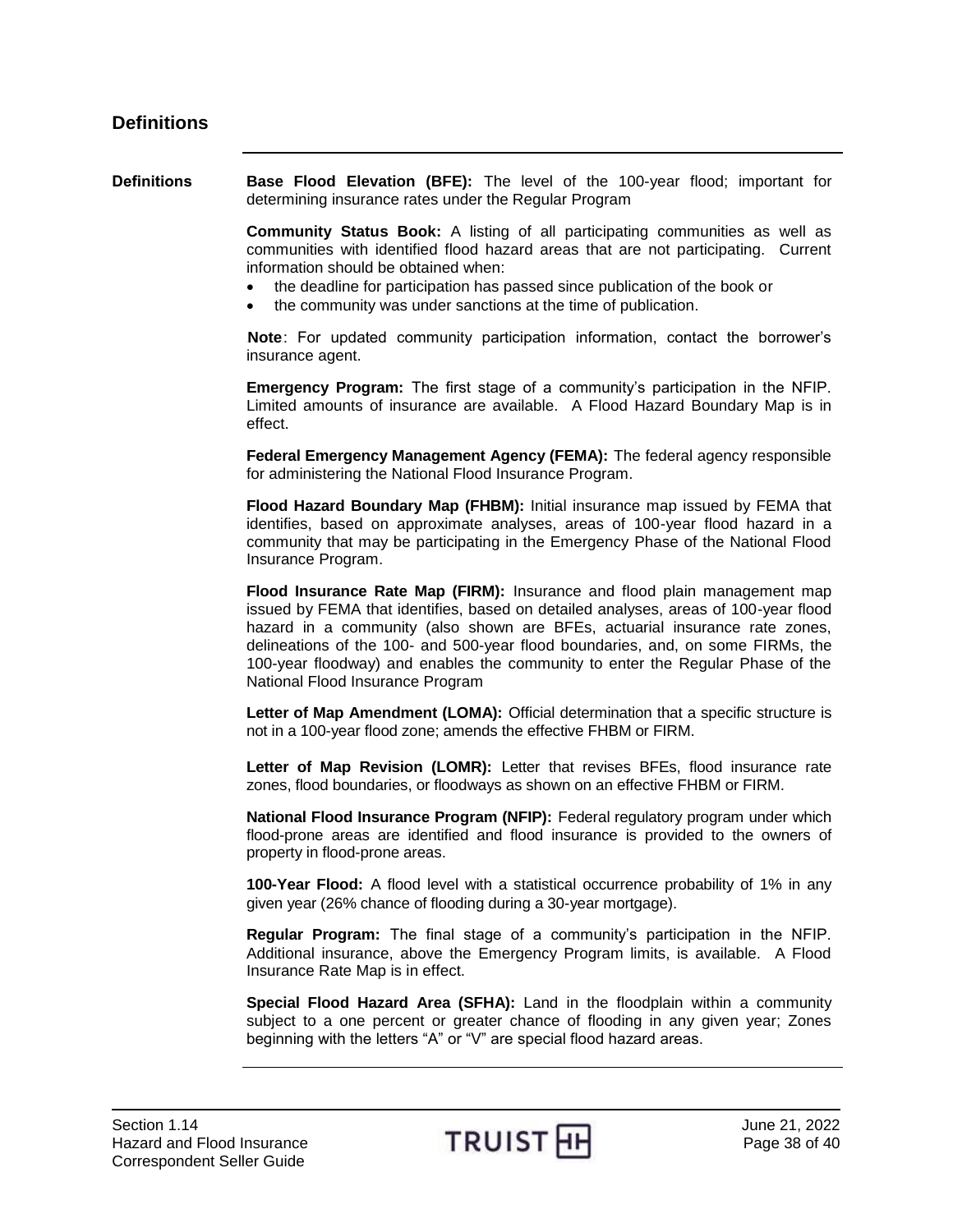## <span id="page-38-0"></span>**Exhibit 1 SAMPLE FORM OF NOTICE OF SPECIAL FLOOD HAZARDS AND AVAILABILITY OF FEDERAL DISASTER RELIEF ASSISTANCE**

#### ----- **Notice of Special Flood Hazards and Availability of Federal Disaster Relief Assistance**

We are giving you this notice to inform you that:

The building or mobile home securing the loan for which you have applied is or will be located in an area with special flood hazards.

The area has been identified by the Administrator of the Federal Emergency Management Agency (FEMA) as a special flood hazard area using FEMA's Flood Insurance Rate Map or the Flood Hazard Boundary Map for the following community: \_\_\_\_\_\_\_\_\_\_\_\_\_\_\_\_\_\_\_\_\_. This area has a one percent (1%) chance of a flood equal to or exceeding the base flood elevation (a 100-year flood) in any given year. During the life of a 30-year mortgage loan, the risk of a 100-year flood in a special flood hazard area is 26 percent (26%).

Federal law allows a lender and borrower jointly to request the Administrator of FEMA to review the determination of whether the property securing the loan is located in a special flood hazard area. If you would like to make such a request, please contact us for further information.

The community in which the property securing the loan is located participates in the National Flood Insurance Program (NFIP). Federal law will not allow us to make you the loan that you have applied for if you do not purchase flood insurance. The flood insurance must be maintained for the life of the loan. If you fail to purchase or renew flood insurance on the property, Federal law authorizes and requires us to purchase the flood insurance for you at your expense.

• At a minimum, flood insurance purchased must cover the lesser of:

- (1) the outstanding principal balance of the loan; or
- (2) the maximum amount of coverage allowed for the type of property under the NFIP.

Flood insurance coverage under the NFIP is limited to the building or mobile home and any personal property that secures your loan and not the land itself.

• Federal disaster relief assistance (usually in the form of a low-interest loan) may be available for damages incurred in excess of your flood insurance if your community's participation in the NFIP is in accordance with NFIP requirements.

• Although you may not be required to maintain flood insurance on all structures, you may still wish to do so, and your mortgage lender may still require you to do so to protect the collateral securing the mortgage. If you choose not to maintain flood insurance on a structure and it floods, you are responsible for all flood losses relating to that structure.

### Availability of Private Flood Insurance Coverage

Flood insurance coverage under the NFIP may be purchased through an insurance agent who will obtain the policy either directly through the NFIP or through an insurance company that participates in the NFIP. Flood insurance that provides the same level of coverage as a standard flood insurance policy under the NFIP may be available from private insurers that do not participate in the NFIP. You should compare the flood insurance coverage, deductibles, exclusions, conditions, and premiums associated with flood insurance policies issued on behalf of the NFIP and policies issued on behalf of private insurance companies and contact an insurance agent as to the availability, cost, and comparisons of flood insurance coverage.